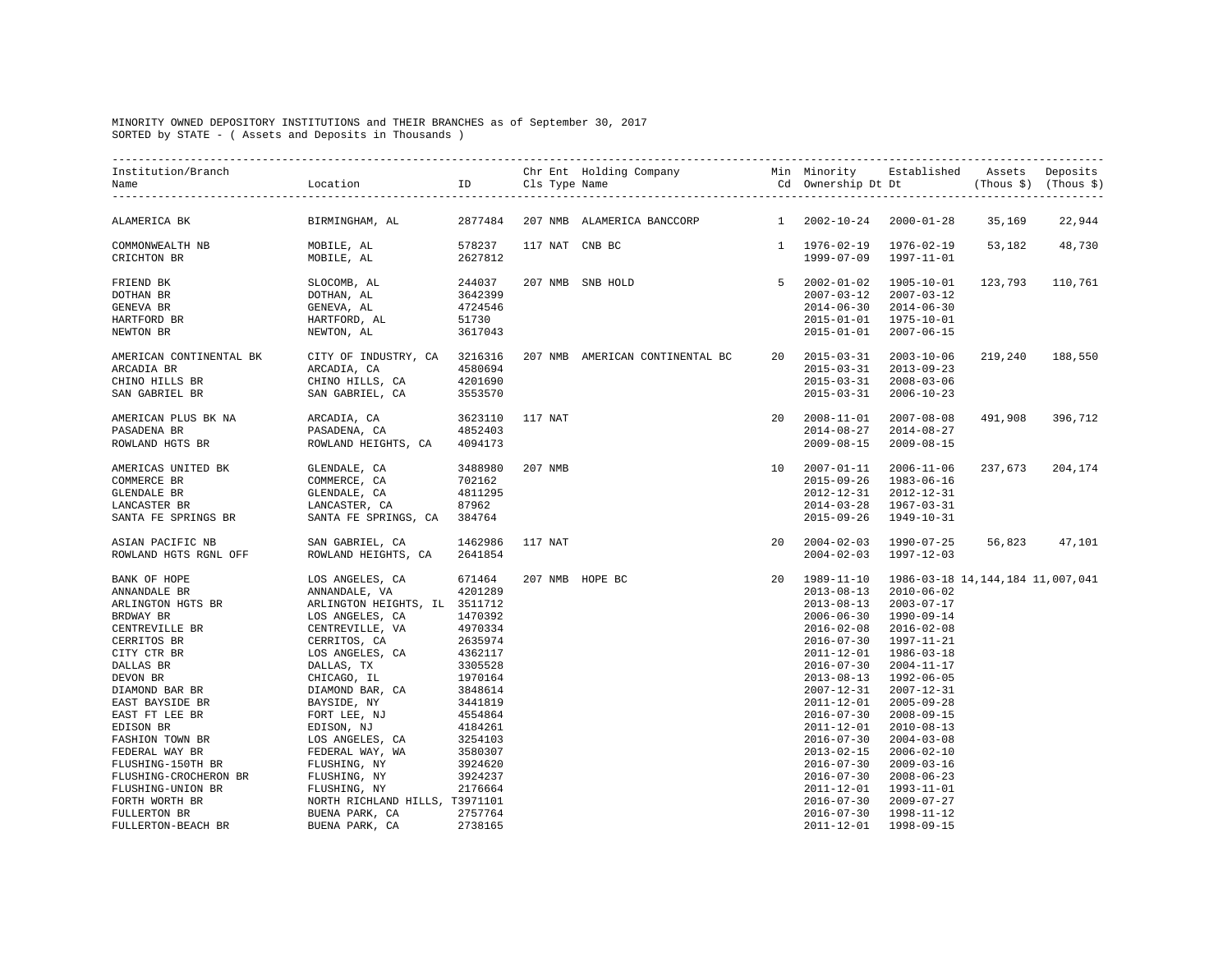| GARDENA BR                             | GARDENA, CA          | 1164141 |         |                               |              | 1989-11-10       | 1987-10-15       |         |         |
|----------------------------------------|----------------------|---------|---------|-------------------------------|--------------|------------------|------------------|---------|---------|
| GLENVIEW BR                            | GLENVIEW, IL         | 4660194 |         |                               |              | $2013 - 05 - 02$ | $2013 - 05 - 02$ |         |         |
| GREAT NECK BR                          | GREAT NECK, NY       | 4184252 |         |                               |              | $2011 - 12 - 01$ | $2010 - 06 - 24$ |         |         |
| HOUSTON-HARWIN BR                      | HOUSTON, TX          | 4754253 |         |                               |              | $2016 - 07 - 30$ | $2014 - 09 - 22$ |         |         |
| HOUSTON-SPRING BR                      | HOUSTON, TX          | 5163357 |         |                               |              | $2017 - 09 - 01$ | $2017 - 09 - 01$ |         |         |
| HUNTINGTON PARK BR                     | HUNTINGTON PARK, CA  | 2849856 |         |                               |              | $2016 - 07 - 30$ | 1999-09-15       |         |         |
| INLAND BR                              | COLTON, CA           | 3498738 |         |                               |              | $2005 - 06 - 30$ | $2005 - 06 - 30$ |         |         |
| IRVINE CULVER BR                       | IRVINE, CA           | 3628058 |         |                               |              | $2006 - 06 - 30$ | $2006 - 06 - 30$ |         |         |
| KEDZIE BR                              | CHICAGO, IL          | 1362246 |         |                               |              | $2013 - 08 - 13$ | 1989-02-08       |         |         |
| LA CRESCENTA BR                        | LA CRESCENTA, CA     | 4918840 |         |                               |              | $2015 - 10 - 19$ | $2015 - 10 - 19$ |         |         |
| LA PALMA BR                            | LA PALMA, CA         | 3347117 |         |                               |              | $2011 - 12 - 01$ | $2001 - 09 - 14$ |         |         |
| LAGRANGE BR                            | LAGRANGE, GA         | 4848406 |         |                               |              | $2016 - 07 - 30$ | $2015 - 03 - 31$ |         |         |
| LYNNWOOD BR                            | LYNNWOOD, WA         | 3498765 |         |                               |              | $2005 - 06 - 30$ | $2005 - 06 - 30$ |         |         |
| LYNNWOOD MKT BR                        | LYNNWOOD, WA         | 3930331 |         |                               |              | $2013 - 02 - 15$ | $2008 - 12 - 04$ |         |         |
| MANHATTAN BR                           | NEW YORK, NY         | 3347078 |         |                               |              | $2011 - 12 - 01$ | 1990-11-18       |         |         |
| MAPLE BR                               | LOS ANGELES, CA      | 3466296 |         |                               |              | $2016 - 07 - 30$ | $2002 - 08 - 01$ |         |         |
| MONTGOMERY BR                          | MONTGOMERY, AL       | 4877303 |         |                               |              | $2016 - 07 - 30$ | $2015 - 07 - 27$ |         |         |
| NAPERVILLE BR                          | NAPERVILLE, IL       | 2931050 |         |                               |              | $2013 - 08 - 13$ | $2000 - 05 - 19$ |         |         |
| NILES BR                               | NILES, IL            | 2489609 |         |                               |              | $2013 - 08 - 13$ | $1996 - 05 - 28$ |         |         |
| NILES MKT BR                           | NILES, IL            | 3657973 |         |                               |              | $2013 - 08 - 13$ | $2006 - 08 - 25$ |         |         |
| NORTH NORTHRIDGE BR                    | NORTHRIDGE, CA       | 3498710 |         |                               |              | $2005 - 06 - 30$ | $2005 - 06 - 30$ |         |         |
| OAKLAND BR                             | OAKLAND, CA          | 3347126 |         |                               |              | $2011 - 12 - 01$ | $2000 - 08 - 15$ |         |         |
| OLYMPIC WESTERN BR                     | LOS ANGELES, CA      | 3498587 |         |                               |              | $2005 - 06 - 30$ | $2005 - 06 - 30$ |         |         |
| OLYMPIC-HOOVER BR                      | LOS ANGELES, CA      | 3498608 |         |                               |              | $2005 - 06 - 30$ | $2005 - 06 - 30$ |         |         |
| OLYMPIC-VERMONT BR                     | LOS ANGELES, CA      | 2738174 |         |                               |              | $2011 - 12 - 01$ | 1998-09-28       |         |         |
| PALISADES PARK BR                      | PALISADES PARK, NJ   | 4706609 |         |                               |              | $2016 - 07 - 30$ | $2013 - 04 - 22$ |         |         |
| RANCHO CUCAMONGA BR                    | RANCHO CUCAMONGA, CA | 3555640 |         |                               |              | $2016 - 07 - 30$ | $2006 - 07 - 24$ |         |         |
| ROWLAND HGTS-COLIMA BR                 | ROWLAND HEIGHTS, CA  | 3112306 |         |                               |              | $2016 - 07 - 30$ | $2001 - 04 - 02$ |         |         |
| ROWLAND HGTS-NOGALES BR                | ROWLAND HEIGHTS, CA  | 3263909 |         |                               |              | $2011 - 12 - 01$ | $2004 - 04 - 16$ |         |         |
| SAN DIEGO BR                           | SAN DIEGO, CA        | 3498747 |         |                               |              | $2005 - 06 - 30$ | $2005 - 06 - 30$ |         |         |
| SAN PEDRO MART BR                      | LOS ANGELES, CA      | 2455211 |         |                               |              | $2016 - 07 - 30$ | $1996 - 04 - 12$ |         |         |
| SILICON VALLEY BR                      | SUNNYVALE, CA        | 2644547 |         |                               |              | $2011 - 12 - 01$ | 1997-12-23       |         |         |
| SOUTH NORTHRIDGE BR                    | NORTHRIDGE, CA       | 1411340 |         |                               |              | $2016 - 07 - 30$ | $1989 - 10 - 03$ |         |         |
| TACOMA BR                              | LAKEWOOD, WA         | 3520424 |         |                               |              | $2013 - 02 - 15$ | $2005 - 06 - 30$ |         |         |
| TORRANCE BR                            | TORRANCE, CA         | 3466287 |         |                               |              | $2016 - 07 - 30$ | $2002 - 07 - 01$ |         |         |
| TORRANCE MKT BR                        | TORRANCE, CA         | 5011784 |         |                               |              | $2016 - 06 - 10$ | $2016 - 06 - 10$ |         |         |
| WALL BR                                | LOS ANGELES, CA      | 2470072 |         |                               |              | 2011-12-01       | 1996-06-07       |         |         |
| WEST GARDEN GROVE BR                   | GARDEN GROVE, CA     | 1369834 |         |                               |              | 1989-11-10       | 1989-03-24       |         |         |
| WESTERN BEVERLY BR                     | LOS ANGELES, CA      | 1919677 |         |                               |              | 1991-12-17       | 1991-12-17       |         |         |
| WESTERN-9TH BR                         | LOS ANGELES, CA      | 661960  |         |                               |              | $2016 - 07 - 30$ | $1983 - 07 - 07$ |         |         |
| WILSHIRE BR                            | LOS ANGELES, CA      | 4310501 |         |                               |              | $2016 - 07 - 30$ | $2003 - 05 - 07$ |         |         |
| WILSHIRE MANHATTAN BR                  | LOS ANGELES, CA      | 3254028 |         |                               |              | $2016 - 07 - 30$ | $2003 - 05 - 07$ |         |         |
| WILSHIRE-HARVARD BR                    | LOS ANGELES, CA      | 3347096 |         |                               |              | $2011 - 12 - 01$ | $2000 - 06 - 30$ |         |         |
| WOODSIDE BR                            | WOODSIDE, NY         | 291116  |         |                               |              | 2011-12-01       | $1986 - 11 - 03$ |         |         |
|                                        |                      |         |         |                               |              |                  |                  |         |         |
| BANK OF THE ORIENT                     | SAN FRANCISCO, CA    | 777366  |         | 217 SMB ORIENT BC             |              | 20 1992-09-22    | 1971-03-17       | 694,293 | 601,226 |
| BANK OF THE ORIENT XIAMEN BR XIAMEN, 0 |                      | 778961  |         |                               |              | 1992-09-22       | 1987-04-17       |         |         |
| HONOLULU DOWNTOWN BR                   | HONOLULU, HI         | 2988746 |         |                               |              | $2000 - 10 - 14$ | $2000 - 10 - 14$ |         |         |
| MILLBRAE BR                            | MILLBRAE, CA         | 2961682 |         |                               |              | 1999-11-15       | 1999-11-15       |         |         |
| OAKLAND BR                             | OAKLAND, CA          | 779463  |         |                               |              | 1992-09-22       | 1981-02-05       |         |         |
| SAN FRANCISCO CHINATOWN BR             | SAN FRANCISCO, CA    | 776864  |         |                               |              | 1992-09-22       | 1972-12-01       |         |         |
| SAN FRANCISCO CLEMENT & 6TH            | SAN FRANCISCO, CA    | 210368  |         |                               |              | 1992-09-22       | $1975 - 02 - 26$ |         |         |
| SAN FRANCISCO IRVING ST BR             |                      | 2543556 |         |                               |              | 1997-02-24       | 1997-02-24       |         |         |
|                                        | SAN FRANCISCO, CA    |         |         |                               |              |                  |                  |         |         |
| BANK OF WHITTIER NA                    | WHITTIER, CA         | 209362  |         | 117 NAT GREATER PACIFIC BSHRS | 20           | $2011 - 01 - 19$ | 1982-12-20       | 56,061  | 45,182  |
| RICHARDSON BR                          | RICHARDSON, TX       | 4395067 |         |                               |              | $2011 - 06 - 23$ | $2011 - 06 - 23$ |         |         |
|                                        |                      |         |         |                               |              |                  |                  |         |         |
| BROADWAY FED BK FSB                    | LOS ANGELES, CA      | 26176   | 107 FSB |                               | $\mathbf{1}$ | 1988-12-31       | 1947-02-26       | 437,864 | 299,062 |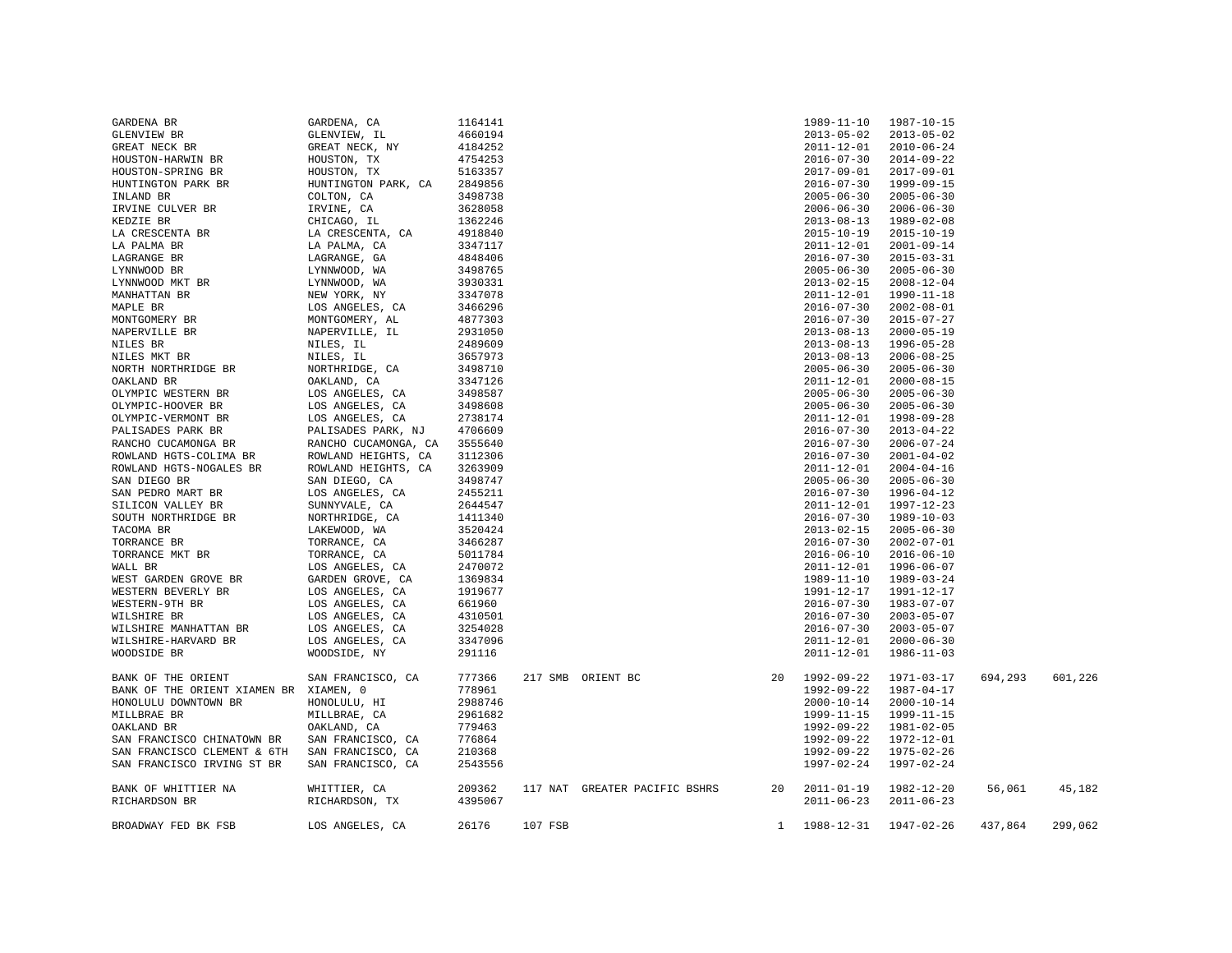| EXPOSITION BR<br>INGLEWOOD BR                                                                                                                                                                                                                                                                                                                                                                                                                                                                                                                                                                                                                                                                                                                                                                                                                                     | LOS ANGELES, CA<br>INGLEWOOD, CA                                                                                                                                                                                                                                                                                                                                                                                                                                                                                                                                                                                                                                                                                                                        | 4020761<br>4020725                                                                                                                                                                                                                                                                                                                                                                                                                                                |         |                       |    | $2008 - 06 - 30$<br>$2008 - 06 - 30$                                                                                                                                                                                                                                                                                                                                                                                                                                                                                                                                                                                                                                                                                                                                                                                                                               | $2008 - 06 - 30$<br>$2008 - 06 - 30$                                                                                                                                                                                                                                                                                                                                                                                                                                                                                                                                                                                                                                                                                   |                                      |        |
|-------------------------------------------------------------------------------------------------------------------------------------------------------------------------------------------------------------------------------------------------------------------------------------------------------------------------------------------------------------------------------------------------------------------------------------------------------------------------------------------------------------------------------------------------------------------------------------------------------------------------------------------------------------------------------------------------------------------------------------------------------------------------------------------------------------------------------------------------------------------|---------------------------------------------------------------------------------------------------------------------------------------------------------------------------------------------------------------------------------------------------------------------------------------------------------------------------------------------------------------------------------------------------------------------------------------------------------------------------------------------------------------------------------------------------------------------------------------------------------------------------------------------------------------------------------------------------------------------------------------------------------|-------------------------------------------------------------------------------------------------------------------------------------------------------------------------------------------------------------------------------------------------------------------------------------------------------------------------------------------------------------------------------------------------------------------------------------------------------------------|---------|-----------------------|----|--------------------------------------------------------------------------------------------------------------------------------------------------------------------------------------------------------------------------------------------------------------------------------------------------------------------------------------------------------------------------------------------------------------------------------------------------------------------------------------------------------------------------------------------------------------------------------------------------------------------------------------------------------------------------------------------------------------------------------------------------------------------------------------------------------------------------------------------------------------------|------------------------------------------------------------------------------------------------------------------------------------------------------------------------------------------------------------------------------------------------------------------------------------------------------------------------------------------------------------------------------------------------------------------------------------------------------------------------------------------------------------------------------------------------------------------------------------------------------------------------------------------------------------------------------------------------------------------------|--------------------------------------|--------|
| CALIFORNIA BUS BK                                                                                                                                                                                                                                                                                                                                                                                                                                                                                                                                                                                                                                                                                                                                                                                                                                                 | IRVINE, CA                                                                                                                                                                                                                                                                                                                                                                                                                                                                                                                                                                                                                                                                                                                                              | 3390337                                                                                                                                                                                                                                                                                                                                                                                                                                                           | 207 NMB |                       | 20 | $2015 - 03 - 31$                                                                                                                                                                                                                                                                                                                                                                                                                                                                                                                                                                                                                                                                                                                                                                                                                                                   | $2005 - 11 - 01$                                                                                                                                                                                                                                                                                                                                                                                                                                                                                                                                                                                                                                                                                                       | 92,007                               | 58,987 |
| CALIFORNIA INTL BK NA<br>WESTMINSTER BR                                                                                                                                                                                                                                                                                                                                                                                                                                                                                                                                                                                                                                                                                                                                                                                                                           | ROSEMEAD, CA<br>WESTMINSTER, CA                                                                                                                                                                                                                                                                                                                                                                                                                                                                                                                                                                                                                                                                                                                         | 3394380<br>5161090                                                                                                                                                                                                                                                                                                                                                                                                                                                | 117 NAT |                       | 20 | $2006 - 10 - 10$<br>$2016 - 09 - 19$                                                                                                                                                                                                                                                                                                                                                                                                                                                                                                                                                                                                                                                                                                                                                                                                                               | $2005 - 11 - 30$<br>$2005 - 11 - 30$                                                                                                                                                                                                                                                                                                                                                                                                                                                                                                                                                                                                                                                                                   | 54,888                               | 31,283 |
| CALIFORNIA PACIFIC BK<br>FREMONT BR                                                                                                                                                                                                                                                                                                                                                                                                                                                                                                                                                                                                                                                                                                                                                                                                                               | SAN FRANCISCO, CA<br>FREMONT, CA                                                                                                                                                                                                                                                                                                                                                                                                                                                                                                                                                                                                                                                                                                                        | 50461<br>935166                                                                                                                                                                                                                                                                                                                                                                                                                                                   | 207 NMB |                       | 20 | 1980-10-16<br>$1982 - 06 - 07$                                                                                                                                                                                                                                                                                                                                                                                                                                                                                                                                                                                                                                                                                                                                                                                                                                     | $1980 - 10 - 16$<br>1982-06-07                                                                                                                                                                                                                                                                                                                                                                                                                                                                                                                                                                                                                                                                                         | 76,209                               | 45,285 |
| CATHAY BK<br>ALHAMBRA BR<br>ARCADIA BR<br>BELLEVUE BR<br>BENSONHURST BR<br>BERKELEY RICHMOND BR<br>BOSTON BR<br>BROOKLYN BR<br>CATHAY BK HONG KONG BR<br>CERRITOS VALLEY BR<br>CHICAGO BRDWAY BR<br>CHICAGO CHINATOWN BR<br>CHICAGO W CERMAK RD BR<br>CHICAGO WESTMONT BR<br>CHINATOWN PARK ROW BR<br>CITY OF IND BR<br>CUPERTINO OFF<br>DIAMOND BAR BR<br>DUBLIN BR<br>EL MONTE BR<br>ELMHURST BR<br>FLUSHING BR<br>FLUSHING ROOSEVELT BR<br>FOUNTAIN VALLEY BR<br>HOUSTON BR<br>IRVINE BARRANCA BR<br>IRVINE BR<br>KENT NORTH BR<br>LAS VEGAS BR<br>MILLBRAE BR<br>MILPITAS BR<br>ILLPITT AND PARK BRACK CHINA CONTEREY BRACK CHINA SQ BRACK CHINATOWN BRACK CHINATOWN BRACK CHINATOWN BRACK CHINATOWN BRACK CHINATOWN BR<br>NEW YORK SOHO BR<br>NORTH FLUSHING BR<br>NORTHRIDGE BR<br>OAKLAND BR<br>ONTARIO BR<br>ORANGE BR<br>PLANO BR<br>RANCHO CUCAMONGA BR | LOS ANGELES, CA<br>ALHAMBRA, CA<br>ARCADIA, CA<br>BELLEVUE, WA<br>BROOKLYN, NY<br>RICHMOND, CA<br>BOSTON, MA<br>BROOKLYN, NY<br>HONG KONG, 0<br>ARTESIA, CA<br>CHICAGO, IL<br>CHICAGO, IL<br>CHICAGO, IL<br>WESTMONT, IL<br>NEW YORK, NY<br>CITY OF INDUSTRY, CA 1966756<br>CUPERTINO, CA<br>DIAMOND BAR, CA<br>DUBLIN, CA<br>EL MONTE, CA<br>ELMHURST, NY<br>FLUSHING, NY<br>FLUSHING, NY<br>FOUNTAIN VALLEY, CA<br>HOUSTON, TX<br>IRVINE, CA<br>IRVINE, CA<br>KENT, WA<br>LAS VEGAS, NV<br>MILLBRAE, CA<br>MILPITAS, CA<br>MONTEREY PARK, CA<br>EDISON, NJ<br>NEW YORK, NY<br>NEW YORK, NY<br>NEW YORK, NY<br>NEW YORK, NY<br>FLUSHING, NY<br>NORTHRIDGE, CA<br>OAKLAND, CA<br>ONTARIO, CA<br>ORANGE, CA<br>PLANO, TX<br>RANCHO CUCAMONGA, CA 5019276 | 595869<br>642062<br>1494811<br>3660955<br>4652760<br>2686912<br>985602<br>3190050<br>3603055<br>976963<br>2060174<br>209139<br>2636065<br>2689968<br>1164628<br>2231152<br>2887371<br>4098050<br>730268<br>2470380<br>2866237<br>810900<br>3627994<br>2968784<br>1438169<br>2257246<br>2917625<br>3589588<br>2262697<br>2257255<br>595168<br>2619572<br>1415807<br>2865717<br>960609<br>3509166<br>3628003<br>2063009<br>1949375<br>3684915<br>2111629<br>3684924 |         | 207 NMB CATHAY GEN BC | 20 | $1962 - 04 - 19$<br>$1985 - 12 - 30$<br>$2003 - 10 - 21$<br>$2006 - 06 - 30$<br>$2014 - 03 - 17$<br>$1998 - 04 - 08$<br>$2003 - 10 - 21$<br>$2002 - 06 - 27$<br>$2007 - 05 - 25$<br>$2003 - 10 - 21$<br>$2006 - 10 - 18$<br>$2006 - 10 - 18$<br>$2006 - 10 - 18$<br>$2006 - 10 - 18$<br>$2015 - 08 - 01$<br>1992-05-21<br>$1994 - 08 - 03$<br>$2000 - 01 - 22$<br>$2009 - 05 - 08$<br>$2003 - 10 - 21$<br>$2015 - 08 - 01$<br>1999-12-11<br>$2015 - 08 - 01$<br>$2006 - 06 - 30$<br>$2000 - 12 - 11$<br>$2003 - 10 - 21$<br>1994-11-17<br>$2003 - 10 - 21$<br>$2013 - 06 - 17$<br>1994-12-14<br>1994-11-17<br>$1979 - 09 - 19$<br>$2007 - 03 - 31$<br>$2006 - 05 - 16$<br>1999-12-11<br>$2006 - 05 - 16$<br>$2005 - 06 - 30$<br>$2006 - 06 - 30$<br>$2003 - 10 - 21$<br>1992-03-12<br>$2007 - 07 - 23$<br>$2003 - 10 - 21$<br>$2007 - 07 - 11$<br>$2016 - 07 - 18$ | 1985-12-30<br>1990-11-01<br>$2006 - 06 - 30$<br>$2014 - 03 - 17$<br>1998-04-08<br>1965-09-08<br>$2002 - 06 - 27$<br>$2007 - 05 - 25$<br>$1986 - 10 - 20$<br>1991-12-15<br>1987-08-27<br>$1997 - 05 - 18$<br>1998-04-17<br>1987-07-20<br>1992-05-21<br>1994-08-03<br>$2000 - 01 - 22$<br>$2009 - 05 - 08$<br>1980-03-18<br>$1995 - 01 - 17$<br>1999-12-11<br>1984-11-09<br>$2006 - 06 - 30$<br>2000-12-11<br>1990-02-22<br>1994-11-17<br>$2000 - 06 - 01$<br>$2007 - 06 - 26$<br>1994-12-14<br>1994-11-17<br>1979-09-19<br>1997-10-06<br>1989-10-27<br>1997-04-11<br>1986-05-17<br>$2005 - 06 - 30$<br>$2006 - 06 - 30$<br>1993-07-09<br>1992-03-12<br>$2007 - 07 - 23$<br>1993-10-12<br>2007-07-11<br>$2016 - 07 - 18$ | 1962-04-19 14, 233, 982 11, 609, 944 |        |
| ROCKVILLE BR<br>ROWLAND HGTS BR<br>SACRAMENTO BR                                                                                                                                                                                                                                                                                                                                                                                                                                                                                                                                                                                                                                                                                                                                                                                                                  | ROCKVILLE, MD<br>ROWLAND HEIGHTS, CA<br>SACRAMENTO, CA                                                                                                                                                                                                                                                                                                                                                                                                                                                                                                                                                                                                                                                                                                  | 2839008<br>3627985<br>3509157                                                                                                                                                                                                                                                                                                                                                                                                                                     |         |                       |    | $2015 - 08 - 01$<br>$2006 - 06 - 30$<br>$2005 - 06 - 30$                                                                                                                                                                                                                                                                                                                                                                                                                                                                                                                                                                                                                                                                                                                                                                                                           | 1999-07-12<br>$2006 - 06 - 30$<br>$2005 - 06 - 30$                                                                                                                                                                                                                                                                                                                                                                                                                                                                                                                                                                                                                                                                     |                                      |        |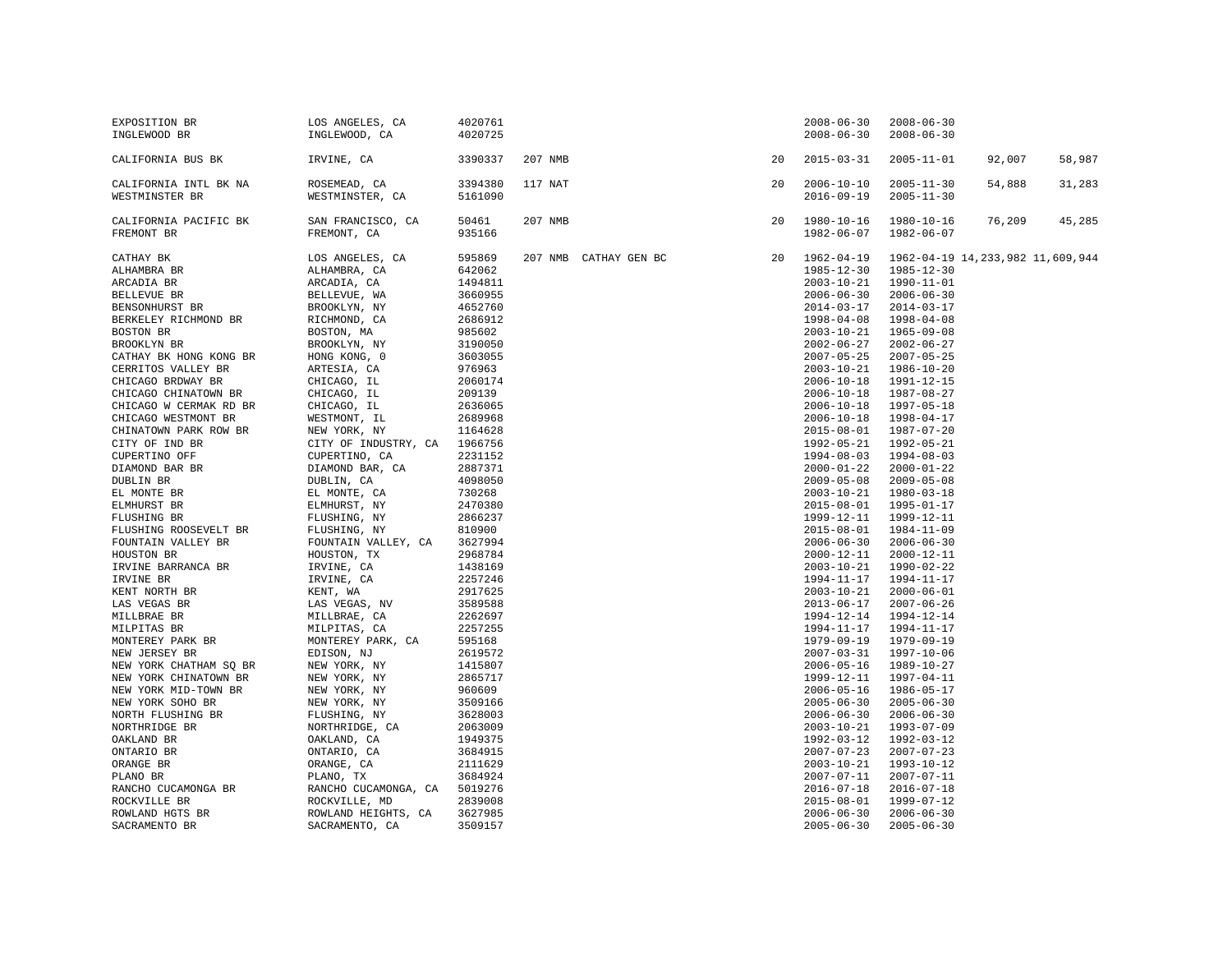| SAN DIEGO BR                | SAN DIEGO, CA                | 1439296 |                 |                           |    | $2003 - 10 - 21$ | 1990-03-05                       |                      |         |
|-----------------------------|------------------------------|---------|-----------------|---------------------------|----|------------------|----------------------------------|----------------------|---------|
| SAN FRANCISCO BR            | SAN FRANCISCO, CA            | 3553691 |                 |                           |    | $2006 - 05 - 01$ | $2006 - 05 - 01$                 |                      |         |
| SAN FRANCISCO CLEMENT BR    | SAN FRANCISCO, CA            | 4463377 |                 |                           |    | $2012 - 12 - 01$ | $2012 - 12 - 01$                 |                      |         |
| SAN GABRIEL BR              | SAN GABRIEL, CA              | 1864544 |                 |                           |    | $1991 - 05 - 22$ | 1991-05-22                       |                      |         |
| SAN JOSE BR                 | SAN JOSE, CA                 | 1435588 |                 |                           |    | 1989-12-18       | 1989-12-18                       |                      |         |
| SAN JOSE BROKAW BR          | SAN JOSE, CA                 | 2654872 |                 |                           |    | $2003 - 10 - 21$ | 1998-02-11                       |                      |         |
| SEATTLE BR                  | SEATTLE, WA                  | 3628012 |                 |                           |    | $2006 - 06 - 30$ | $2006 - 06 - 30$                 |                      |         |
| SOUTH FLUSHING BR           | FLUSHING, NY                 | 2727824 |                 |                           |    | $2006 - 05 - 16$ | 1998-07-18                       |                      |         |
|                             |                              |         |                 |                           |    |                  |                                  |                      |         |
| TORRANCE BR                 | TORRANCE, CA                 | 913164  |                 |                           |    | $2003 - 10 - 21$ | 1985-04-02                       |                      |         |
| UNION CITY BR               | UNION CITY, CA               | 3509139 |                 |                           |    | $2005 - 06 - 30$ | $2005 - 06 - 30$                 |                      |         |
| VALLEY STONEMAN BR          | ALHAMBRA, CA                 | 2515357 |                 |                           |    | $1996 - 11 - 18$ | 1996-11-18                       |                      |         |
| WEST COVINA BR              | WEST COVINA, CA              | 4588243 |                 |                           |    | $2013 - 12 - 19$ | $2013 - 12 - 19$                 |                      |         |
| WESTMINSTER BR              | WESTMINSTER, CA              | 1211296 |                 |                           |    | $1988 - 06 - 14$ | 1988-06-14                       |                      |         |
| COMMERCIAL BK OF CALIFORNIA | IRVINE, CA                   | 3189063 | 207 NMB NCAL BC |                           | 10 | $2015 - 03 - 31$ | $2003 - 05 - 15$                 | 800,518              | 627,753 |
| BREA BR                     | BREA, CA                     | 4185633 |                 |                           |    | $2015 - 03 - 31$ | $2008 - 02 - 11$                 |                      |         |
| COSTA MESA BR               | COSTA MESA, CA               | 3439786 |                 |                           |    | $2016 - 05 - 01$ | $2002 - 09 - 01$                 |                      |         |
| LOS ANGELES RGNL BR         | LOS ANGELES, CA              | 4151526 |                 |                           |    | $2016 - 05 - 01$ | $2010 - 06 - 21$                 |                      |         |
|                             |                              |         |                 |                           |    |                  |                                  |                      |         |
| SANTA MONICA RGNL BR        | SANTA MONICA, CA             | 5036264 |                 |                           |    | $2016 - 07 - 18$ | $2016 - 07 - 18$                 |                      |         |
| SHERMAN OAKS BR             | SHERMAN OAKS, CA             | 2734514 |                 |                           |    | $2016 - 05 - 01$ | 1998-09-28                       |                      |         |
| COMMONWEALTH BUS BK         | LOS ANGELES, CA              | 3337097 | 217 SMB CBB BC  |                           | 20 | $2015 - 03 - 31$ |                                  | 2005-03-03 1,041,975 | 910,690 |
| CARROLLTON BR               | CARROLLTON, TX               | 5143256 |                 |                           |    | $2017 - 07 - 24$ | $2017 - 07 - 24$                 |                      |         |
| DALLAS BR                   | DALLAS, TX                   | 4950073 |                 |                           |    | $2016 - 01 - 04$ | $2016 - 01 - 04$                 |                      |         |
| FULLERTON/BUENA PARK BR     | BUENA PARK, CA               | 4860444 |                 |                           |    | $2015 - 04 - 20$ | $2015 - 04 - 20$                 |                      |         |
| IRVINE BR                   | IRVINE, CA                   | 3777424 |                 |                           |    | $2015 - 03 - 31$ | $2008 - 03 - 24$                 |                      |         |
| LOS ANGELES S TOWNE AVE BR  |                              | 3554009 |                 |                           |    | $2015 - 03 - 31$ | $2006 - 08 - 09$                 |                      |         |
|                             | LOS ANGELES, CA              |         |                 |                           |    |                  |                                  |                      |         |
| OLYMPIC BR                  | LOS ANGELES, CA              | 5143265 |                 |                           |    | $2017 - 07 - 05$ | 2017-07-05                       |                      |         |
| SOUTH BAY BR                | TORRANCE, CA                 | 4758738 |                 |                           |    | $2015 - 03 - 31$ | $2014 - 09 - 15$                 |                      |         |
| COMMUNITY CMRC BK           | CLAREMONT, CA                | 299868  | 207 NMB         |                           | 10 | 2002-07-31       | 1976-10-01                       | 203,841              | 115,033 |
| MONTEREY PARK BR            | MONTEREY PARK, CA            | 3516119 |                 |                           |    | $2005 - 06 - 30$ | $2005 - 06 - 30$                 |                      |         |
| OLYMPIC BR                  | LOS ANGELES, CA              | 1369049 |                 |                           |    | $2002 - 07 - 31$ | 1985-04-01                       |                      |         |
| TARZANA BR                  | TARZANA, CA                  | 5095300 |                 |                           |    | $2016 - 12 - 22$ | 2016-12-22                       |                      |         |
| WOODLAND HILLS BR           | WOODLAND HILLS, CA           | 392862  |                 |                           |    | $2002 - 07 - 31$ | 1979-11-01                       |                      |         |
|                             |                              |         |                 |                           |    |                  |                                  |                      |         |
| CTBC BK CORP USA            | LOS ANGELES, CA              | 996260  |                 | 207 NMB CTBC FNCL HOLD CO |    | 34 1965-04-27    | 1965-04-27 3,292,455 2,749,758   |                      |         |
| BROOKLYN BR                 | BROOKLYN, NY                 | 2131430 |                 |                           |    | $1997 - 08 - 30$ | $1993 - 11 - 18$                 |                      |         |
| CITY OF IND BR              | CITY OF INDUSTRY, CA         | 2501163 |                 |                           |    | 1996-09-16       | 1996-09-16                       |                      |         |
| CUPERTINO BR                | CUPERTINO, CA                | 2648620 |                 |                           |    | $1997 - 10 - 02$ | 1997-10-02                       |                      |         |
| EDISON BR                   | EDISON, NJ                   | 2648648 |                 |                           |    | 1997-11-01       | 1997-11-01                       |                      |         |
| FLUSHING BR                 | FLUSHING, NY                 | 2048097 |                 |                           |    | $1997 - 08 - 30$ | 1993-05-17                       |                      |         |
| IRVINE BR                   | IRVINE, CA                   | 2507044 |                 |                           |    | 1996-10-07       | 1996-10-07                       |                      |         |
| MILPITAS BR                 | MILPITAS, CA                 | 2492579 |                 |                           |    | 1996-08-19       | 1996-08-19                       |                      |         |
| MONTEREY PARK BR            | MONTEREY PARK, CA            | 2335407 |                 |                           |    | 1995-09-05       | 1995-09-05                       |                      |         |
| ROWLAND HGTS BR             | CITY OF INDUSTRY, CA 3628067 |         |                 |                           |    | $2006 - 06 - 30$ | $2006 - 06 - 30$                 |                      |         |
| SAN GABRIEL BR              | SAN GABRIEL, CA              | 2729583 |                 |                           |    | 1998-09-08       | 1998-09-08                       |                      |         |
| SAN MARINO BR               | SAN MARINO, CA               | 1429112 |                 |                           |    | $1983 - 04 - 08$ | $1983 - 04 - 08$                 |                      |         |
|                             |                              |         |                 |                           |    |                  |                                  |                      |         |
| EAST WEST BK                | PASADENA, CA                 | 197478  |                 | 217 SMB EAST WEST BC      |    | 34 1988-12-31    | 1972-06-01 34,558,433 29,968,804 |                      |         |
| 99 ARTESIA BR               | ARTESIA, CA                  | 2325033 |                 |                           |    | $1995 - 07 - 31$ | 1981-05-01                       |                      |         |
| 99 MILPITAS BR              | MILPITAS, CA                 | 2747514 |                 |                           |    | $1998 - 10 - 13$ | $1998 - 10 - 13$                 |                      |         |
| 99 PLEASANTON BR            | PLEASANTON, CA               | 4213451 |                 |                           |    | $2010 - 11 - 08$ | $2010 - 11 - 08$                 |                      |         |
| 99 RANCHO CUCAMONGA         | RANCHO CUCAMONGA, CA 4475736 |         |                 |                           |    | $2013 - 02 - 07$ | $2013 - 02 - 07$                 |                      |         |
| 99 VAN NUYS BR              | VAN NUYS, CA                 | 3510386 |                 |                           |    | $2005 - 06 - 30$ | $2005 - 06 - 30$                 |                      |         |
| ADELANTO BR                 | ADELANTO, CA                 | 2016612 |                 |                           |    | $2007 - 08 - 18$ | 1992-10-01                       |                      |         |
| ALHAMBRA MAIN ST BR         | ALHAMBRA, CA                 | 2324595 |                 |                           |    | $1995 - 07 - 31$ | $1965 - 01 - 01$                 |                      |         |
| ALHAMBRA VALLEY BLVD BR     | ALHAMBRA, CA                 | 2325097 |                 |                           |    | $1995 - 07 - 31$ | 1982-06-01                       |                      |         |
|                             |                              |         |                 |                           |    |                  |                                  |                      |         |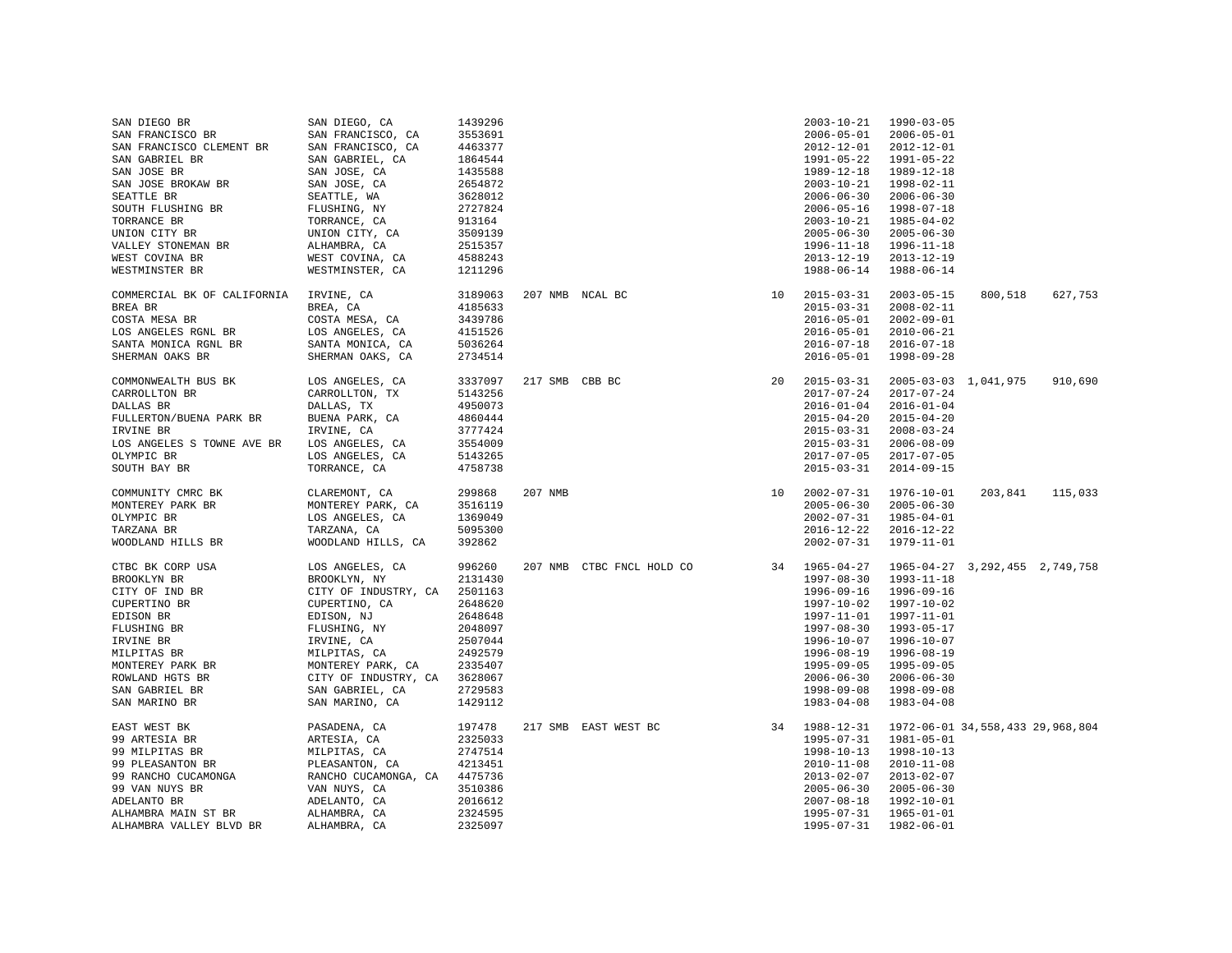| ANAHEIM BR                               | ANAHEIM, CA                                                                                               | 3510537 | $2005 - 06 - 30$ | $2005 - 06 - 30$ |
|------------------------------------------|-----------------------------------------------------------------------------------------------------------|---------|------------------|------------------|
| APPLE VALLEY BR                          | APPLE VALLEY, CA                                                                                          | 1397882 | $2007 - 08 - 18$ | 1989-05-15       |
| ARCADIA E DUARTE BR                      | ARCADIA, CA                                                                                               | 2325220 | $1995 - 07 - 31$ | 1992-12-31       |
| ARCADIA GOLDEN W AVE BR                  | ARCADIA, CA                                                                                               | 3510359 | $2005 - 06 - 30$ | $2005 - 06 - 30$ |
| ARCADIA-BALDWIN BR                       | ARCADIA, CA                                                                                               | 3285143 | $2004 - 08 - 07$ | $2004 - 08 - 05$ |
| ARTESIA BR                               | ARTESIA, CA                                                                                               | 2719913 | $2009 - 11 - 07$ | 1986-03-27       |
| BALBOA BR                                | SAN FRANCISCO, CA                                                                                         | 2719931 | $2009 - 11 - 07$ | 1986-03-27       |
| BARSTOW BR                               | BARSTOW, CA                                                                                               | 3467    | $2007 - 08 - 18$ | 1978-09-11       |
| BELLAIRE BR                              | HOUSTON, TX                                                                                               | 189352  | $2014 - 01 - 18$ | 1987-04-15       |
| BELLEVUE BR                              | BELLEVUE, WA                                                                                              | 2737551 | $2009 - 11 - 07$ | 1998-10-13       |
| BEVERLY HILLS CMRL BKG CTR               | BEVERLY HILLS, CA                                                                                         | 2653893 | $2001 - 01 - 13$ | 1998-02-09       |
| BOONE RD BR                              | HOUSTON, TX                                                                                               | 2994596 | $2014 - 01 - 18$ | 1999-11-26       |
| BOSTON BR                                | BOSTON, MA                                                                                                | 2074256 | $2009 - 11 - 07$ | 1993-08-11       |
| BOWERY BR                                | NEW YORK, NY                                                                                              | 714811  | $2009 - 11 - 07$ | $1967 - 04 - 13$ |
| BROOKLYN 8TH AVE BR                      | BROOKLYN, NY                                                                                              | 3653256 | $2009 - 11 - 07$ | $2006 - 06 - 30$ |
| BROOKLYN AVE U BR                        | BROOKLYN, NY                                                                                              | 3929746 | $2009 - 11 - 07$ | $2008 - 12 - 23$ |
| CANAL ST NY CHINATOWN BR                 | NEW YORK, NY                                                                                              | 2403669 | $2009 - 11 - 07$ | 1990-12-15       |
| CARSON BR                                | CARSON, CA                                                                                                | 2794479 | $2003 - 03 - 15$ | 1999-02-22       |
| CERRITOS E S ST BR                       | CERRITOS, CA                                                                                              | 646668  | $1999 - 05 - 29$ | $1986 - 01 - 06$ |
| CHINO HILLS BR                           | CHINO HILLS, CA                                                                                           | 3719321 | $2007 - 07 - 06$ | $2007 - 07 - 06$ |
| CITY OF IND BR                           | ROWLAND HEIGHTS, CA                                                                                       | 1469734 | $2000 - 01 - 15$ | 1990-09-04       |
| CITY OF IND SOUTH AZUSA BR               | ROWLAND HEIGHTS, CA                                                                                       | 1851610 | $2005 - 09 - 07$ | 1990-11-06       |
| CLEMENT BR                               |                                                                                                           | 2719940 |                  | 1986-03-27       |
|                                          | SAN FRANCISCO, CA                                                                                         |         | $2009 - 11 - 07$ |                  |
| CUPERTINO BR                             | CUPERTINO, CA                                                                                             | 2642075 | $1997 - 09 - 24$ | 1997-09-24       |
| DALY CITY BR                             | DALY CITY, CA                                                                                             | 2720012 | $2009 - 11 - 07$ | 1998-04-17       |
| DIAMOND BAR BR                           | DIAMOND BAR, CA                                                                                           | 2325202 | $1995 - 07 - 31$ | 1989-10-01       |
| DRIVE-IN FACILITY                        | HOUSTON, TX                                                                                               | 219950  | $2014 - 01 - 18$ | 1976-07-05       |
| DULLES BR                                | SUGAR LAND, TX                                                                                            | 2994608 | $2014 - 01 - 18$ | 1999-03-12       |
| EAST BR                                  | HOUSTON, TX                                                                                               | 1431571 | $2014 - 01 - 18$ | 1944-04-01       |
| EAST WEST BK HONG KONG BR 2 HONG KONG, 0 |                                                                                                           | 3205972 | $2009 - 11 - 07$ | $2003 - 07 - 25$ |
| EASTSIDE BELLEVUE BR                     | BELLEVUE, WA                                                                                              | 3522071 | $2010 - 06 - 12$ | $2005 - 06 - 30$ |
| EL MONTE BR                              | EL MONTE, CA<br>EL MONTE, CA                                                                              | 2459572 | 1996-04-29       | 1996-04-29       |
| EL MONTE NORTH BR                        |                                                                                                           | 170462  | $2003 - 03 - 15$ | 1972-12-08       |
| EL MONTE OPERS CTR                       | EL MONTE, CA                                                                                              | 4979805 | $2008 - 07 - 11$ | $2008 - 07 - 11$ |
| FLUSHING MAIN BR                         | FLUSHING, NY<br>FLUSHING, NY<br>FLUSHING, NY<br>FREMONT, CA<br>GLENDALE, CA<br>CLENDALE, CA<br>DALLAS, TX | 229614  | $2009 - 11 - 07$ | 1982-12-20       |
| FLUSHING OFF BR                          |                                                                                                           | 3929661 | $2009 - 11 - 07$ | $2007 - 05 - 23$ |
| FREMONT BR                               |                                                                                                           | 2720058 | $2009 - 11 - 07$ | $1995 - 04 - 07$ |
| FREMONT-MISSION BR                       |                                                                                                           | 3205169 | 2009-11-07       | $2003 - 07 - 30$ |
| GLENDALE BR                              |                                                                                                           | 1168765 | $2000 - 01 - 15$ | 1988-02-01       |
| HARRY HINES BR                           |                                                                                                           | 2994541 | $2014 - 01 - 18$ | 1998-06-01       |
| HESPERIA BR                              | HESPERIA, CA                                                                                              | 2480567 | $2007 - 08 - 18$ | 1996-07-01       |
| IRVINE - CULVER BR                       | IRVINE, CA                                                                                                | 2719922 | $2009 - 11 - 07$ | 1996-05-15       |
| IRVINE 99 CULVER BR                      | IRVINE, CA                                                                                                | 3628263 | $2006 - 06 - 30$ | $2006 - 06 - 30$ |
| IRVINE BR                                | IRVINE, CA                                                                                                | 2818441 | $2005 - 09 - 07$ | 1999-05-18       |
| IRVINE JAMBOREE RD BR                    | IRVINE, CA                                                                                                | 3595208 | $2007 - 03 - 16$ | $2007 - 03 - 16$ |
| IRVINE WALNUT AVE BR                     | IRVINE, CA                                                                                                | 3510470 | $2005 - 06 - 30$ | $2005 - 06 - 30$ |
| IRVING BR                                | SAN FRANCISCO, CA                                                                                         | 2719968 | $2009 - 11 - 07$ | 1994-12-15       |
| LA CHINATOWN-HILL BR                     | LOS ANGELES, CA                                                                                           | 2719874 | $2009 - 11 - 07$ | 1986-03-27       |
| LAS VEGAS CMRL BKG CTR                   | LAS VEGAS, NV                                                                                             | 4594114 | $2013 - 12 - 23$ | $2013 - 12 - 23$ |
| LINCOLN HGTS BR                          | LOS ANGELES, CA                                                                                           | 2324586 | $1995 - 07 - 31$ | $1960 - 02 - 01$ |
| LOS ANGELES BR                           | ALHAMBRA, CA                                                                                              | 2818599 | $2014 - 01 - 18$ | 1999-06-01       |
| LOS ANGELES CHINATOWN BR                 |                                                                                                           | 2324607 | $1995 - 07 - 31$ | 1973-01-01       |
|                                          | LOS ANGELES, CA                                                                                           |         |                  | $1978 - 07 - 03$ |
| LOS ANGELES SOUTH GRAND AVE              | LOS ANGELES, CA                                                                                           | 627461  | $2000 - 01 - 15$ |                  |
| MILAM BR                                 | HOUSTON, TX                                                                                               | 2994578 | $2014 - 01 - 18$ | 1998-01-05       |
| MILPITAS BR                              | MILPITAS, CA                                                                                              | 3653238 | $2009 - 11 - 07$ | $2006 - 06 - 30$ |
| MONTEBELLO BR                            | MONTEBELLO, CA                                                                                            | 2324625 | $1995 - 07 - 31$ | 1979-07-01       |
| MONTEREY PARK BR                         | MONTEREY PARK, CA                                                                                         | 488970  | $2006 - 03 - 18$ | 1982-04-02       |
| MONTEREY PARK GARVEY BR                  | MONTEREY PARK, CA                                                                                         | 1193208 | 1999-05-29       | 1988-06-20       |
|                                          |                                                                                                           |         |                  |                  |

| 2005-06-30                           | 2005-06-30               |
|--------------------------------------|--------------------------|
|                                      |                          |
| 2007-08-18<br>1995-07-31             | 1989-05-15<br>1992-12-31 |
| $2005 - 06 - 30$                     | $2005 - 06 - 30$         |
| $2004 - 08 - 07$                     | $2004 - 08 - 05$         |
| $2009 - 11 - 07$                     | $1986 - 03 - 27$         |
|                                      |                          |
| $2009 - 11 - 07$                     | $1986 - 03 - 27$         |
| $2007 - 08 - 18$                     | $1978 - 09 - 11$         |
| $2014 - 01 - 18$                     | $1987 - 04 - 15$         |
|                                      |                          |
| 2009-11-07<br>2001-01-13             | 1998-10-13<br>1998-02-09 |
| $2014 - 01 - 18$                     | $1999 - 11 - 26$         |
| $2009 - 11 - 07$                     |                          |
|                                      | $1993 - 08 - 11$         |
| $2009 - 11 - 07$<br>$2009 - 11 - 07$ | 1967-04-13<br>2006-06-30 |
|                                      |                          |
| $2009 - 11 - 07$                     | $2008 - 12 - 23$         |
| $2009 - 11 - 07$                     | $1990 - 12 - 15$         |
| $2003 - 03 - 15$                     | $1999 - 02 - 22$         |
| $1999 - 05 - 29$                     | $1986 - 01 - 06$         |
|                                      |                          |
| $2007 - 07 - 06$                     | $2007 - 07 - 06$         |
| $2000 - 01 - 15$                     | $1990 - 09 - 04$         |
| $2005 - 09 - 07$                     | $1990 - 11 - 06$         |
| $2009 - 11 - 07$                     | $1986 - 03 - 27$         |
| $1997 - 09 - 24$                     | $1997 - 09 - 24$         |
| $2009 - 11 - 07$                     | $1998 - 04 - 17$         |
| $1995 - 07 - 31$                     | $1989 - 10 - 01$         |
| $2014 - 01 - 18$                     | $1976 - 07 - 05$         |
|                                      |                          |
| $2014 - 01 - 18$                     | $1999 - 03 - 12$         |
| $2014 - 01 - 18$                     | $1944 - 04 - 01$         |
| $2009 - 11 - 07$                     | $2003 - 07 - 25$         |
| $2010 - 06 - 12$                     | $2005 - 06 - 30$         |
| $1996 - 04 - 29$                     | $1996 - 04 - 29$         |
| $2003 - 03 - 15$                     | $1972 - 12 - 08$         |
| $2008 - 07 - 11$                     | $2008 - 07 - 11$         |
| $2009 - 11 - 07$                     | $1982 - 12 - 20$         |
|                                      |                          |
| $2009 - 11 - 07$                     | $2007 - 05 - 23$         |
| $2009 - 11 - 07$                     | $1995 - 04 - 07$         |
| $2009 - 11 - 07$                     | $2003 - 07 - 30$         |
| $2000 - 01 - 15$                     | $1988 - 02 - 01$         |
| $2014 - 01 - 18$                     | $1998 - 06 - 01$         |
|                                      | $1996 - 07 - 01$         |
| $2007 - 08 - 18$<br>$2009 - 11 - 07$ | $1996 - 05 - 15$         |
| $2006 - 06 - 30$                     | $2006 - 06 - 30$         |
|                                      |                          |
| $2005 - 09 - 07$                     | 1999-05-18               |
| $2007 - 03 - 16$                     | $2007 - 03 - 16$         |
| $2005 - 06 - 30$                     | $2005 - 06 - 30$         |
| $2009 - 11 - 07$                     | $1994 - 12 - 15$         |
| $2009 - 11 - 07$                     | $1986 - 03 - 27$         |
| $2013 - 12 - 23$                     | $2013 - 12 - 23$         |
| $1995 - 07 - 31$                     | $1960 - 02 - 01$         |
| $2014 - 01 - 18$                     | $1999 - 06 - 01$         |
| $1995 - 07 - 31$                     | $1973 - 01 - 01$         |
|                                      |                          |
| $2000 - 01 - 15$                     | $1978 - 07 - 03$         |
| $2014 - 01 - 18$                     | $1998 - 01 - 05$         |
| $2009 - 11 - 07$                     | $2006 - 06 - 30$         |
| $1995 - 07 - 31$                     | $1979 - 07 - 01$         |
| $2006 - 03 - 18$                     | $1982 - 04 - 02$         |
| $1999 - 05 - 29$                     | $1988 - 06 - 20$         |
|                                      |                          |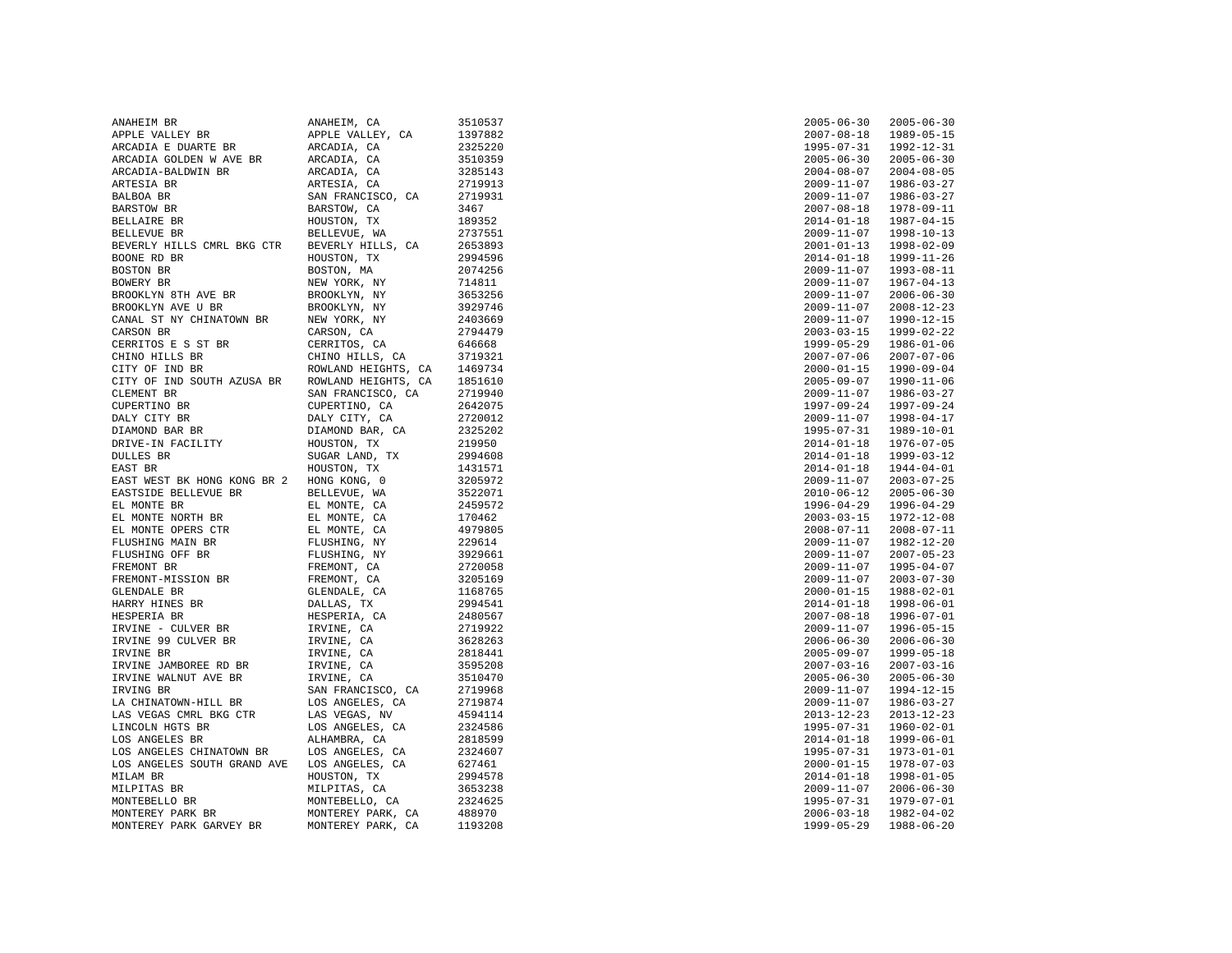| MONTEREY PARK S ATLANTIC BR                | MONTEREY PARK, CA               | 3115446 |         |    | $2005 - 09 - 07$ | $2001 - 08 - 20$ |         |        |
|--------------------------------------------|---------------------------------|---------|---------|----|------------------|------------------|---------|--------|
| NEWARK BR                                  | NEWARK, CA                      | 3659847 |         |    | $2006 - 06 - 29$ | $2006 - 06 - 29$ |         |        |
| NORIEGA BR                                 | SAN FRANCISCO, CA               | 203865  |         |    | 2009-11-07       | 1975-12-22       |         |        |
| NORIEGA-1301 BR                            | SAN FRANCISCO, CA               | 2719986 |         |    | $2009 - 11 - 07$ | $1986 - 03 - 27$ |         |        |
| OAKLAND-WEBSTER BR                         | OAKLAND, CA                     | 2720049 |         |    | $2009 - 11 - 07$ | 1992-05-18       |         |        |
| ONTARIO BR                                 | ONTARIO, CA                     | 3599260 |         |    | $2006 - 06 - 30$ | $2006 - 06 - 30$ |         |        |
| PASADENA BR                                | PASADENA, CA                    | 3719330 |         |    | $2007 - 08 - 30$ | $2007 - 08 - 30$ |         |        |
| PHELAN BR                                  | PHELAN, CA                      | 3597565 |         |    | $2007 - 08 - 18$ | $2007 - 03 - 01$ |         |        |
| PLANO BR                                   | PLANO, TX                       | 3473007 |         |    | $2014 - 01 - 18$ | $2006 - 06 - 01$ |         |        |
| PLEASANT HILL BR                           | DULUTH, GA                      | 3374663 |         |    | 2009-11-07       | $2005 - 03 - 31$ |         |        |
| QUINCY BR                                  | QUINCY, MA                      | 3207583 |         |    | $2009 - 11 - 07$ | $2003 - 08 - 01$ |         |        |
| RICHARDSON BR                              | RICHARDSON, TX                  | 2650034 |         |    | $2014 - 01 - 18$ | 1996-04-29       |         |        |
| ROLLING HILLS ESTATES BR                   | PALOS VERDES PENINSULA, 2325172 |         |         |    | $2006 - 06 - 30$ | 1986-10-01       |         |        |
| ROSEMEAD BR                                | ROSEMEAD, CA                    | 2325088 |         |    | 1995-07-31       | 1981-11-01       |         |        |
| ROWLAND HGTS BR                            | ROWLAND HEIGHTS, CA             | 2325211 |         |    | 1995-07-31       | 1992-12-10       |         |        |
| ROWLAND HGTS NOGALES ST BR                 | ROWLAND HEIGHTS, CA             | 3510416 |         |    | $2005 - 06 - 30$ | $2005 - 06 - 30$ |         |        |
| ROWLAND HTS-FAIRWAY BR                     | ROWLAND HEIGHTS, CA             | 3501638 |         |    | $2009 - 11 - 07$ | $2005 - 06 - 30$ |         |        |
| ROWLAND HTS-NOGALES BR                     | ROWLAND HEIGHTS, CA             | 2719892 |         |    | $2009 - 11 - 07$ | 1994-09-13       |         |        |
| SACRAMENTO BR                              | SACRAMENTO, CA                  | 2720320 |         |    | $2009 - 11 - 07$ | 1992-05-18       |         |        |
| SAN DIEGO CLAIRMONT MESA BR                | SAN DIEGO, CA                   | 1864601 |         |    | $2014 - 01 - 18$ | 1991-05-15       |         |        |
| SAN FERNANDO VALLEY CMRL BKG ENCINO, CA    |                                 | 1450358 |         |    | $2000 - 01 - 15$ | 1990-05-15       |         |        |
|                                            |                                 |         |         |    |                  |                  |         |        |
| SAN FRANCISCO STOCKTON BR                  | SAN FRANCISCO, CA               | 2325145 |         |    | 1995-07-31       | 1982-08-01       |         |        |
| SAN GABRIEL BR                             | SAN GABRIEL, CA                 | 1369843 |         |    | $2005 - 09 - 07$ | 1989-03-20       |         |        |
| SAN GABRIEL IN-STORE BR                    | SAN GABRIEL, CA                 | 4126300 |         |    | $2002 - 02 - 19$ | 2002-02-19       |         |        |
| SAN JOSE BR                                | SAN JOSE, CA                    | 3378438 |         |    | $2005 - 09 - 07$ | $2002 - 08 - 28$ |         |        |
| SAN JOSE STORY BR                          | SAN JOSE, CA                    | 3501535 |         |    | $2009 - 11 - 07$ | $2005 - 06 - 30$ |         |        |
| SAN MARINO BR                              | SAN MARINO, CA                  | 2325163 |         |    | $1995 - 07 - 31$ | 1984-12-01       |         |        |
| SAN MARINO HUNTINGTON DR BR SAN MARINO, CA |                                 | 301668  |         |    | $2005 - 09 - 07$ | 1983-06-01       |         |        |
| SAN MATEO BR                               | SAN MATEO, CA                   | 2720030 |         |    | $2009 - 11 - 07$ | 1996-03-15       |         |        |
| SAN MATEO-NORFOLK BR                       | SAN MATEO, CA                   | 3866681 |         |    | 2009-11-07       | $2008 - 04 - 22$ |         |        |
| SEATTLE BR                                 | SEATTLE, WA                     | 4144676 |         |    | $2010 - 06 - 12$ | $2010 - 06 - 12$ |         |        |
| SEATTLE INTL DIST BR                       | SEATTLE, WA                     | 1466863 |         |    | $2010 - 06 - 12$ | 1990-07-17       |         |        |
| SF CHINATOWN-GRANT BR                      | SAN FRANCISCO, CA               | 2719959 |         |    | $2009 - 11 - 07$ | 1986-03-27       |         |        |
| SF KEARNY BR                               | SAN FRANCISCO, CA               | 2719977 |         |    | $2009 - 11 - 07$ | 1992-05-18       |         |        |
| SF MONTGOMERY BR                           | SAN FRANCISCO, CA               | 767161  |         |    | $2009 - 11 - 07$ | 1937-05-01       |         |        |
| SF RICHMOND BR                             | SAN FRANCISCO, CA               | 3501058 |         |    | $2009 - 11 - 07$ | $2005 - 06 - 30$ |         |        |
| SF WA BR                                   | SAN FRANCISCO, CA               | 770563  |         |    | 2009-11-07       | 1961-12-01       |         |        |
| SHALLOWFORD BR                             | ATLANTA, GA                     | 1217195 |         |    | 2009-11-07       | 1988-08-08       |         |        |
| SILVERLAKE BR                              | LOS ANGELES, CA                 | 2325042 |         |    | 1995-07-31       | 1981-05-01       |         |        |
| SOUTH PASADENA BR                          | SOUTH PASADENA, CA              | 2325109 |         |    | 1995-07-31       | 1982-07-01       |         |        |
| SPRING BR                                  | SPRING VALLEY, TX               | 2994587 |         |    | $2014 - 01 - 18$ | 1999-04-15       |         |        |
| STOCKTON BR                                | SAN FRANCISCO, CA               | 204367  |         |    | 2009-11-07       | 1973-02-27       |         |        |
| SUGAR LAND BR                              | SUGAR LAND, TX                  | 2375476 |         |    | $2014 - 01 - 18$ | 1995-11-06       |         |        |
| TEMPLE CITY BR                             | TEMPLE CITY, CA                 | 2719904 |         |    | $2009 - 11 - 07$ | 1986-03-27       |         |        |
| TORRANCE BR                                | TORRANCE, CA                    | 1873685 |         |    | $2000 - 01 - 15$ | 1990-11-19       |         |        |
| TULLY BR                                   | SAN JOSE, CA                    | 847269  |         |    | $2009 - 11 - 07$ | 1973-11-08       |         |        |
| VETERANS MEM BR                            | HOUSTON, TX                     | 2994569 |         |    | $2014 - 01 - 18$ | 1997-04-01       |         |        |
| VICTORVILLE BR                             | VICTORVILLE, CA                 | 2470317 |         |    | $2007 - 08 - 18$ | 1996-06-10       |         |        |
| VICTORVILLE DR BR                          | VICTORVILLE, CA                 | 3597538 |         |    | $2007 - 08 - 18$ | $2001 - 01 - 01$ |         |        |
| VICTORVILLE NORTH BR                       | VICTORVILLE, CA                 | 155263  |         |    | $2007 - 08 - 18$ | $1980 - 03 - 05$ |         |        |
| VININGS BR                                 | ATLANTA, GA                     | 1158177 |         |    | 2009-11-07       | 1987-10-23       |         |        |
| WALNUT BR                                  | WALNUT, CA                      | 2739153 |         |    | $2005 - 09 - 07$ | 1998-09-08       |         |        |
| WESTMINSTER BR                             | WESTMINSTER, CA                 | 2325181 |         |    | 1995-07-31       | 1988-06-01       |         |        |
| WRIGHTWOOD BR                              | WRIGHTWOOD, CA                  | 2514190 |         |    | $2007 - 08 - 18$ | 1996-11-12       |         |        |
| EASTERN INTL BK                            | LOS ANGELES, CA                 | 206772  | 207 NMB | 20 | 1990-06-29       | $1985 - 02 - 27$ | 113,582 | 94,577 |
| LOS ANGELES BR                             | ALHAMBRA, CA                    | 1462445 |         |    | $1990 - 06 - 29$ | $1990 - 06 - 29$ |         |        |

| 2005-09-07                           | 2001-08-20                           |         |
|--------------------------------------|--------------------------------------|---------|
| $2006 - 06 - 29$                     | $2006 - 06 - 29$<br>$1975 - 12 - 22$ |         |
| $2009 - 11 - 07$<br>$2009 - 11 - 07$ | $1986 - 03 - 27$                     |         |
| $2009 - 11 - 07$                     | $1992 - 05 - 18$                     |         |
| $2006 - 06 - 30$                     | $2006 - 06 - 30$                     |         |
| $2007 - 08 - 30$                     | $2007 - 08 - 30$                     |         |
| $2007 - 08 - 18$                     | $2007 - 03 - 01$                     |         |
| 2014-01-18                           | $2006 - 06 - 01$                     |         |
| 2009-11-07                           | $2005 - 03 - 31$                     |         |
| $2009 - 11 - 07$                     | $2003 - 08 - 01$                     |         |
| $2014 - 01 - 18$                     | $1996 - 04 - 29$                     |         |
| $2006 - 06 - 30$                     | 1986-10-01                           |         |
| 1995-07-31                           | 1981-11-01                           |         |
| 1995-07-31                           | 1992-12-10                           |         |
| $2005 - 06 - 30$                     | $2005 - 06 - 30$                     |         |
| $2009 - 11 - 07$                     | $2005 - 06 - 30$                     |         |
| $2009 - 11 - 07$                     | 1994-09-13                           |         |
| $2009 - 11 - 07$                     | $1992 - 05 - 18$                     |         |
| $2014 - 01 - 18$                     | 1991-05-15                           |         |
| $2000 - 01 - 15$                     | $1990 - 05 - 15$                     |         |
| $1995 - 07 - 31$                     | 1982-08-01                           |         |
| $2005 - 09 - 07$<br>2002-02-19       | 1989-03-20<br>2002-02-19             |         |
| $2005 - 09 - 07$                     | $2002 - 08 - 28$                     |         |
| $2009 - 11 - 07$                     | $2005 - 06 - 30$                     |         |
| 1995-07-31                           | 1984-12-01                           |         |
| 2005-09-07                           | 1983-06-01                           |         |
| $2009 - 11 - 07$                     | 1996-03-15                           |         |
| 2009-11-07                           | $2008 - 04 - 22$                     |         |
| $2010 - 06 - 12$                     | $2010 - 06 - 12$                     |         |
| $2010 - 06 - 12$                     | $1990 - 07 - 17$                     |         |
| $2009 - 11 - 07$                     | $1986 - 03 - 27$                     |         |
| $2009 - 11 - 07$                     | $1992 - 05 - 18$                     |         |
| $2009 - 11 - 07$                     | 1937-05-01                           |         |
| 2009-11-07<br>2009-11-07             | $2005 - 06 - 30$<br>1961-12-01       |         |
| 2009-11-07                           | 1988-08-08                           |         |
| 1995-07-31                           | 1981-05-01                           |         |
| 1995-07-31                           | 1982-07-01                           |         |
| $2014 - 01 - 18$                     | $1999 - 04 - 15$                     |         |
| 2009-11-07                           | $1973 - 02 - 27$                     |         |
| 2014-01-18                           | 1995-11-06                           |         |
| $2009 - 11 - 07$                     | $1986 - 03 - 27$                     |         |
| $2000 - 01 - 15$                     | 1990-11-19                           |         |
| $2009 - 11 - 07$                     | 1973-11-08                           |         |
| $2014 - 01 - 18$                     | $1997 - 04 - 01$                     |         |
| $2007 - 08 - 18$                     | $1996 - 06 - 10$                     |         |
| $2007 - 08 - 18$<br>$2007 - 08 - 18$ | $2001 - 01 - 01$<br>1980-03-05       |         |
| $2009 - 11 - 07$                     | 1987-10-23                           |         |
| $2005 - 09 - 07$                     | 1998-09-08                           |         |
| 1995-07-31                           | 1988-06-01                           |         |
| $2007 - 08 - 18$                     | 1996–11–12                           |         |
|                                      |                                      |         |
| 1990-06-29                           | 1985-02-27                           | 113,582 |
| 1990-06-29                           | 1990-06-29                           |         |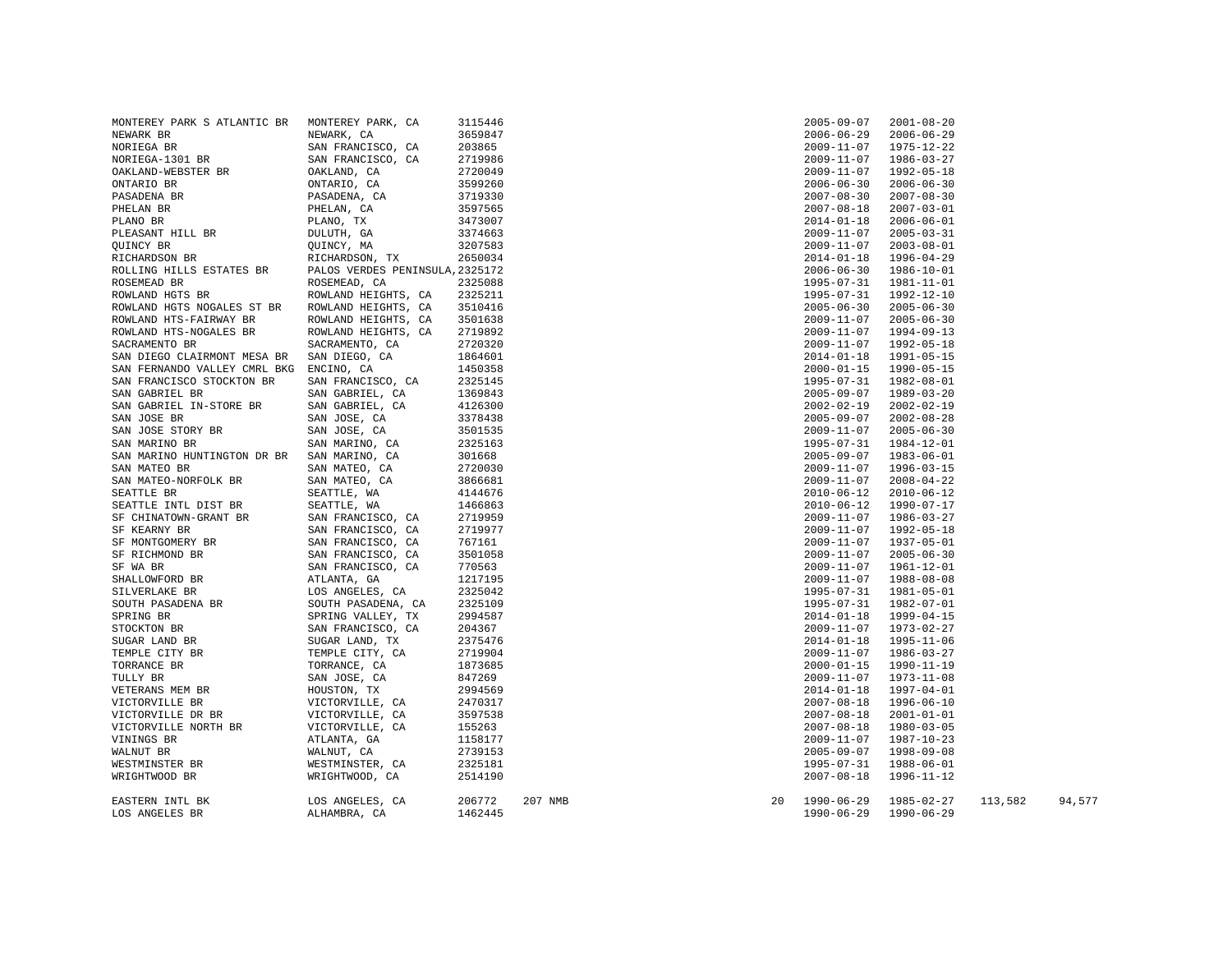| EVERTRUST BK<br>ALHAMBRA BR<br>ARCADIA BR<br>CERRITOS BR<br>CITY OF IND BR<br>CUPERTINO BR<br>IRVINE BR                                                                                                                                                                                                                                                                                                                                                                                                     | PASADENA, CA<br>ALHAMBRA, CA<br>ARCADIA, CA<br>CERRITOS, CA<br>CITY OF INDUSTRY, CA 4504841<br>CUPERTINO, CA<br>IRVINE, CA                                                                                                                                                                                                                                                                                                                                            | 2297998<br>2601371<br>3867642<br>4742821<br>3842265<br>3514263                                                                                                                                                                                                                                    |         | 207 NMB 0-BANK CO                          | 34 | 1998-07-08<br>1998-07-08<br>$2008 - 12 - 22$<br>$2014 - 08 - 18$<br>$2013 - 04 - 18$<br>$2008 - 09 - 08$<br>$2005 - 06 - 30$                                                                                                                                                                                                                                                                                                                                                                                                                             | 1995-05-03<br>1997-05-12<br>$2008 - 12 - 22$<br>$2014 - 08 - 18$<br>$1995 - 05 - 03$<br>$2008 - 09 - 08$<br>$2005 - 06 - 30$                                                                                                                                                                                                                                                                                                                                                                                               | 829,850 | 625,168 |
|-------------------------------------------------------------------------------------------------------------------------------------------------------------------------------------------------------------------------------------------------------------------------------------------------------------------------------------------------------------------------------------------------------------------------------------------------------------------------------------------------------------|-----------------------------------------------------------------------------------------------------------------------------------------------------------------------------------------------------------------------------------------------------------------------------------------------------------------------------------------------------------------------------------------------------------------------------------------------------------------------|---------------------------------------------------------------------------------------------------------------------------------------------------------------------------------------------------------------------------------------------------------------------------------------------------|---------|--------------------------------------------|----|----------------------------------------------------------------------------------------------------------------------------------------------------------------------------------------------------------------------------------------------------------------------------------------------------------------------------------------------------------------------------------------------------------------------------------------------------------------------------------------------------------------------------------------------------------|----------------------------------------------------------------------------------------------------------------------------------------------------------------------------------------------------------------------------------------------------------------------------------------------------------------------------------------------------------------------------------------------------------------------------------------------------------------------------------------------------------------------------|---------|---------|
| FIRST CHOICE BK<br>ALHAMBRA BR<br>ANAHEIM BR<br>HEADQUARTERS BR<br>ROWLAND HGTS BR<br>SOLANA BEACH BR                                                                                                                                                                                                                                                                                                                                                                                                       | CERRITOS, CA<br>ALHAMBRA, CA<br>ANAHEIM, CA<br>CERRITOS, CA<br>ROWLAND HEIGHTS, CA<br>SOLANA BEACH, CA                                                                                                                                                                                                                                                                                                                                                                | 3374878<br>4201681<br>4736482<br>4758934<br>4455505<br>4758943                                                                                                                                                                                                                                    | 207 NMB |                                            | 20 | $2006 - 10 - 18$<br>$2009 - 12 - 31$<br>$2014 - 08 - 01$<br>$2014 - 09 - 15$<br>$2012 - 09 - 18$<br>$2014 - 08 - 01$                                                                                                                                                                                                                                                                                                                                                                                                                                     | $2005 - 08 - 18$<br>$2009 - 12 - 31$<br>$2014 - 08 - 01$<br>$2014 - 09 - 15$<br>$2012 - 09 - 18$<br>$2014 - 08 - 01$                                                                                                                                                                                                                                                                                                                                                                                                       | 924,307 | 793,531 |
| FIRST CMRL BK USA<br>ARCADIA BR<br>CITY OF IND BR<br>FREMONT BR<br>IRVINE BR<br>SILICON VALLEY BR                                                                                                                                                                                                                                                                                                                                                                                                           | ALHAMBRA, CA<br>ARCADIA, CA<br>ROWLAND HEIGHTS, CA<br>FREMONT, CA<br>IRVINE, CA<br>SAN JOSE, CA                                                                                                                                                                                                                                                                                                                                                                       | 2332910<br>3366154<br>2691680<br>4282475<br>3366118<br>3366127                                                                                                                                                                                                                                    |         | $34$ $2015 - 03 - 31$<br>207 NMB FIRST FHC |    | $2015 - 03 - 31$<br>$2015 - 03 - 31$<br>$2015 - 03 - 31$<br>$2015 - 03 - 31$<br>$2015 - 03 - 31$                                                                                                                                                                                                                                                                                                                                                                                                                                                         | 1997-05-20<br>$2005 - 01 - 27$<br>$1998 - 04 - 15$<br>$2009 - 01 - 09$<br>$2001 - 08 - 08$<br>$2000 - 04 - 18$                                                                                                                                                                                                                                                                                                                                                                                                             | 515,001 | 395,535 |
| FIRST GEN BK<br>ARCADIA BR<br>CERRITOS BR<br>IRVINE BR<br>SAN GABRIEL BR                                                                                                                                                                                                                                                                                                                                                                                                                                    | ROWLAND HEIGHTS, CA<br>ARCADIA, CA<br>ARTESIA, CA<br>IRVINE, CA<br>SAN GABRIEL, CA                                                                                                                                                                                                                                                                                                                                                                                    | 3386264<br>3628450<br>5161063<br>4224260<br>4363002                                                                                                                                                                                                                                               | 207 NMB |                                            | 20 | $2009 - 03 - 12$<br>$2009 - 03 - 12$<br>$2017 - 08 - 15$<br>$2010 - 12 - 08$<br>$2011 - 06 - 30$                                                                                                                                                                                                                                                                                                                                                                                                                                                         | $2005 - 10 - 13$<br>$2006 - 06 - 30$<br>$2017 - 08 - 15$<br>$2010 - 12 - 08$<br>$2011 - 06 - 30$                                                                                                                                                                                                                                                                                                                                                                                                                           | 908,199 | 798,778 |
| GATEWAY BK FSB<br>OAKLAND BR                                                                                                                                                                                                                                                                                                                                                                                                                                                                                | OAKLAND, CA<br>OAKLAND, CA                                                                                                                                                                                                                                                                                                                                                                                                                                            | 1493319<br>4044507                                                                                                                                                                                                                                                                                | 107 FSB | $\frac{20}{34}$                            |    | $2015 - 03 - 31$<br>$2015 - 03 - 31$                                                                                                                                                                                                                                                                                                                                                                                                                                                                                                                     | 1990-06-08<br>$2008 - 06 - 30$                                                                                                                                                                                                                                                                                                                                                                                                                                                                                             | 125,051 | 115,902 |
| HANMI BK<br>ANNANDALE BR<br>ARLINGTON BR<br>AUSTIN BR<br>BEVERLY HILLS BR<br>CAROL STREAM BR<br>CARROLLTON BR<br>CERRITOS-ARTESIA BR<br>CHICAGO BR<br>DALLAS BR<br>DIAMOND BAR BR<br>DOWNERS GROVE BR<br>DOWNTOWN LOS ANGELES BR<br>EDISON BR<br>FASHION DIST BR<br>FULLERTON BEACH BR<br>GARDEN GROVE BROOKHURST BR<br>GARDENA BR<br>GARLAND BR<br>GLENVIEW BR<br>HOUSTON GESSNER BR<br>HOUSTON HILLCROFT BR<br>HOUSTON SPRING BR<br>IRVINE BR<br>IRVINE BR<br>KOREATOWN GALLERIA BR<br>KOREATOWN PLAZA BR | LOS ANGELES, CA<br>ANNANDALE, VA<br>ARLINGTON, TX<br>AUSTIN, TX<br>BEVERLY HILLS, CA<br>CAROL STREAM, IL<br>CARROLLTON, TX<br>ARTESIA, CA<br>CHICAGO, IL<br>DALLAS, TX<br>DIAMOND BAR, CA<br>DOWNERS GROVE, IL<br>LOS ANGELES, CA<br>EDISON, NJ<br>LOS ANGELES, CA<br>BUENA PARK, CA<br>GARDEN GROVE, CA<br>GARDENA, CA<br>GARLAND, TX<br>GLENVIEW, IL<br>HOUSTON, TX<br>HOUSTON, TX<br>HOUSTON, TX<br>IRVINE, CA<br>IRVINE, CA<br>LOS ANGELES, CA<br>LOS ANGELES, CA | 657365<br>3831942<br>2399726<br>3298620<br>3733671<br>3508093<br>4010173<br>2735230<br>3508011<br>1919006<br>3930500<br>2507352<br>659060<br>3157062<br>3254046<br>3661028<br>1400522<br>2989613<br>259657<br>5047288<br>2225665<br>3424456<br>2642897<br>3150812<br>3782718<br>593173<br>1214420 |         | 207 NMB HANMI FC                           |    | $2015 - 03 - 31$<br>$2015 - 03 - 31$<br>$2015 - 03 - 31$<br>$2015 - 03 - 31$<br>$2015 - 03 - 31$<br>$2015 - 03 - 31$<br>$2015 - 03 - 31$<br>$2015 - 03 - 31$<br>$2015 - 03 - 31$<br>$2015 - 03 - 31$<br>$2015 - 03 - 31$<br>$2015 - 03 - 31$<br>$2015 - 03 - 31$<br>$2015 - 03 - 31$<br>$2015 - 03 - 31$<br>$2015 - 03 - 31$<br>$2015 - 03 - 31$<br>$2015 - 03 - 31$<br>$2015 - 03 - 31$<br>$2016 - 09 - 30$<br>$2015 - 03 - 31$<br>$2015 - 03 - 31$<br>$2015 - 03 - 31$<br>$2015 - 03 - 31$<br>$2015 - 03 - 31$<br>$2015 - 03 - 31$<br>$2015 - 03 - 31$ | 1982-12-15 5, 112, 990 4, 311, 395<br>$2008 - 10 - 10$<br>$1996 - 01 - 31$<br>$2004 - 09 - 15$<br>$2008 - 02 - 19$<br>$2001 - 04 - 09$<br>$2009 - 10 - 27$<br>$1998 - 10 - 01$<br>$2000 - 12 - 18$<br>1989-05-11<br>$2009 - 02 - 26$<br>1988-12-30<br>1986-04-10<br>$2001 - 02 - 06$<br>$2003 - 12 - 04$<br>$2006 - 06 - 30$<br>1989-06-20<br>$2000 - 12 - 15$<br>$1984 - 08 - 20$<br>$2016 - 09 - 30$<br>1994-07-15<br>$2006 - 02 - 15$<br>1997-12-15<br>$2001 - 09 - 17$<br>$2008 - 05 - 30$<br>1981-08-10<br>1988-05-16 |         |         |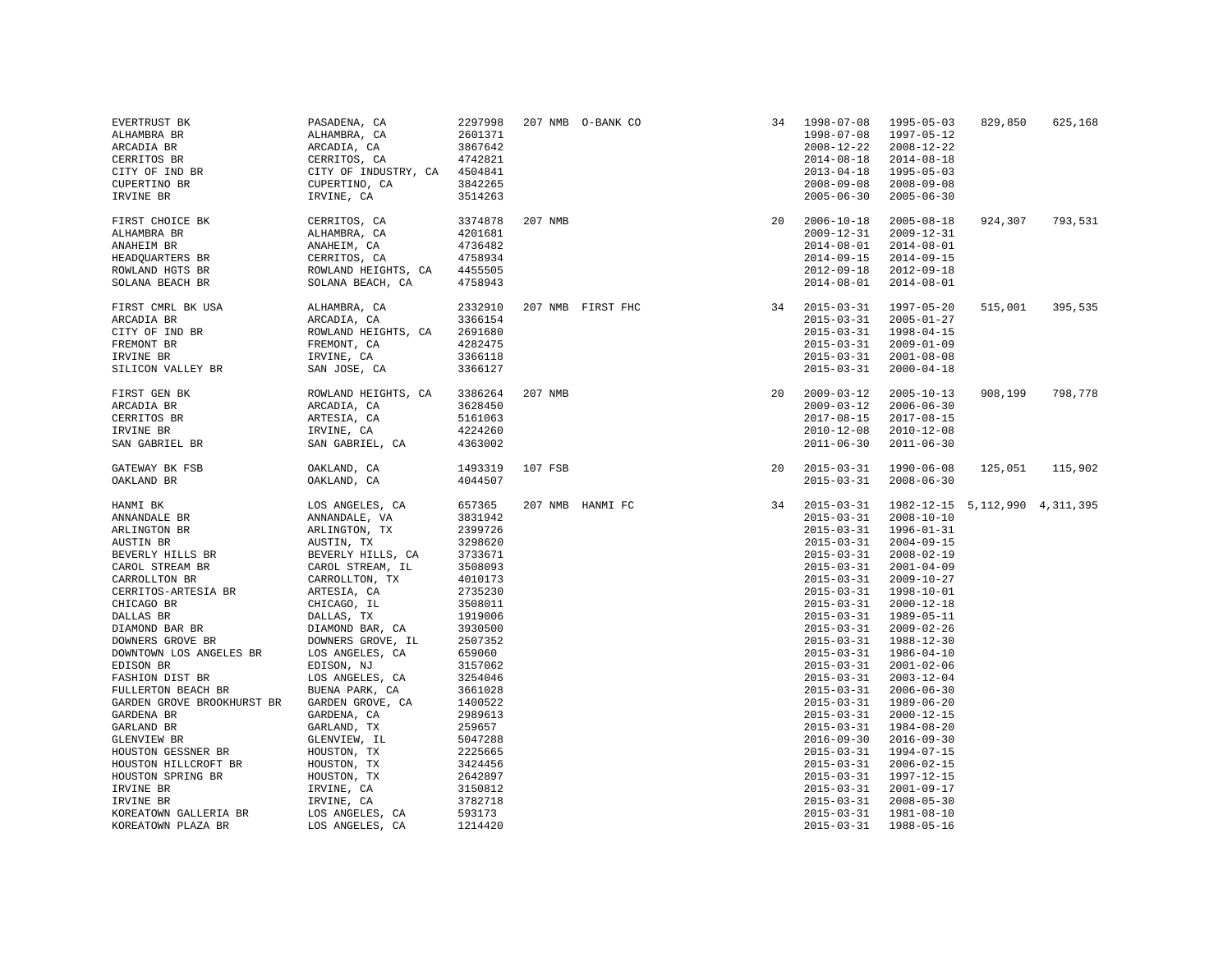| NAPERVILLE WEST BR         | NAPERVILLE, IL       | 2354725            |                 |                         |    | $2015 - 03 - 31$ | 1987-05-21                     |         |         |
|----------------------------|----------------------|--------------------|-----------------|-------------------------|----|------------------|--------------------------------|---------|---------|
| NORTHRIDGE BR              | NORTHRIDGE, CA       | 3809884            |                 |                         |    | $2015 - 03 - 31$ | $2008 - 07 - 28$               |         |         |
| OLYMPIC - KINGSLEY BR      | LOS ANGELES, CA      | 635961             |                 |                         |    | $2015 - 03 - 31$ | 1977-09-15                     |         |         |
| OLYMPIC BR                 | LOS ANGELES, CA      | 1440500            |                 |                         |    | $2015 - 03 - 31$ | $1990 - 01 - 16$               |         |         |
| PLANO BR                   | PLANO, TX            | 4010155            |                 |                         |    | $2015 - 03 - 31$ | $2009 - 10 - 16$               |         |         |
| ROWLAND HGTS BR            | ROWLAND HEIGHTS, CA  | 2735267            |                 |                         |    | $2015 - 03 - 31$ | 1998-10-01                     |         |         |
| SAN DIEGO BR               | SAN DIEGO, CA        | 2910103            |                 |                         |    | $2015 - 03 - 31$ | $2000 - 04 - 12$               |         |         |
| SAN FRANCISCO BR           | SAN FRANCISCO, CA    | 638560             |                 |                         |    | $2015 - 03 - 31$ | 1987-04-20                     |         |         |
| SILICON VALLEY BR          | SANTA CLARA, CA      | 3171255            |                 |                         |    | $2015 - 03 - 31$ | 2003-02-11                     |         |         |
| TORRANCE - CRENSHAW BR     | TORRANCE, CA         | 3150821            |                 |                         |    | $2015 - 03 - 31$ | $2002 - 10 - 22$               |         |         |
| TORRANCE - DEL AMO BR      | TORRANCE, CA         | 3262845            |                 |                         |    | $2015 - 03 - 31$ | $2000 - 11 - 06$               |         |         |
| VAN NUYS BR                | VAN NUYS, CA         | 1387173            |                 |                         |    | $2015 - 03 - 31$ | 1989-04-10                     |         |         |
| VERMONT BR                 | LOS ANGELES, CA      | 667168             |                 |                         |    | $2015 - 03 - 31$ | 1985-02-15                     |         |         |
| WESTERN BR                 | LOS ANGELES, CA      | 1857546            |                 |                         |    | $2015 - 03 - 31$ | 1991-03-28                     |         |         |
|                            |                      |                    |                 |                         |    |                  |                                |         |         |
| WILSHIRE-HOBART BR         | LOS ANGELES, CA      | 4272131            |                 |                         |    | $2015 - 03 - 31$ | $2010 - 04 - 01$               |         |         |
| MEGA BK                    | SAN GABRIEL, CA      | 3690635            | 207 NMB         |                         | 20 | $2015 - 03 - 31$ | $2008 - 02 - 05$               | 331,098 | 289,143 |
| ARCADIA BR                 | ARCADIA, CA          | 5088704            |                 |                         |    | $2017 - 01 - 24$ | $2017 - 01 - 24$               |         |         |
| HACIENDA HGTS BR           | HACIENDA HEIGHTS, CA | 4437051            |                 |                         |    | $2015 - 03 - 31$ | $2012 - 04 - 26$               |         |         |
| IRVINE BR                  | IRVINE, CA           | 4319595            |                 |                         |    | $2015 - 03 - 31$ | $2011 - 06 - 09$               |         |         |
|                            |                      |                    |                 |                         |    |                  |                                |         |         |
| ROWLAND HGTS BR            | ROWLAND HEIGHTS, CA  | 4319607            |                 |                         |    | $2015 - 03 - 31$ | $2011 - 06 - 30$               |         |         |
| SAN GABRIEL BR             | SAN GABRIEL, CA      | 5088692            |                 |                         |    | $2017 - 01 - 24$ | $2017 - 01 - 24$               |         |         |
| METROPOLITAN BK            | OAKLAND, CA          | 534466             | 207 NMB MET FC  |                         |    | 20 1986-06-09    | $1983 - 09 - 01$               | 169,998 | 143,410 |
| OAKLAND CHINATOWN BR       | OAKLAND, CA          | 2607823            |                 |                         |    | 1997-07-01       | 1997-07-01                     |         |         |
| SAN FRANCISCO BR           | SAN FRANCISCO, CA    | 2099370            |                 |                         |    | $1993 - 09 - 18$ | 1993-09-18                     |         |         |
| SAN JOSE BR                | SAN JOSE, CA         | 1189014            |                 |                         |    | 1988-05-02       | 1988-05-02                     |         |         |
|                            |                      |                    |                 |                         |    |                  |                                |         |         |
| MISSION NB                 | SAN FRANCISCO, CA    | 519360             | 117 NAT MNB HC  |                         |    | 20 1982-02-16    | 1982-02-16                     | 286,487 | 246,659 |
| BERKELEY ELMWOOD BR        | BERKELEY, CA         | 1451878            |                 |                         |    | $1990 - 05 - 19$ | $1990 - 05 - 19$               |         |         |
| SAN FRANCISCO SUTTER ST BR | SAN FRANCISCO, CA    | 3243769            |                 |                         |    | $2004 - 02 - 09$ | $2004 - 02 - 09$               |         |         |
|                            |                      |                    |                 |                         |    |                  |                                |         |         |
| NEW OMNI BK NA             | ALHAMBRA, CA         | 300063             | 117 NAT CKH CAP |                         | 20 | 1980-04-11       | 1980-02-12                     | 442,080 | 348,011 |
| ROWLAND HGTS BR            | ROWLAND HEIGHTS, CA  | 302160             |                 |                         |    | $1983 - 04 - 12$ | 1983-04-12                     |         |         |
|                            |                      |                    |                 |                         |    |                  |                                |         |         |
| OPEN BK                    | LOS ANGELES, CA      | 3357219            | 207 NMB OP BC   |                         | 20 | $2015 - 03 - 31$ | $2005 - 06 - 10$               | 879,042 | 754,533 |
| AROMA BR                   | LOS ANGELES, CA      | 4569934            |                 |                         |    | $2015 - 03 - 31$ | $2013 - 10 - 16$               |         |         |
| BUENA PARK BR              | BUENA PARK, CA       | 4569952            |                 |                         |    | $2015 - 03 - 31$ | $2013 - 12 - 10$               |         |         |
| FASHION DIST BR            | LOS ANGELES, CA      | 4579531            |                 |                         |    | $2015 - 03 - 31$ | $2012 - 11 - 01$               |         |         |
| GARDENA BR                 | GARDENA, CA          | 4569943            |                 |                         |    | $2015 - 03 - 31$ | $2013 - 02 - 04$               |         |         |
| OLYMPIC BR                 | LOS ANGELES, CA      | 4903396            |                 |                         |    | $2015 - 03 - 31$ | $2014 - 07 - 14$               |         |         |
| WESTERN BR                 | LOS ANGELES, CA      | 4903417            |                 |                         |    | $2015 - 09 - 29$ | $2015 - 09 - 29$               |         |         |
| PACIFIC ALLI BK            | ROSEMEAD, CA         | 3546862            | 207 NMB         |                         | 20 | $2007 - 10 - 04$ | $2006 - 12 - 27$               | 264,449 | 229,289 |
|                            |                      |                    |                 |                         |    |                  |                                |         |         |
| PACIFIC CITY BK            | LOS ANGELES, CA      | 3212402<br>5161577 |                 | 207 NMB PACIFIC CITY FC | 20 | $2015 - 03 - 31$ | 2003-09-18 1,403,816 1,214,175 |         |         |
| BAYSIDE BR                 | BAYSIDE, NY          |                    |                 |                         |    | $2017 - 09 - 11$ | 2017-09-11                     |         |         |
| BUENA PARK BR              | BUENA PARK, CA       | 4564126            |                 |                         |    | $2015 - 03 - 31$ | $2013 - 09 - 13$               |         |         |
| CERRITOS BR                | ARTESIA, CA          | 3683561            |                 |                         |    | $2015 - 03 - 31$ | $2007 - 06 - 30$               |         |         |
| DOWNTOWN FASHION DIST BR   | LOS ANGELES, CA      | 3683543            |                 |                         |    | $2015 - 03 - 31$ | $2007 - 06 - 30$               |         |         |
| FULLERTON BR               | BUENA PARK, CA       | 3651672            |                 |                         |    | $2015 - 03 - 31$ | $2007 - 10 - 18$               |         |         |
| IRVINE BR                  | IRVINE, CA           | 4564117            |                 |                         |    | $2015 - 03 - 31$ | $2013 - 03 - 28$               |         |         |
| LITTLE TOKYO BR            | LOS ANGELES, CA      | 5053403            |                 |                         |    | $2016 - 08 - 15$ | $2016 - 08 - 15$               |         |         |
| NEW JERSEY BR              | FORT LEE, NJ         | 4890786            |                 |                         |    | $2015 - 08 - 10$ | $2015 - 08 - 10$               |         |         |
| OLYMPIC BR                 | LOS ANGELES, CA      | 3683534            |                 |                         |    | $2015 - 03 - 31$ | $2007 - 06 - 30$               |         |         |
| ROWLAND HGTS BR            | ROWLAND HEIGHTS, CA  | 3554540            |                 |                         |    | $2015 - 03 - 31$ | $2006 - 06 - 01$               |         |         |
| TORRANCE BR                | TORRANCE, CA         | 3683552            |                 |                         |    | $2015 - 03 - 31$ | $2007 - 06 - 30$               |         |         |
| WESTERN BR                 | LOS ANGELES, CA      | 5053412            |                 |                         |    | $2016 - 07 - 28$ | $2016 - 07 - 28$               |         |         |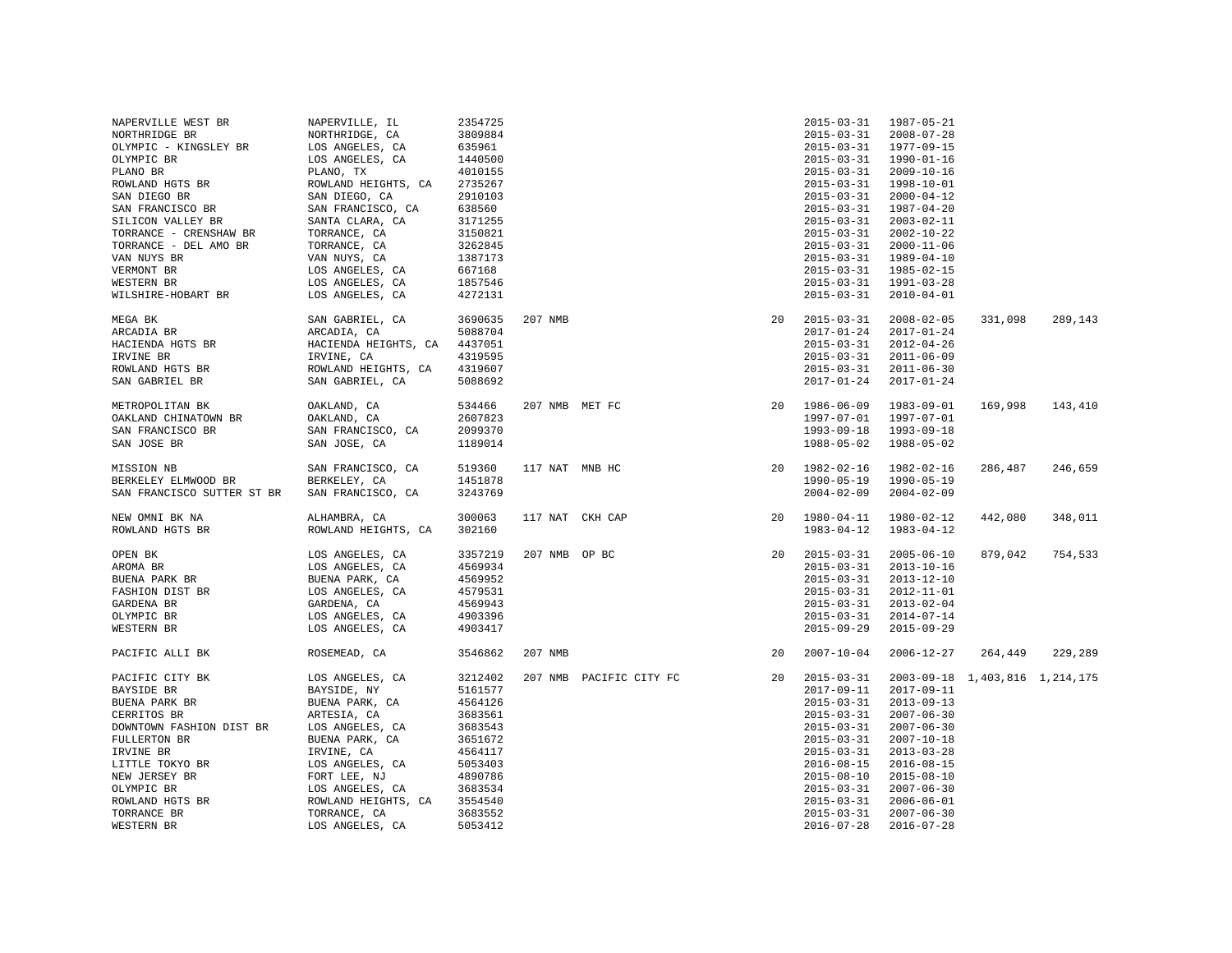| PACIFIC CMRC BK<br>CHULA VISTA BR<br>PASADENA BR<br>SAN DIEGO OFF<br>WEST 6TH ST BR<br>WEST LOS ANGELES OFF                                                                                                                                                                                                    | LOS ANGELES, CA<br>CHULA VISTA, CA<br>CHULA VISTA, C<br>PASADENA, CA<br>SAN DIEGO, CA<br>LOS ANGELES, CA<br>LOS ANGELES, CA                                                                                | 3143805<br>3800621<br>4962188<br>4612698<br>3462074<br>3392117                                                                 |                | 217 SMB PACIFIC CMRC BC                                                                                                                                                                                                                                                                                                                                                | 20 | $2006 - 09 - 15$<br>$2015 - 04 - 08$<br>$2016 - 02 - 08$<br>$2013 - 12 - 31$<br>$2016 - 05 - 21$<br>$2006 - 09 - 15$                                                                                                       | $2002 - 10 - 10$<br>$2008 - 07 - 10$<br>$2016 - 02 - 08$<br>$2013 - 12 - 31$<br>$2006 - 11 - 07$<br>$2005 - 09 - 30$                                                                                                                                                           | 537,909 | 467,349 |
|----------------------------------------------------------------------------------------------------------------------------------------------------------------------------------------------------------------------------------------------------------------------------------------------------------------|------------------------------------------------------------------------------------------------------------------------------------------------------------------------------------------------------------|--------------------------------------------------------------------------------------------------------------------------------|----------------|------------------------------------------------------------------------------------------------------------------------------------------------------------------------------------------------------------------------------------------------------------------------------------------------------------------------------------------------------------------------|----|----------------------------------------------------------------------------------------------------------------------------------------------------------------------------------------------------------------------------|--------------------------------------------------------------------------------------------------------------------------------------------------------------------------------------------------------------------------------------------------------------------------------|---------|---------|
| PREFERRED BK<br>ARCADIA BR<br>CENTURY CITY BR<br>CITY OF IND BR<br>DIAMOND BAR BR<br>FLUSHING BR<br>IRVINE BR<br>TRAINIS BRANCISCO RIVERA ER PICO RIVERA, CA<br>PICO RIVERA BRANCISCO CA BRANCISCO SAN FRANCISCO CA BR<br>SAN GABRIEL VALLEY RGNL BR ALHAMBRA, CA<br>TARZANA BR<br>TORRANCE BR                 | LOS ANGELES, CA<br>ARCADIA, CA<br>LOS ANGELES, CA<br>CITY OF INDUSTRY, CA 3630471<br>DIAMOND BAR, CA<br>FLUSHING, NY<br>IRVINE, CA<br>TARZANA, CA<br>TORRANCE, CA                                          | 1918344<br>2818469<br>2410621<br>3160174<br>3404869<br>3526501<br>4086347<br>4748391<br>1992380<br>4908056<br>2251422          | 207 NMB        |                                                                                                                                                                                                                                                                                                                                                                        | 20 | 1992-07-14<br>$1999 - 04 - 22$<br>$1996 - 02 - 20$<br>$2006 - 06 - 30$<br>$2002 - 12 - 12$<br>$2015 - 11 - 21$<br>$2005 - 06 - 30$<br>$2008 - 06 - 30$<br>$2013 - 06 - 30$<br>1992-08-11<br>$2015 - 03 - 31$<br>1994-10-28 | 1991-12-23 3,667,129 3,194,674<br>1999-04-22<br>$1996 - 02 - 20$<br>$2006 - 06 - 30$<br>$2002 - 12 - 12$<br>$2006 - 02 - 28$<br>$2005 - 06 - 30$<br>$2008 - 06 - 30$<br>$2013 - 06 - 30$<br>1992-08-11<br>$2015 - 03 - 31$<br>$1994 - 10 - 28$                                 |         |         |
| PREMIER BUS BK<br>BIG BEAR LAKE BR<br>LUCERNE VALLEY BR<br>MALAGA COVE BR<br>PALOS VERDES BR                                                                                                                                                                                                                   | LOS ANGELES, CA 3459346<br>BIG BEAR LAKE, CA<br>LUCERNE VALLEY, CA<br>LUCERNE VALLEY, CA     1873498<br>PALOS VERDES ESTATES, C5023732<br>ROLLING HILLS ESTATES, 4971706<br>ROLLING HILLS ESTATES, 4971706 | 926360<br>2507419                                                                                                              | 207 NMB PBB BC | NMB PBB BC                                                                                                                                                                                                                                                                                                                                                             | 20 | $2006 - 11 - 15$<br>$2016 - 01 - 29$<br>$2016 - 01 - 29$<br>$2016 - 07 - 11$<br>$2012 - 10 - 09$<br>$2016 - 01 - 29$                                                                                                       | $2006 - 07 - 25$<br>1981-09-28<br>1991-07-15<br>$2016 - 07 - 11$<br>$2012 - 10 - 09$<br>1996-10-21                                                                                                                                                                             | 586,378 | 459,157 |
| RESS .<br>SERENGS B.<br>SERENGS B.<br>LENGER AND BAR RESS .<br>MONTEREY PARK BR DIAMOND BAR RESS PARK PARK PARK PARK MONTEREY PARK .<br>MONTEREY PARK RESS .<br>NONTERE MONTER .<br>NO NARD CANARD CANARD AT .<br>NO NOTEL BR SAN GABRIEL, CA<br><br>WESTLAKE VILLAGE HAMPSHIRE B WESTLAKE VILLAGE, CA 3254037 |                                                                                                                                                                                                            | 3835454<br>3651074<br>4416047<br>3536359<br>745169<br>3182082<br>4304582<br>4154321<br>432067<br>4298962<br>4154367<br>3536368 | 207 NMB RBB BC | $\begin{array}{ll} \text{NMB} & \text{RBB BC} & \text{34} & \text{2015--03--31} \\ & \text{2016--02--20} \\ & \text{2016--02--20} \\ & \text{2016--02--20} \\ & \text{2015--03--31} \\ & \text{2015--03--31} \\ & \text{2015--03--31} \\ & \text{2015--03--31} \\ & \text{2015--03--31} \\ & \text{2015--03--31} \\ & \text{2015--03--31} \\ & \text{2015--03--31} \\$ |    |                                                                                                                                                                                                                            | 2008-11-18 1,637,286 1,369,219<br>$2007 - 06 - 04$<br>$2012 - 03 - 12$<br>$2004 - 05 - 17$<br>$1983 - 08 - 08$<br>$2003 - 04 - 02$<br>$2011 - 07 - 13$<br>$2009 - 06 - 26$<br>$1968 - 03 - 01$<br>$2007 - 10 - 01$<br>$2010 - 03 - 17$<br>$2006 - 10 - 01$<br>$2003 - 04 - 18$ |         |         |
| STATE BK OF INDIA CA<br>ARTESIA BR<br>FREMONT BR<br>FRESNO BR<br>SAN DIEGO BR<br>SAN JOSE BR<br>TUSTIN BR<br>WASHINGTON DC BR                                                                                                                                                                                  | LOS ANGELES, CA<br>ARTESIA, CA<br>FREMONT, CA<br>FRESNO, CA<br>SAN DIEGO, CA<br>SAN JOSE, CA<br>TUSTIN, CA<br>WASHINGTON, DC                                                                               | 779968<br>1186910<br>4309868<br>3510283<br>3630686<br>2560777<br>4253233<br>4025113                                            |                | 207 NMB STATE BK OF INDIA $36$ 2015-03-31                                                                                                                                                                                                                                                                                                                              |    | $2015 - 03 - 31$<br>$2015 - 03 - 31$<br>$2015 - 03 - 31$<br>$2015 - 03 - 31$<br>$2015 - 03 - 31$<br>$2015 - 03 - 31$<br>$2015 - 03 - 31$                                                                                   | 1982-09-03<br>1988-03-31<br>$2011 - 03 - 25$<br>$2005 - 06 - 30$<br>$2006 - 06 - 30$<br>1997-02-26<br>$2011 - 03 - 07$<br>$2009 - 11 - 23$                                                                                                                                     | 680,196 | 542,716 |
| UNITED PACIFIC BK<br>MONTEREY PARK BR                                                                                                                                                                                                                                                                          | CITY OF INDUSTRY, CA 609467<br>MONTEREY PARK, CA                                                                                                                                                           | 2564896                                                                                                                        | 207 NMB        |                                                                                                                                                                                                                                                                                                                                                                        |    | 20 1983-05-25<br>$1997 - 03 - 10$                                                                                                                                                                                          | 1982-05-11<br>1997-03-10                                                                                                                                                                                                                                                       | 130,539 | 92,669  |
| UNITI BK<br>GARDEN GROVE BR<br>LOS ANGELES WILSHIRE BLVD BR LOS ANGELES, CA                                                                                                                                                                                                                                    | BUENA PARK, CA<br>GARDEN GROVE, CA                                                                                                                                                                         | 3076284<br>3348002<br>3520545                                                                                                  |                | 207 NMB UNITI FC                                                                                                                                                                                                                                                                                                                                                       |    | 20 2015-03-31<br>$2015 - 03 - 31$<br>$2015 - 03 - 31$                                                                                                                                                                      | $2001 - 12 - 17$<br>$2005 - 04 - 11$<br>$2005 - 06 - 30$                                                                                                                                                                                                                       | 311,348 | 271,359 |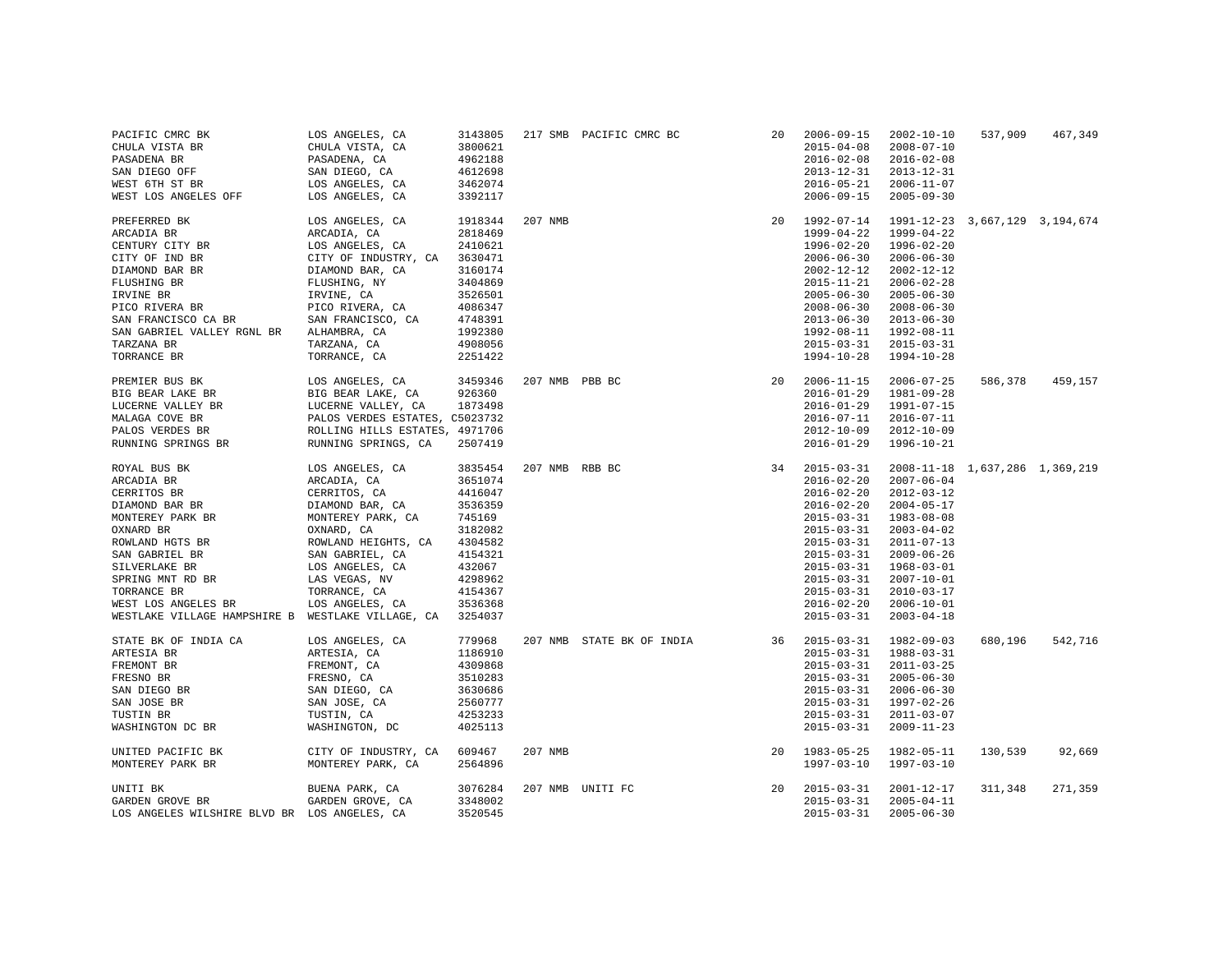| UNIVERSAL BK<br>ARCADIA BR<br>EAGLE ROCK BR<br>MONTEREY PARK BR<br>ROSEMEAD BR                                                                                                                                                                                                                                                                                                                                                                                                                                            | WEST COVINA, CA<br>ARCADIA, CA<br>LOS ANGELES, CA<br>MONTEREY PARK, CA<br>ROSEMEAD, CA                                                                                                                                                                                                                                                                                                                    | 208570<br>4022046<br>4022055<br>4022064<br>4022091                                                                                                                                                                                                                  | 107 FSB            |                           | 20       | 1993-08-17<br>$2008 - 06 - 30$<br>$2008 - 06 - 30$<br>$2008 - 06 - 30$<br>$2008 - 06 - 30$                                                                                                                                                                                                                                                                                                                                                                                               | $1954 - 03 - 01$<br>$2008 - 06 - 30$<br>$2008 - 06 - 30$<br>$2008 - 06 - 30$<br>$2008 - 06 - 30$                                                                                                                                                                                                                                                                                                                                                                                       | 386,955 | 317,604 |
|---------------------------------------------------------------------------------------------------------------------------------------------------------------------------------------------------------------------------------------------------------------------------------------------------------------------------------------------------------------------------------------------------------------------------------------------------------------------------------------------------------------------------|-----------------------------------------------------------------------------------------------------------------------------------------------------------------------------------------------------------------------------------------------------------------------------------------------------------------------------------------------------------------------------------------------------------|---------------------------------------------------------------------------------------------------------------------------------------------------------------------------------------------------------------------------------------------------------------------|--------------------|---------------------------|----------|------------------------------------------------------------------------------------------------------------------------------------------------------------------------------------------------------------------------------------------------------------------------------------------------------------------------------------------------------------------------------------------------------------------------------------------------------------------------------------------|----------------------------------------------------------------------------------------------------------------------------------------------------------------------------------------------------------------------------------------------------------------------------------------------------------------------------------------------------------------------------------------------------------------------------------------------------------------------------------------|---------|---------|
| US METRO BK<br>ANAHEIM BR<br>GARDEN GROVE BR<br>LOS ANGELES BR<br>WILSHIRE BR                                                                                                                                                                                                                                                                                                                                                                                                                                             | GARDEN GROVE, CA<br>ANAHEIM, CA<br>GARDEN GROVE, CA<br>LOS ANGELES, CA<br>LOS ANGELES, CA                                                                                                                                                                                                                                                                                                                 | 3470154<br>5164813<br>5164804<br>5164831<br>5164822                                                                                                                                                                                                                 | 207 NMB            |                           | 20       | $2015 - 03 - 31$<br>$2016 - 12 - 31$<br>$2016 - 12 - 31$<br>$2017 - 08 - 28$<br>$2017 - 04 - 03$                                                                                                                                                                                                                                                                                                                                                                                         | $2006 - 09 - 15$<br>$2006 - 06 - 30$<br>$2006 - 06 - 30$<br>$2017 - 08 - 28$<br>$2006 - 06 - 30$                                                                                                                                                                                                                                                                                                                                                                                       | 280,010 | 231,003 |
| NATIVE AMER BK NA<br>BROWNING BR                                                                                                                                                                                                                                                                                                                                                                                                                                                                                          | DENVER, CO<br>BROWNING, MT                                                                                                                                                                                                                                                                                                                                                                                | 664653<br>3591769                                                                                                                                                                                                                                                   |                    | 117 NAT NATIVE AMER BC CO | 30       | 1987-07-27<br>$2007 - 04 - 02$                                                                                                                                                                                                                                                                                                                                                                                                                                                           | 1987-07-27<br>$2007 - 04 - 02$                                                                                                                                                                                                                                                                                                                                                                                                                                                         | 88,114  | 78,057  |
| INDUSTRIAL BK<br>ANACOSTIA GATEWAY BR<br>F ST BR<br>FORESTVILLE BR<br>JESSE H MITCHELL BR<br>OXON HILL BR<br>REEVES MUNI CTR BR<br>U ST BR                                                                                                                                                                                                                                                                                                                                                                                | WASHINGTON, DC<br>WASHINGTON, DC<br>WASHINGTON, DC<br>DISTRICT HEIGHTS, MD<br>WASHINGTON, DC<br>OXON HILL, MD<br>WASHINGTON, DC<br>WASHINGTON, DC                                                                                                                                                                                                                                                         | 536527<br>4114923<br>1878792<br>2214584<br>566720<br>2500308<br>1158645<br>536125                                                                                                                                                                                   | 207 NMB IBW FC     |                           |          | $1 1959 - 12 - 31$<br>$2009 - 11 - 05$<br>1991-02-14<br>$1993 - 06 - 13$<br>$1972 - 06 - 30$<br>1995-07-01<br>1986-07-29<br>$1972 - 06 - 30$                                                                                                                                                                                                                                                                                                                                             | 1934-08-18<br>$2009 - 11 - 05$<br>1991-02-14<br>1993-06-13<br>$1966 - 05 - 31$<br>1995-07-01<br>1986-07-29<br>$1962 - 04 - 01$                                                                                                                                                                                                                                                                                                                                                         | 419,336 | 327,041 |
| AXIOM BK NA<br><b>BARTOW BR</b><br>BRADENTON BR<br>BRANDON BR<br>GIBSONTON WAL-MART BR<br>GOLDENROD WAL-MART BR<br>GOLDWYN BR<br>JACKSONVILLE BEACH WAL-MART<br>JACKSONVILLE MAIN WAL-MART B<br>JOHN YOUNG BR<br>KIRKMAN WAL-MART BR<br>KISSIMMEE WAL-MART BR<br>LAKELAND BR<br>LEESBURG WAL-MART BR<br>MELBOURNE BR<br>OCALA BR<br>ORANGE PARK WAL-MART BR<br>PALMETTO WAL-MART BR<br>PLANT CITY BR<br>PORT ORANGE WAL-MART BR<br>SAINT CLOUD WAL-MART BR<br>SANFORD WAL-MART BR<br>TAMPA BR<br>WINTER HAVEN WAL-MART BR | MAITLAND, FL<br>BARTOW, FL<br>BRADENTON, FL<br>BRANDON, FL<br>GIBSONTON, FL<br>ORLANDO, FL<br>ORLANDO, FL<br>JACKSONVILLE, FL<br>JACKSONVILLE, FL<br>ORLANDO, FL<br>ORLANDO, FL<br>KISSIMMEE, FL<br>LAKELAND, FL<br>LEESBURG, FL<br>MELBOURNE, FL<br>OCALA, FL<br>ORANGE PARK, FL<br>PALMETTO, FL<br>PLANT CITY, FL<br>PORT ORANGE, FL<br>SAINT CLOUD, FL<br>SANFORD, FL<br>TAMPA, FL<br>WINTER HAVEN, FL | 408875<br>4441320<br>4441366<br>4441302<br>4171467<br>4171476<br>3463008<br>4171403<br>4171421<br>5118900<br>4171449<br>4171289<br>4441311<br>4171319<br>5118889<br>4441393<br>4171355<br>4171560<br>5132175<br>4171524<br>4171337<br>4171373<br>5132193<br>4171542 |                    | 117 NAT AXIOM BSHRS       |          | 1 1988-12-31<br>$2009 - 06 - 29$<br>$2009 - 06 - 15$<br>$2009 - 06 - 30$<br>$2008 - 06 - 30$<br>$2008 - 06 - 30$<br>$2006 - 08 - 09$<br>$2008 - 06 - 30$<br>$2008 - 06 - 30$<br>$2017 - 04 - 19$<br>$2008 - 06 - 30$<br>$2008 - 06 - 30$<br>$2009 - 10 - 28$<br>$2008 - 06 - 30$<br>$2017 - 04 - 27$<br>$2009 - 08 - 17$<br>$2008 - 06 - 30$<br>$2008 - 06 - 30$<br>$2017 - 05 - 11$<br>$2008 - 06 - 30$<br>$2008 - 06 - 30$<br>$2008 - 06 - 30$<br>$2017 - 05 - 24$<br>$2008 - 06 - 30$ | $1962 - 01 - 01$<br>$2009 - 06 - 29$<br>$2009 - 06 - 15$<br>$2009 - 06 - 30$<br>$2008 - 06 - 30$<br>$2008 - 06 - 30$<br>$2006 - 08 - 09$<br>$2008 - 06 - 30$<br>$2008 - 06 - 30$<br>$2017 - 04 - 19$<br>$2008 - 06 - 30$<br>$2008 - 06 - 30$<br>$2009 - 10 - 28$<br>$2008 - 06 - 30$<br>$2017 - 04 - 27$<br>$2009 - 08 - 17$<br>$2008 - 06 - 30$<br>$2008 - 06 - 30$<br>2017-05-11<br>$2008 - 06 - 30$<br>$2008 - 06 - 30$<br>$2008 - 06 - 30$<br>$2017 - 05 - 24$<br>$2008 - 06 - 30$ | 539,509 | 405,962 |
| BAC FL BK<br>BANESCO USA<br>CORAL BR                                                                                                                                                                                                                                                                                                                                                                                                                                                                                      | CORAL GABLES, FL<br>CORAL GABLES, FL<br>DORAL, FL                                                                                                                                                                                                                                                                                                                                                         | 725732<br>3402913<br>3978780                                                                                                                                                                                                                                        | 207 NMB<br>207 NMB |                           | 10<br>10 | 1973-10-12<br>$2011 - 06 - 23$<br>$2011 - 06 - 23$                                                                                                                                                                                                                                                                                                                                                                                                                                       | 1973-10-12 2,077,620 1,628,475<br>$2006 - 01 - 10$<br>$2009 - 07 - 20$                                                                                                                                                                                                                                                                                                                                                                                                                 | 954,540 | 844,590 |
| HATO REY BR<br>NORTH LAUDERDALE BR<br>WESTON BR                                                                                                                                                                                                                                                                                                                                                                                                                                                                           | HATO REY, PR<br>POMPANO BEACH, FL<br>WESTON, FL                                                                                                                                                                                                                                                                                                                                                           | 4303455<br>4401043<br>4984452                                                                                                                                                                                                                                       |                    |                           |          | $2011 - 06 - 23$<br>$2012 - 05 - 05$<br>$2012 - 05 - 10$                                                                                                                                                                                                                                                                                                                                                                                                                                 | $2010 - 09 - 01$<br>$2012 - 05 - 05$<br>$2012 - 05 - 10$                                                                                                                                                                                                                                                                                                                                                                                                                               |         |         |
| CENTRAL BK                                                                                                                                                                                                                                                                                                                                                                                                                                                                                                                | TAMPA, FL                                                                                                                                                                                                                                                                                                                                                                                                 | 3468450                                                                                                                                                                                                                                                             |                    | 207 NMB CENTRAL FNCL HOLD | 20       | $2011 - 04 - 06$                                                                                                                                                                                                                                                                                                                                                                                                                                                                         | $2007 - 02 - 26$                                                                                                                                                                                                                                                                                                                                                                                                                                                                       | 139,078 | 120,330 |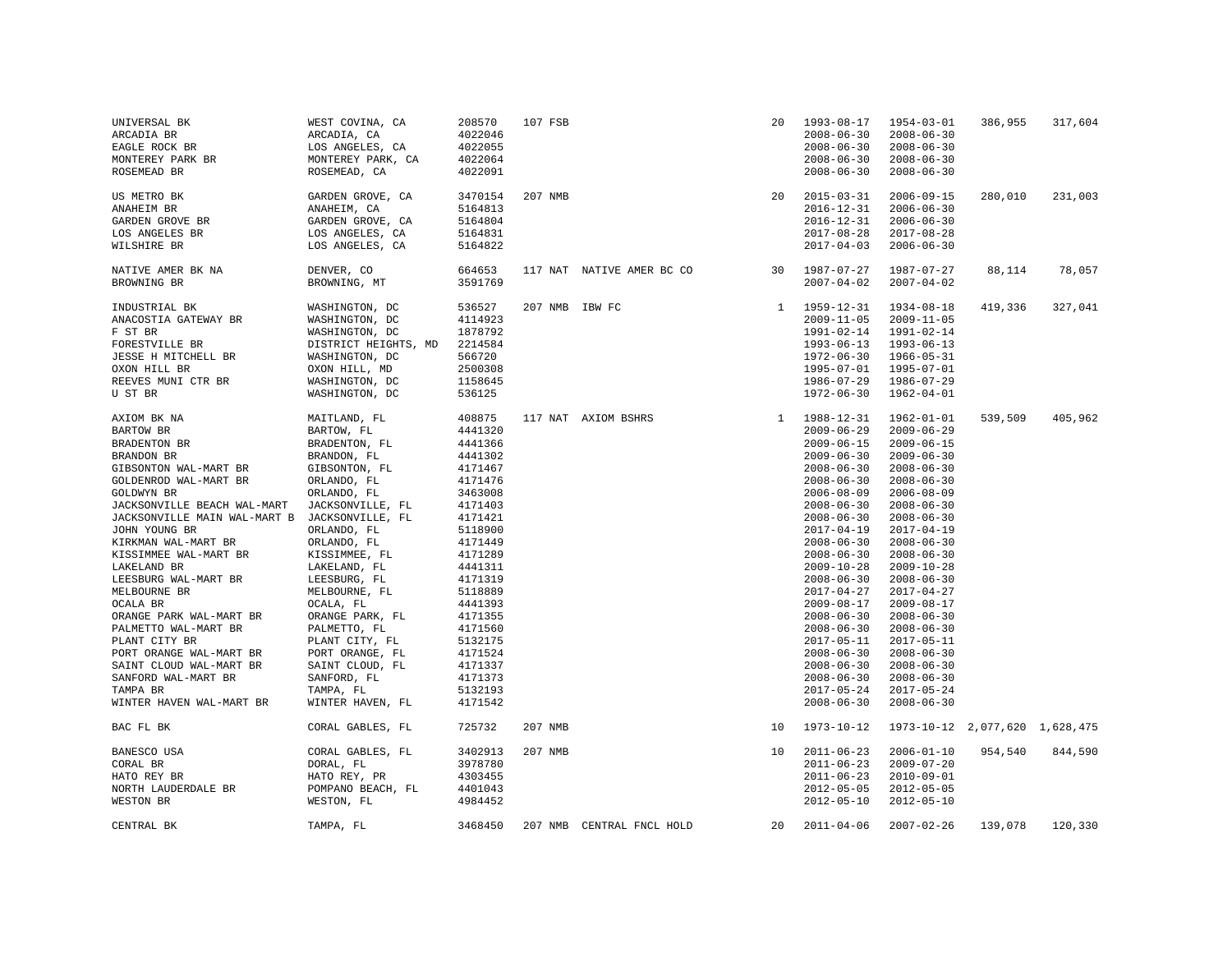| CONTINENTAL NB<br>DORAL BR<br>DOWNTOWN BR<br>HIALEAH BR<br>SWEETWATER/FIU BR                                                                                                                                                                                                                                                                                 | MIAMI, FL<br>DORAL, FL<br>MIAMI, FL<br>HIALEAH, FL<br>MIAMI, FL                                                                                                                                                                                                                                                               | 837037<br>4950831<br>988331<br>927732<br>836535                                                                                                                                                                                 |         | 117 NAT CONTINENTAL BC                   |    | $10 1974 - 05 - 10$<br>$2016 - 01 - 28$<br>$1981 - 09 - 08$<br>$1984 - 09 - 05$<br>$1982 - 01 - 26$                                                                                                                                                                                                                                                                                                                              | 1974-05-10<br>$2016 - 01 - 28$<br>1981-09-08<br>1984-09-05<br>$1982 - 01 - 26$                                                                                                                                                                                                                                                                                       | 475,956             | 427,302 |
|--------------------------------------------------------------------------------------------------------------------------------------------------------------------------------------------------------------------------------------------------------------------------------------------------------------------------------------------------------------|-------------------------------------------------------------------------------------------------------------------------------------------------------------------------------------------------------------------------------------------------------------------------------------------------------------------------------|---------------------------------------------------------------------------------------------------------------------------------------------------------------------------------------------------------------------------------|---------|------------------------------------------|----|----------------------------------------------------------------------------------------------------------------------------------------------------------------------------------------------------------------------------------------------------------------------------------------------------------------------------------------------------------------------------------------------------------------------------------|----------------------------------------------------------------------------------------------------------------------------------------------------------------------------------------------------------------------------------------------------------------------------------------------------------------------------------------------------------------------|---------------------|---------|
| EXECUTIVE NB<br>AVENTURA BR<br>SOUTH MIAMI BKG CTR<br>TAMIAMI BR                                                                                                                                                                                                                                                                                             | MIAMI, FL<br>MIAMI, FL<br>MIAMI, FL<br>MIAMI, FL                                                                                                                                                                                                                                                                              | 1002430<br>4053068<br>2507727<br>1167245                                                                                                                                                                                        |         | 117 NAT EXECUTIVE BKG CORP 10 2008-12-31 |    | $2008 - 12 - 31$<br>$2008 - 12 - 31$<br>$2008 - 12 - 31$                                                                                                                                                                                                                                                                                                                                                                         | 1972-06-02<br>$2008 - 04 - 21$<br>$1996 - 10 - 07$<br>1988-02-22                                                                                                                                                                                                                                                                                                     | 412,016             | 362,807 |
| INTERAMERICAN BK FSB<br>HIALEAH BR<br>KENDALL BR<br>WEST MIAMI BR<br>WEST PALM BEACH BR                                                                                                                                                                                                                                                                      | MIAMI, FL<br>HIALEAH, FL<br>MIAMI, FL<br>WEST MIAMI, FL<br>WEST PALM BEACH, FL                                                                                                                                                                                                                                                | 221775<br>4168328<br>4168319<br>4168300<br>4168298                                                                                                                                                                              | 107 FSB |                                          | 10 | 1988-12-31<br>$2008 - 06 - 30$<br>$2008 - 06 - 30$<br>$2008 - 06 - 30$<br>$2008 - 06 - 30$                                                                                                                                                                                                                                                                                                                                       | $1976 - 01 - 01$<br>$2008 - 06 - 30$<br>$2008 - 06 - 30$<br>$2008 - 06 - 30$<br>$2008 - 06 - 30$                                                                                                                                                                                                                                                                     | 205,728             | 176,960 |
| INTERCONTINENTAL BK                                                                                                                                                                                                                                                                                                                                          | WEST MIAMI, FL                                                                                                                                                                                                                                                                                                                | 3122828                                                                                                                                                                                                                         |         | 207 NMB INTERCONTINENTAL BSHRS LLC       | 10 | $2012 - 01 - 01$                                                                                                                                                                                                                                                                                                                                                                                                                 | $2002 - 06 - 21$                                                                                                                                                                                                                                                                                                                                                     | 151,561             | 130,173 |
| INTERNATIONAL FNC BK<br>BRICKELL BR<br>WESTCHESTER BR                                                                                                                                                                                                                                                                                                        | MIAMI, FL<br>MIAMI, FL<br>MIAMI, FL                                                                                                                                                                                                                                                                                           | 867632<br>2179861<br>681034                                                                                                                                                                                                     | 207 NMB |                                          | 10 | $2012 - 08 - 06$<br>$2012 - 08 - 06$<br>$2012 - 08 - 06$                                                                                                                                                                                                                                                                                                                                                                         | $1983 - 11 - 30$<br>$1994 - 03 - 14$<br>$1986 - 10 - 06$                                                                                                                                                                                                                                                                                                             | 457,954             | 395,362 |
| OCEAN BK<br>AIRPORT W BR<br>BIRD RD BR<br>BRICKELL BR<br>CORAL GABLES OFF<br>CORAL WAY BR<br>DORAL BR<br>DOWNTOWN FT LAUDERDALE BR<br>DOWNTOWN MIAMI BR<br>EMBASSY LAKES BR<br>KENDALL DRIVE BR<br>MIAMI BEACH BR<br>MIAMI LAKES BR<br>MILLER BR<br>PALM SPRINGS BR<br>PINECREST BR<br>TAFT BR<br>WEST BR<br>WEST FLAGLER BR<br>WEST HIALEAH BR<br>WESTON BR | MIAMI, FL<br>MIAMI, FL<br>MIAMI, FL<br>MIAMI, FL<br>CORAL GABLES, FL<br>MIAMI, FL<br>MIAMI, FL<br>FORT LAUDERDALE, FL<br>MIAMI, FL<br>FORT LAUDERDALE, FL<br>MIAMI, FL<br>MIAMI BEACH, FL<br>HIALEAH, FL<br>MIAMI, FL<br>HIALEAH, FL<br>PINECREST, FL<br>HOLLYWOOD, FL<br>MIAMI, FL<br>MIAMI, FL<br>HIALEAH, FL<br>WESTON, FL | 663834<br>2268756<br>849339<br>1167898<br>2133742<br>1167900<br>4401007<br>2718578<br>2626879<br>2781808<br>3201125<br>2570048<br>2595144<br>3017858<br>933733<br>5047587<br>2781787<br>2092232<br>811439<br>1428786<br>3118997 |         | 207 NMB OCEAN BSHRS<br>10                |    | $2014 - 06 - 02$<br>$2014 - 06 - 02$<br>$2014 - 06 - 02$<br>$2014 - 06 - 02$<br>$2014 - 06 - 02$<br>$2014 - 06 - 02$<br>$2014 - 06 - 02$<br>$2014 - 06 - 02$<br>$2014 - 06 - 02$<br>$2014 - 06 - 02$<br>$2014 - 06 - 02$<br>$2014 - 06 - 02$<br>$2014 - 06 - 02$<br>$2014 - 06 - 02$<br>$2014 - 06 - 02$<br>$2016 - 10 - 03$<br>$2014 - 06 - 02$<br>$2014 - 06 - 02$<br>$2014 - 06 - 02$<br>$2014 - 06 - 02$<br>$2014 - 06 - 02$ | 1982-12-09<br>$1995 - 02 - 06$<br>$1985 - 08 - 19$<br>1987-08-17<br>1993-12-08<br>1987-10-07<br>$2011 - 10 - 22$<br>1998-07-27<br>1997-10-27<br>1999-02-02<br>$2003 - 06 - 23$<br>$1997 - 04 - 21$<br>$1997 - 06 - 23$<br>$2001 - 03 - 30$<br>$1985 - 11 - 18$<br>$2016 - 10 - 03$<br>1999-02-02<br>1992-12-08<br>$1986 - 12 - 08$<br>1984-07-19<br>$2002 - 05 - 15$ | 3,829,373 3,273,486 |         |
| PLUS INTL BK                                                                                                                                                                                                                                                                                                                                                 | MIAMI, FL                                                                                                                                                                                                                                                                                                                     | 3049729                                                                                                                                                                                                                         | 207 NMB |                                          | 10 | $2008 - 01 - 01$                                                                                                                                                                                                                                                                                                                                                                                                                 | $2001 - 09 - 14$                                                                                                                                                                                                                                                                                                                                                     | 80,210              | 65,096  |
| SUNSTATE BK<br>CORAL GABLES BR<br>CUTLER BAY BR                                                                                                                                                                                                                                                                                                              | MIAMI, FL<br>CORAL GABLES, FL<br>MIAMI, FL                                                                                                                                                                                                                                                                                    | 2791085<br>3640902<br>3640890                                                                                                                                                                                                   | 207 NMB |                                          | 36 | $2007 - 03 - 07$<br>$2007 - 03 - 07$<br>$2007 - 03 - 07$                                                                                                                                                                                                                                                                                                                                                                         | 1999-03-15<br>$2003 - 08 - 26$<br>$2003 - 02 - 10$                                                                                                                                                                                                                                                                                                                   | 210,485             | 180,042 |
| <b>TOTALBANK</b><br>19TH ST DRIVE-THRU BR<br>AVENTURA BR<br>BIRD RD BR<br>BRICKELL BR<br>CORAL GABLES BR                                                                                                                                                                                                                                                     | MIAMI, FL<br>MIAMI, FL<br>MIAMI, FL<br>MIAMI, FL<br>MIAMI, FL<br>MIAMI, FL                                                                                                                                                                                                                                                    | 790534<br>2455668<br>868134<br>1832552<br>4333658<br>4353571                                                                                                                                                                    |         | 207 NMB BANCO SANTANDER SA               | 33 | $2014 - 07 - 14$<br>$2014 - 07 - 14$<br>$2014 - 07 - 14$<br>$2014 - 07 - 14$<br>$2014 - 07 - 14$<br>$2014 - 07 - 14$                                                                                                                                                                                                                                                                                                             | 1974-03-05 3,041,635 2,181,152<br>1994-06-30<br>1984-09-10<br>$1990 - 04 - 25$<br>1996-09-24<br>$2011 - 10 - 24$                                                                                                                                                                                                                                                     |                     |         |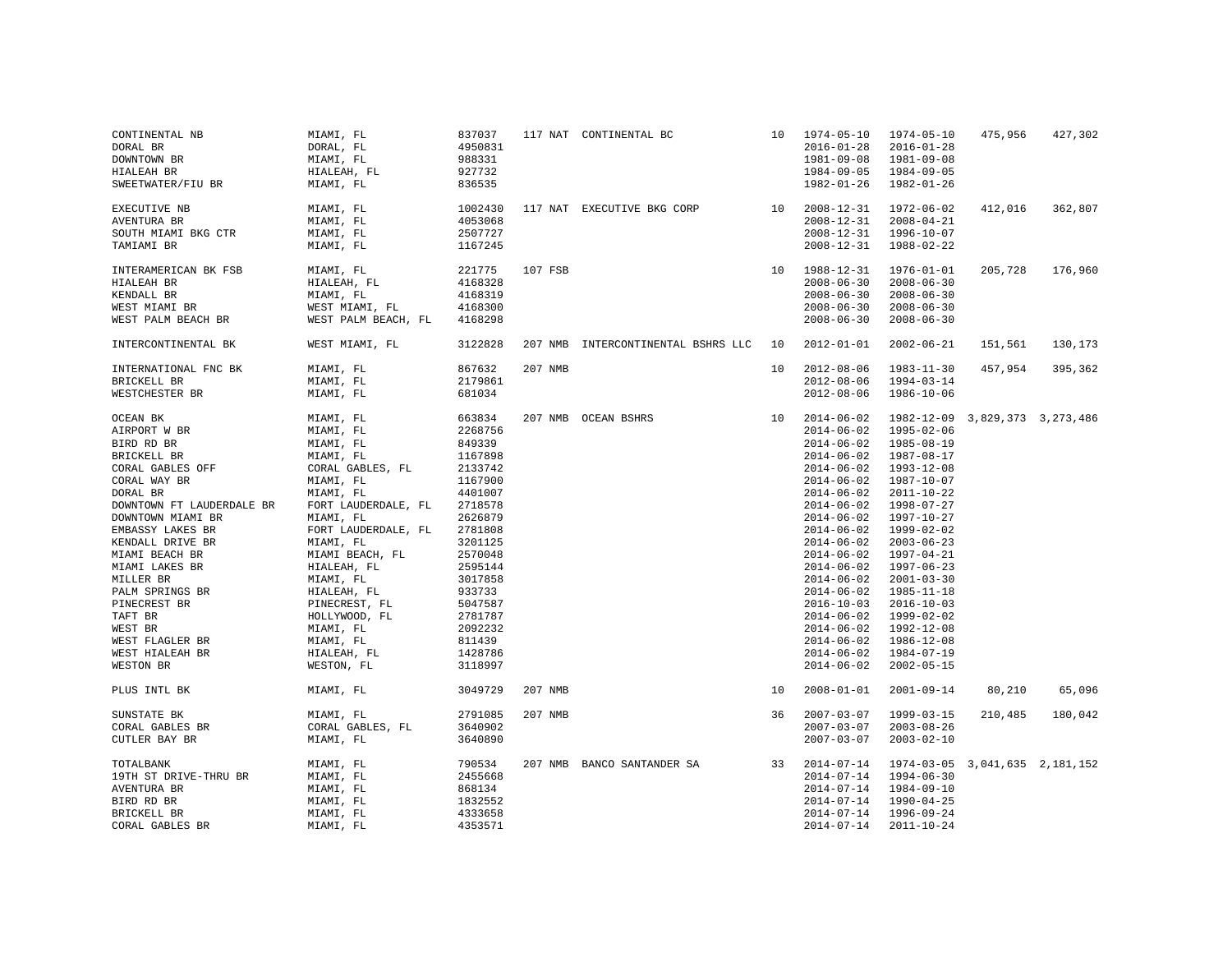| CORAL WAY BR            | MIAMI, FL                     | 4723996 |         |                             |    | $2014 - 07 - 14$   | $2014 - 07 - 14$ |         |         |
|-------------------------|-------------------------------|---------|---------|-----------------------------|----|--------------------|------------------|---------|---------|
| DORAL BR                | MIAMI, FL                     | 4333667 |         |                             |    | $2014 - 07 - 14$   | $2008 - 04 - 14$ |         |         |
| DORAL PLAZA             |                               | 4563147 |         |                             |    | $2014 - 07 - 14$   | $2013 - 10 - 01$ |         |         |
| DORAL POINT             | DORAL, FL<br>DORAL, FL        | 4575597 |         |                             |    | $2014 - 07 - 14$   | $2013 - 10 - 28$ |         |         |
| HIALEAH BR              | HIALEAH, FL                   | 4337919 |         |                             |    | $2014 - 07 - 14$   | $2005 - 08 - 08$ |         |         |
| MAIN OFF                | MIAMI, FL                     | 942333  |         |                             |    | $2014 - 07 - 14$   | $1983 - 04 - 21$ |         |         |
| NORTH MIAMI BR          | MIAMI, FL                     | 758132  |         |                             |    | $2014 - 07 - 14$   | $1985 - 11 - 22$ |         |         |
|                         |                               |         |         |                             |    |                    |                  |         |         |
| PALMETTO BAY BR         | PALMETTO BAY, FL              | 643434  |         |                             |    | $2014 - 07 - 14$   | 1959-02-18       |         |         |
| PINECREST BR            | MIAMI, FL                     | 4396046 |         |                             |    | $2014 - 07 - 14$   | $2012 - 04 - 03$ |         |         |
| RED SUNSET BR           | MIAMI, FL                     | 4329222 |         |                             |    | $2014 - 07 - 14$   | $2011 - 08 - 29$ |         |         |
| SOUTH BEACH BR          | MIAMI BEACH, FL               | 4329400 |         |                             |    | $2014 - 07 - 14$   | $2011 - 08 - 01$ |         |         |
| WEST KENDALL BR         | MIAMI, FL                     | 4329398 |         |                             |    | $2014 - 07 - 14$   | $2009 - 02 - 09$ |         |         |
| WEST MIAMI BR           | MIAMI, FL                     | 4415527 |         |                             |    | $2014 - 07 - 14$   | $2012 - 06 - 11$ |         |         |
|                         |                               |         |         |                             |    |                    |                  |         |         |
| US CENTURY BK           | MIAMI, FL                     | 3146150 | 207 NMB |                             | 10 | $2003 - 09 - 02$   | $2002 - 10 - 28$ | 995,559 | 813,962 |
| AVENTURA BR             | NORTH MIAMI BEACH, FL 4442073 |         |         |                             |    | $2005 - 09 - 15$   | $2005 - 09 - 15$ |         |         |
| BIRD RD BR              | MIAMI, FL                     | 4442064 |         |                             |    | $2009 - 05 - 13$   | $2009 - 05 - 13$ |         |         |
| BRICKELL BR             | MIAMI, FL                     | 4441982 |         |                             |    | $2005 - 06 - 03$   | $2005 - 06 - 03$ |         |         |
| CORAL GABLES BR         | CORAL GABLES, FL              | 4441991 |         |                             |    | $2003 - 12 - 05$   | $2003 - 12 - 05$ |         |         |
| CORAL WAY BR            | MIAMI, FL                     | 4442112 |         |                             |    | $2004 - 11 - 24$   | $2004 - 11 - 24$ |         |         |
| COUNTY CLUB OF MIAMI BR | MIAMI, FL                     | 4441964 |         |                             |    | $2004 - 05 - 28$   | $2004 - 05 - 28$ |         |         |
| DADELAND BR             | MIAMI, FL                     | 4442028 |         |                             |    | $2006 - 08 - 01$   | $2006 - 08 - 01$ |         |         |
| DOWNTOWN BR             | MIAMI, FL                     | 4441973 |         |                             |    | $2006 - 04 - 03$   | $2006 - 04 - 03$ |         |         |
|                         |                               | 4441629 |         |                             |    | $2004 - 02 - 04$   | $2004 - 02 - 04$ |         |         |
| EAST HIALEAH BR         | HIALEAH, FL                   |         |         |                             |    |                    |                  |         |         |
| FLAGLER BR              | MIAMI, FL                     | 4442037 |         |                             |    | $2004 - 07 - 15$   | $2004 - 07 - 15$ |         |         |
| GRANADA BR              | MIAMI, FL                     | 4442000 |         |                             |    | $2008 - 10 - 01$   | $2008 - 10 - 01$ |         |         |
| HIALEAH BR              | HIALEAH, FL                   | 4441601 |         |                             |    | $2009 - 05 - 06$   | $2009 - 05 - 06$ |         |         |
| HIALEAH GARDEN BR       | HIALEAH, FL                   | 4441638 |         |                             |    | $2007 - 07 - 02$   | $2007 - 07 - 02$ |         |         |
| HOLLYWOOD BR            | HOLLYWOOD, FL                 | 4441647 |         |                             |    | $2005 - 02 - 28$   | $2005 - 02 - 28$ |         |         |
| KEY BISCAYNE BR         | MIAMI, FL                     | 4442055 |         |                             |    | $2005 - 02 - 15$   | $2005 - 02 - 15$ |         |         |
| LITTLE HAVANA BR        | MIAMI, FL                     | 4441656 |         |                             |    | $2007 - 03 - 31$   | $2007 - 03 - 31$ |         |         |
| MERRICK PARK BR         | MIAMI, FL                     | 4442046 |         |                             |    | $2007 - 12 - 19$   | $2007 - 12 - 19$ |         |         |
| MIAMI LAKES BR          | HIALEAH, FL                   | 4441610 |         |                             |    | $2007 - 11 - 28$   | $2007 - 11 - 28$ |         |         |
| MILAM DAIRY BR          | MIAMI, FL                     | 4442082 |         |                             |    | $2009 - 12 - 01$   | $2009 - 12 - 01$ |         |         |
| MILLER BR               | MIAMI, FL                     | 4442121 |         |                             |    | $2008 - 06 - 19$   | $2008 - 06 - 19$ |         |         |
| SOUTH BEACH BR          | MIAMI BEACH, FL               | 4442019 |         |                             |    | $2007 - 02 - 06$   | $2007 - 02 - 06$ |         |         |
| TAMIAMI BR              | MIAMI, FL                     | 4442091 |         |                             |    | $2008 - 10 - 31$   | $2008 - 10 - 31$ |         |         |
| WEST KENDALL BR         | MIAMI, FL                     | 4442130 |         |                             |    | $2008 - 11 - 10$   | $2008 - 11 - 10$ |         |         |
|                         |                               |         |         |                             |    |                    |                  |         |         |
| CARVER ST BK            | SAVANNAH, GA                  | 370833  |         | 207 NMB CARVER FC           |    | 1 1959-12-31       | 1947-06-04       | 40,271  | 32,821  |
| SKIDWAY RD BR           | SAVANNAH, GA                  | 3685369 |         |                             |    | $2007 - 12 - 11$   | 2007-12-11       |         |         |
|                         |                               |         |         |                             |    |                    |                  |         |         |
| CITIZENS TR BK          | ATLANTA, GA                   | 680130  |         | 217 SMB CITIZENS BSHRS CORP |    | $1 1959 - 12 - 31$ | $1921 - 06 - 18$ | 425,494 | 379,443 |
| EAST POINT BR           | EAST POINT, GA                | 1362880 |         |                             |    | $1987 - 10 - 06$   | $1987 - 10 - 06$ |         |         |
| EUTAW OFF               | EUTAW, AL                     | 3174948 |         |                             |    | $2003 - 03 - 03$   | $2003 - 03 - 03$ |         |         |
| MACON RD BR             | COLUMBUS, GA                  | 3638459 |         |                             |    | $2007 - 08 - 29$   | $2007 - 08 - 29$ |         |         |
|                         |                               | 1396139 |         |                             |    | $1998 - 01 - 31$   |                  |         |         |
| PANOLA RD BR            | LITHONIA, GA                  |         |         |                             |    |                    | 1989-04-26       |         |         |
| ROCKBRIDGE PLAZA OFF    | STONE MOUNTAIN, GA            | 2491992 |         |                             |    | $1998 - 01 - 31$   | 1996-07-19       |         |         |
| THIRD AVE NORTH BR      | BIRMINGHAM, AL                | 768775  |         |                             |    | $2003 - 03 - 01$   | $1956 - 01 - 01$ |         |         |
| WEST SIDE OFF           | ATLANTA, GA                   | 927330  |         |                             |    | $1972 - 06 - 30$   | $1955 - 08 - 01$ |         |         |
| EMBASSY NB              | LAWRENCEVILLE, GA             | 3482045 |         | 117 NAT EMBASSY BSHRS       | 20 | $2012 - 01 - 01$   | $2007 - 03 - 05$ | 115,773 | 101,240 |
| FIRST IC BK             | ATLANTA, GA                   | 2877840 |         | 207 NMB FIRST IC CORP       | 20 | $2006 - 03 - 31$   | $2000 - 01 - 31$ | 379,480 | 315,958 |
| DULUTH BR               | DULUTH, GA                    | 3539314 |         |                             |    | $2006 - 11 - 08$   | $2006 - 11 - 08$ |         |         |
| JOHNS CREEK BR          | DULUTH, GA                    | 3650947 |         |                             |    | $2007 - 06 - 22$   | $2007 - 06 - 22$ |         |         |
| SUGARLOAF BR            | SUWANEE, GA                   | 3374793 |         |                             |    | $2006 - 03 - 31$   | $2005 - 06 - 02$ |         |         |
|                         |                               |         |         |                             |    |                    |                  |         |         |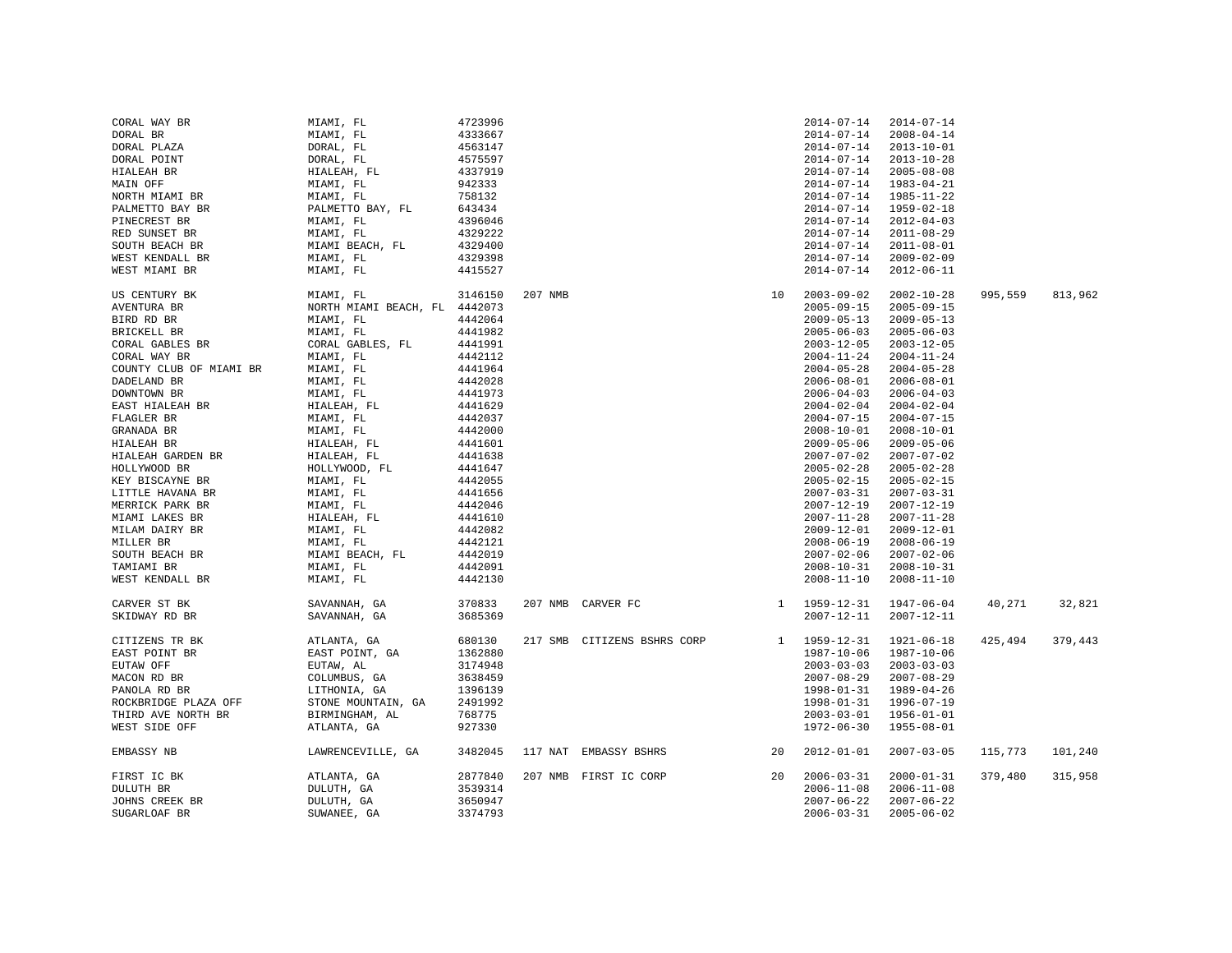| METRO CITY BK<br>BAYSIDE BR<br>CENTREVILLE OFF<br>DALLAS BR<br>DULUTH BR<br>FORT LEE BR<br>GRAND PRAIRIE BR<br>JOHNS CREEK BR<br>MONTGOMERY BR<br>NORCROSS BR<br>OPELIKA BR<br>SUGARLOAF BR<br>SUWANEE BR                                                       | DORAVILLE, GA<br>BAYSIDE, NY<br>CENTREVILLE, VA<br>DALLAS, TX<br>DULUTH, GA<br>FORT LEE, NJ<br>GRAND PRAIRIE, TX<br>DULUTH, GA<br>MONTGOMERY, AL<br>NORCROSS, GA<br>OPELIKA, AL<br>SUWANEE, GA<br>SUWANEE, GA           | 3437456<br>5063484<br>4745699<br>3657759<br>3566646<br>5046085<br>3656275<br>3651757<br>4876454<br>3832426<br>4397306<br>4310369<br>3846674    |                | 207 NMB METROCITY BSHRS  | 20 | $2008 - 09 - 01$<br>$2016 - 10 - 27$<br>$2014 - 08 - 11$<br>$2016 - 09 - 23$<br>$2008 - 09 - 01$<br>$2016 - 08 - 29$<br>$2016 - 09 - 23$<br>$2008 - 09 - 01$<br>$2015 - 07 - 06$<br>$2012 - 03 - 03$<br>$2012 - 03 - 19$<br>$2011 - 07 - 11$<br>$2008 - 09 - 01$                     | $2006 - 04 - 04$ 1, 245, 824<br>$2016 - 10 - 27$<br>$2014 - 08 - 11$<br>$2000 - 12 - 01$<br>$2007 - 02 - 05$<br>$2016 - 08 - 29$<br>$2007 - 10 - 29$<br>$2007 - 09 - 28$<br>$2015 - 07 - 06$<br>$2007 - 10 - 27$<br>$2012 - 03 - 19$<br>$2011 - 07 - 11$<br>$2008 - 08 - 08$ |         | 986,919 |
|-----------------------------------------------------------------------------------------------------------------------------------------------------------------------------------------------------------------------------------------------------------------|-------------------------------------------------------------------------------------------------------------------------------------------------------------------------------------------------------------------------|------------------------------------------------------------------------------------------------------------------------------------------------|----------------|--------------------------|----|--------------------------------------------------------------------------------------------------------------------------------------------------------------------------------------------------------------------------------------------------------------------------------------|------------------------------------------------------------------------------------------------------------------------------------------------------------------------------------------------------------------------------------------------------------------------------|---------|---------|
| NOA BK<br>DORAVILLE BR<br>JOHNS CREEK BR<br>SUGARLOAF BR                                                                                                                                                                                                        | DULUTH, GA<br>ATLANTA, GA<br>JOHNS CREEK, GA<br>SUWANEE, GA                                                                                                                                                             | 3832127<br>4156231<br>4725954<br>5162051                                                                                                       | 207 NMB NOA BC |                          | 20 | $2014 - 12 - 13$<br>$2014 - 12 - 13$<br>$2014 - 12 - 13$<br>$2017 - 08 - 14$                                                                                                                                                                                                         | $2008 - 11 - 06$<br>$2010 - 06 - 17$<br>$2014 - 07 - 01$<br>$2017 - 08 - 14$                                                                                                                                                                                                 | 317,055 | 264,427 |
| <b>OUANTUM NB</b><br>BUCKHEAD BR<br>QUANTUM NB BR                                                                                                                                                                                                               | SUWANEE, GA<br>ATLANTA, GA<br>ALPHARETTA, GA                                                                                                                                                                            | 2354387<br>5014169<br>3403406                                                                                                                  |                | 117 NAT OUANTUM CAP CORP | 20 | $2001 - 01 - 22$<br>$2016 - 07 - 01$<br>$2006 - 01 - 11$                                                                                                                                                                                                                             | 1995-12-27<br>$2016 - 07 - 01$<br>$2006 - 01 - 11$                                                                                                                                                                                                                           | 435,729 | 384,733 |
| STATE BK OF GA                                                                                                                                                                                                                                                  | FAYETTEVILLE, GA                                                                                                                                                                                                        | 3650442                                                                                                                                        | 207 NMB        |                          | 31 | $2007 - 11 - 05$                                                                                                                                                                                                                                                                     | $2007 - 11 - 05$                                                                                                                                                                                                                                                             | 95,697  | 78,099  |
| TOUCHMARK NB                                                                                                                                                                                                                                                    | ALPHARETTA, GA                                                                                                                                                                                                          | 3645840                                                                                                                                        |                | 117 NAT TOUCHMARK BSHRS  | 20 | $2012 - 11 - 28$                                                                                                                                                                                                                                                                     | $2008 - 01 - 28$                                                                                                                                                                                                                                                             | 373,761 | 308,475 |
| FINANCE FACT<br>HILO BR<br>HONOLULU EAST MANOA BR<br>HONOLULU KAHALA BR<br>HONOLULU KALIHI BR<br>HONOLULU KAPAHULU BR<br>HONOLULU KAPIOLANI BR<br>HONOLULU NORTH KING BR<br>KAHULUI BR<br>KAILUA BR<br>KEAHAO KONA BR<br>LIHUE BR<br>LILIHA BR<br>PEARL CITY BR | HONOLULU, HI<br>HILO, HI<br>HONOLULU, HI<br>HONOLULU, HI<br>HONOLULU, HI<br>HONOLULU, HI<br>HONOLULU, HI<br>HONOLULU, HI<br>KAHULUI, HI<br>KAILUA, HI<br>KAILUA-KONA, HI<br>LIHUE, HI<br>HONOLULU, HI<br>PEARL CITY, HI | 827560<br>831464<br>4150873<br>978864<br>778167<br>828062<br>2136042<br>4150864<br>981163<br>710765<br>2459152<br>906465<br>3866775<br>715461  | 207 NMB        |                          | 20 | $2015 - 03 - 31$<br>$2015 - 03 - 31$<br>$2015 - 03 - 31$<br>$2015 - 03 - 31$<br>$2015 - 03 - 31$<br>$2015 - 03 - 31$<br>$2015 - 03 - 31$<br>$2015 - 03 - 31$<br>$2015 - 03 - 31$<br>$2015 - 03 - 31$<br>$2015 - 03 - 31$<br>$2015 - 03 - 31$<br>$2015 - 03 - 31$<br>$2015 - 03 - 31$ | 1952-05-14<br>$1968 - 06 - 03$<br>$2009 - 02 - 01$<br>1961-05-08<br>1959-04-22<br>$1958 - 02 - 19$<br>1991-11-12<br>$2009 - 01 - 01$<br>1972-06-30<br>1958-11-07<br>1991-03-01<br>1961-09-18<br>$2008 - 10 - 03$<br>$1967 - 06 - 19$                                         | 576,495 | 467,864 |
| HAWAII NB<br>AIRPORT BR<br>BISHOP ST BR<br>HAWAII KAI BR<br>HILO BR<br>KAHULUI BR<br>KAILUA BR<br>KAIMUKI BR<br>KALIHI BR<br>KAPIOLANI BR<br>KIHEI BR<br>KING ST BR<br>PEARL CITY BR<br>PUAINAKO BR                                                             | HONOLULU, HI<br>HONOLULU, HI<br>HONOLULU, HI<br>HONOLULU, HI<br>HILO, HI<br>KAHULUI, HI<br>KAILUA, HI<br>HONOLULU, HI<br>HONOLULU, HI<br>HONOLULU, HI<br>KIHEI, HI<br>HONOLULU, HI<br>PEARL CITY, HI<br>HILO, HI        | 915065<br>848462<br>2136163<br>999766<br>1000267<br>540663<br>850269<br>851864<br>727763<br>4056023<br>2305446<br>790169<br>2577720<br>3141119 |                | 117 NAT HAWAII NAT BSHRS |    | 20 1994-01-12<br>1994-01-12<br>1994-01-12<br>1994-01-12<br>$1994 - 01 - 12$<br>1995-05-20<br>$1994 - 01 - 12$<br>1994-01-12<br>1994-01-12<br>$2009 - 09 - 21$<br>$1995 - 05 - 20$<br>1994-01-12<br>1997-05-17<br>$2002 - 07 - 24$                                                    | 1960-09-19<br>$1962 - 05 - 01$<br>1992-06-30<br>$1962 - 06 - 01$<br>1970-01-01<br>1982-03-01<br>$1965 - 10 - 01$<br>1966-10-01<br>1969-10-01<br>$2009 - 09 - 21$<br>$1995 - 05 - 20$<br>1972-08-07<br>$1997 - 05 - 17$<br>$2002 - 07 - 24$                                   | 651,697 | 590,560 |
| OHANA PACIFIC BK                                                                                                                                                                                                                                                | HONOLULU, HI                                                                                                                                                                                                            | 3447772                                                                                                                                        | 207 NMB        |                          | 20 | $2015 - 03 - 31$                                                                                                                                                                                                                                                                     | $2006 - 06 - 01$                                                                                                                                                                                                                                                             | 143,592 | 126,385 |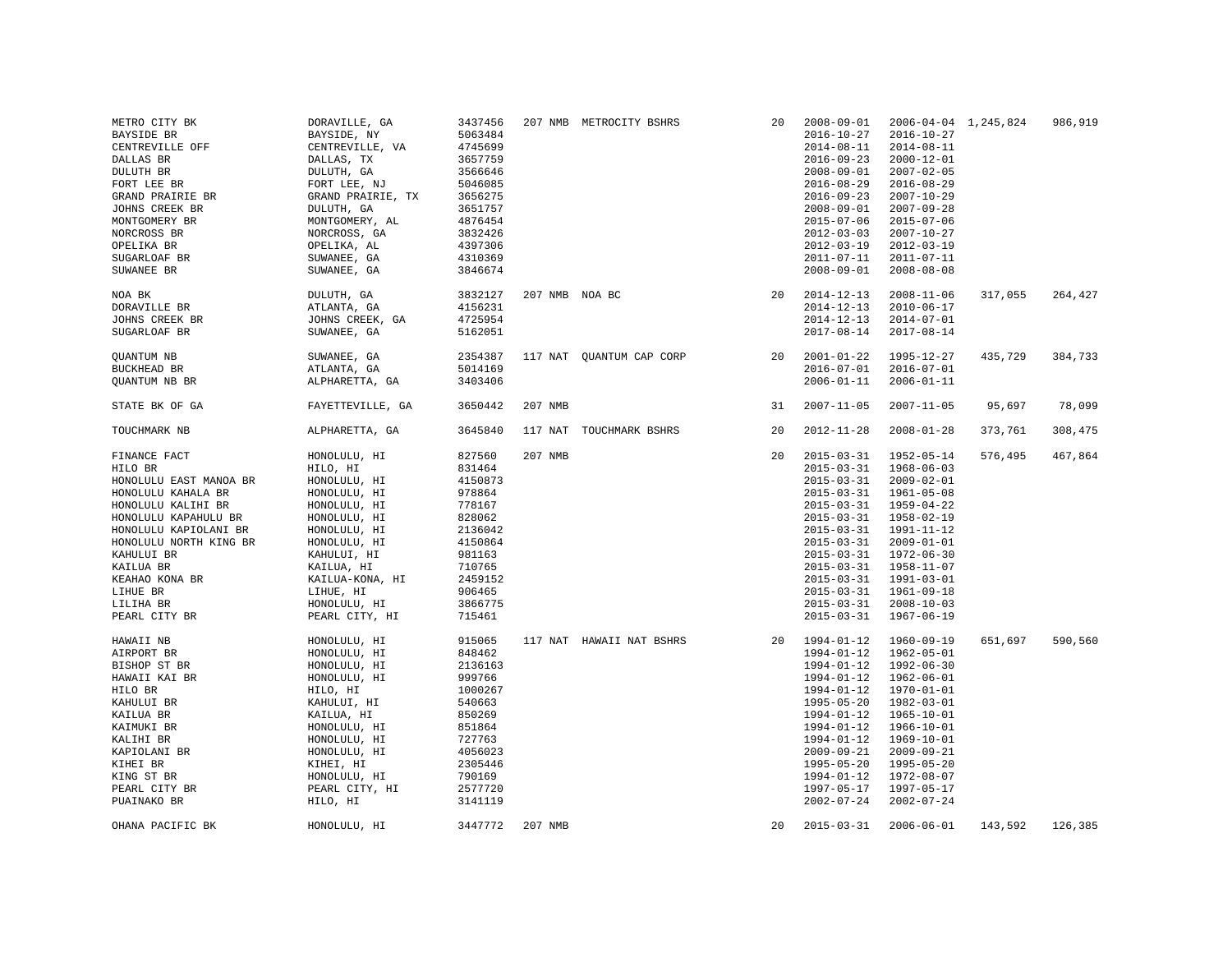| AMERICAN METRO BK<br>CHINATOWN BR | CHICAGO, IL<br>CHICAGO, IL | 2533043<br>3512157 |                | 207 NMB AMERICAN METRO BC      |              | 20 1999-03-03<br>$2002 - 04 - 01$ | 1997-01-29<br>$2002 - 04 - 01$ | 62,840  | 42,458  |
|-----------------------------------|----------------------------|--------------------|----------------|--------------------------------|--------------|-----------------------------------|--------------------------------|---------|---------|
| FARMERS ST BK                     | ELMWOOD, IL                | 921936             | 207 NMB        | ELMWOOD BSHRS                  | 5            | $2013 - 12 - 02$                  | $1864 - 12 - 06$               | 52,619  | 46,568  |
| ILLINOIS-SERVICE FS&LA            | CHICAGO, IL                | 250476             | 107 SAL        |                                | $\mathbf{1}$ | 1988-12-31                        | $1934 - 01 - 01$               | 128,948 | 117,454 |
| CHATAM BR                         | CHICAGO, IL                | 4152149            |                |                                |              | $2008 - 06 - 30$                  | $2008 - 06 - 30$               |         |         |
| INTERNATIONAL BK OF CHICAGO       | CHICAGO, IL                | 2006024            | 207 NMB IBC BC |                                | 20           | 1992-10-26                        | $1992 - 10 - 26$               | 540,257 | 461,396 |
| BELLWOOD BR                       | BELLWOOD, IL               | 3514272            |                |                                |              | $2005 - 06 - 01$                  | $2005 - 06 - 01$               |         |         |
| CENTRAL AVE BR                    | WILMETTE, IL               | 4394967            |                |                                |              | $2012 - 03 - 24$                  | $2012 - 03 - 24$               |         |         |
| DES PLAINES BR                    | DES PLAINES, IL            | 4351652            |                |                                |              | $2011 - 10 - 29$                  | $2011 - 10 - 29$               |         |         |
| PORT JERVIS BR                    | PORT JERVIS, NY            | 4423728            |                |                                |              | $2012 - 06 - 11$                  | $2012 - 06 - 11$               |         |         |
| SOUTH CHINATOWN BR                | CHICAGO, IL                | 3514245            |                |                                |              | $1998 - 01 - 20$                  | $1998 - 01 - 20$               |         |         |
| STONE PARK BR                     | STONE PARK, IL             | 3514281            |                |                                |              | $2000 - 10 - 02$                  | $2000 - 10 - 02$               |         |         |
| MILLENNIUM BK                     | DES PLAINES, IL            | 3547896            |                | 207 NMB MILLENNIUM BC          | 20           | $2015 - 03 - 31$                  | $2007 - 07 - 02$               | 82,962  | 62,684  |
| PACIFIC GLOBAL BK                 | CHICAGO, IL                | 2360904            |                | 217 SMB PGB HOLD               | 20           | 1998-07-01                        | $1995 - 11 - 13$               | 186,399 | 164,733 |
| 3233 S ASHLAND OFF                | CHICAGO, IL                | 3444771            |                |                                |              | $2006 - 03 - 08$                  | $2006 - 03 - 08$               |         |         |
| SOUTH ARCHER BR                   | CHICAGO, IL                | 3366622            |                |                                |              | $2003 - 10 - 01$                  | $2003 - 10 - 01$               |         |         |
| URBAN PARTSHP BK                  | CHICAGO, IL                | 4184186            | 207 NMB        |                                | 1            | $2015 - 03 - 31$                  | $2010 - 08 - 21$               | 484,348 | 441,141 |
| AUSTIN BR                         | CHICAGO, IL                | 4673260            |                |                                |              | $2015 - 03 - 31$                  | $2011 - 10 - 26$               |         |         |
| BELLWOOD BR                       | BELLWOOD, IL               | 4673279            |                |                                |              | $2015 - 03 - 31$                  | $2011 - 11 - 20$               |         |         |
| BRONZEVILLE OFF                   | CHICAGO, IL                | 4673288            |                |                                |              | $2015 - 03 - 31$                  | $2011 - 12 - 27$               |         |         |
| CHATHAM MOTOR BR                  | CHICAGO, IL                | 2042200            |                |                                |              | $2015 - 03 - 31$                  | $1975 - 01 - 06$               |         |         |
| CHATHAM OFF                       | CHICAGO, IL                | 77730              |                |                                |              | $2015 - 03 - 31$                  | $1964 - 12 - 14$               |         |         |
| GREATER GRAND CROSSING BR         | CHICAGO, IL                | 2297626            |                |                                |              | $2015 - 03 - 31$                  | 1994-12-28                     |         |         |
| KENWOOD BR                        | CHICAGO, IL                | 2042170            |                |                                |              | $2015 - 03 - 31$                  | $1972 - 05 - 01$               |         |         |
| LOOP OFF                          | CHICAGO, IL                | 4673297            |                |                                |              | $2015 - 03 - 31$                  | $2011 - 10 - 11$               |         |         |
| MIDTOWN BR                        | DETROIT, MI                | 4723923            |                |                                |              | $2015 - 03 - 31$                  | $2012 - 04 - 11$               |         |         |
| PULLMAN BR                        | CHICAGO, IL                | 4741794            |                |                                |              | $2015 - 03 - 31$                  | $2013 - 09 - 11$               |         |         |
| FNNB BK                           | NEWTON, IA                 | 242949             |                | 217 SMB UNITED IA BSHRS        | 5            | $2011 - 05 - 10$                  | $1932 - 03 - 28$               | 82,227  | 75,098  |
| COLONIAL PLAZA OFF                | NEWTON, IA                 | 2111384            |                |                                |              | $2011 - 05 - 10$                  | $1973 - 06 - 27$               |         |         |
| PINNACLE BK                       | MARSHALLTOWN, IA           | 365745             |                | 217 SMB IOWA RIVER BC          | 30           | $2012 - 11 - 29$                  | $1927 - 05 - 05$               | 195,470 | 159,473 |
| 1301 SOUTH CTY RD BR              | TOLEDO, IA                 | 4196228            |                |                                |              | $2012 - 11 - 29$                  | $2008 - 06 - 30$               |         |         |
| CBW BK                            | WEIR, KS                   | 71859              | 207 NMB        | CB BSHRS CORP                  | 20           | $2011 - 01 - 01$                  | 1892-01-01                     | 29,300  | 21,184  |
| METRO BK                          | LOUISVILLE, KY             | 2496081            | 207 NMB        | LOUISVILLE DEVELOPMENT BANCO 1 |              | $2012 - 02 - 22$                  | 1997-01-07                     | 28,606  | 22,988  |
| LIBERTY B&TC                      | NEW ORLEANS, LA            | 283438             |                | 207 NMB LIBERTY FNCL SVC       |              | $1 1972 - 11 - 16$                | 1972-11-16                     | 610,856 | 555,635 |
| 1314 N 5TH ST BR                  | KANSAS CITY, KS            | 2357641            |                |                                |              | $2008 - 01 - 26$                  | $1995 - 07 - 20$               |         |         |
| CANAL ST BR                       | NEW ORLEANS, LA            | 1478307            |                |                                |              | $2009 - 04 - 01$                  | 1990-09-29                     |         |         |
| CARMICHAEL BR                     | MONTGOMERY, AL             | 5104444            |                |                                |              | $2017 - 01 - 23$                  | $2017 - 01 - 23$               |         |         |
| CHICAGO HOMAN AVE BR              | CHICAGO, IL                | 4479529            |                |                                |              | $2013 - 02 - 16$                  | $2013 - 02 - 16$               |         |         |
| FOREST PARK BR                    | FOREST PARK, IL            | 4971724            |                |                                |              | $2015 - 06 - 15$                  | $2015 - 06 - 15$               |         |         |
| FRANKLIN BR                       | NEW ORLEANS, LA            | 2491835            |                |                                |              | $2001 - 10 - 13$                  | 1996-06-07                     |         |         |
| GENERAL DEGAULLE BR               | NEW ORLEANS, LA            | 3725201            |                |                                |              | $1996 - 07 - 29$                  | $1996 - 07 - 29$               |         |         |
| GENTILLY BR                       | NEW ORLEANS, LA            | 127738             |                |                                |              | 1974-09-19                        | 1974-09-19                     |         |         |
| GREENWELL SPRINGS BR              | BATON ROUGE, LA            | 3291153            |                |                                |              | $2004 - 07 - 12$                  | $2004 - 07 - 12$               |         |         |
| LIVINGSTON BR                     | JACKSON, MS                | 4101389            |                |                                |              | $2010 - 01 - 04$                  | $2010 - 01 - 04$               |         |         |
| NEW ORLEANS E BR                  | NEW ORLEANS, LA            | 345635             |                |                                |              | $1981 - 09 - 17$                  | 1981-09-17                     |         |         |
| NORTH ELM ST BR                   | TUSKEGEE, AL               | 1897168            |                |                                |              | $2015 - 03 - 14$                  | 1991-10-12                     |         |         |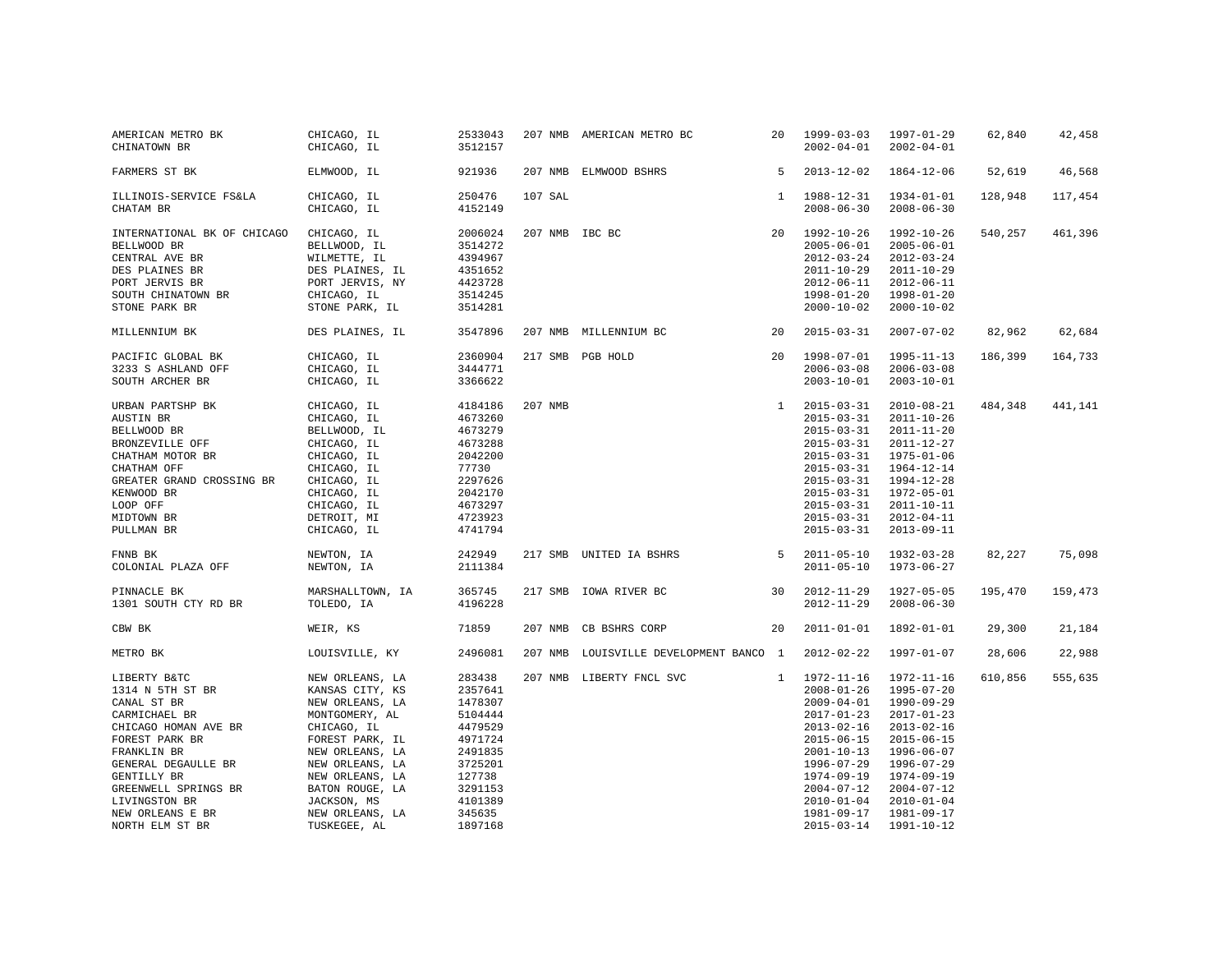| PERKINS BR                | BATON ROUGE, LA      | 3725180 |         |                           |              | 1996-07-29       | 1996-07-29           |         |         |
|---------------------------|----------------------|---------|---------|---------------------------|--------------|------------------|----------------------|---------|---------|
| TROOST BR                 | KANSAS CITY, MO      | 4971715 |         |                           |              | $2015 - 06 - 01$ | $2015 - 06 - 01$     |         |         |
| UNIVERSITY BR             | BATON ROUGE, LA      | 2181891 |         |                           |              | 1994-03-26       | 1994-03-26           |         |         |
| WOODWARD BR               | DETROIT, MI          | 3990036 |         |                           |              | $2009 - 11 - 07$ | $2009 - 11 - 07$     |         |         |
|                           |                      |         |         |                           |              |                  |                      |         |         |
| HARBOR BK OF MD           | BALTIMORE, MD        | 533124  |         | 207 NMB HARBOR BSHRS CORP |              | 1 1982-09-13     | 1982-09-13           | 253,286 | 226,018 |
| INNER HARBOR EAST OFF     | BALTIMORE, MD        | 2241414 |         |                           |              | $1994 - 09 - 17$ | 1994-09-17           |         |         |
| PIMLICO OFF               | BALTIMORE, MD        | 445629  |         |                           |              | $1987 - 07 - 13$ | 1951-11-05           |         |         |
|                           |                      | 998228  |         |                           |              | $2002 - 04 - 15$ | 1974-11-15           |         |         |
| RANDALLSTOWN BR           | RANDALLSTOWN, MD     |         |         |                           |              |                  |                      |         |         |
| RESEARCH PARK BR          | BALTIMORE, MD        | 3676312 |         |                           |              | $2007 - 06 - 29$ | $2007 - 06 - 29$     |         |         |
| RIVERDALE BR              | RIVERDALE, MD        | 2424776 |         |                           |              | $1994 - 06 - 01$ | 1994-06-01           |         |         |
| SCIENCE & TECH EAST BR    | BALTIMORE, MD        | 2647230 |         |                           |              | $1997 - 07 - 07$ | 1997-07-07           |         |         |
| LEADER BK NA              | ARLINGTON, MA        | 3109146 |         | 117 NAT LEADER BC         | 20           | $2015 - 03 - 31$ | 2002-05-08 1,202,125 |         | 877,334 |
|                           |                      | 3355064 |         |                           |              | $2015 - 03 - 31$ |                      |         |         |
| ARLINGTON CENTER BR       | ARLINGTON, MA        |         |         |                           |              |                  | $2004 - 09 - 20$     |         |         |
| ARLINGTON HGTS BR         | ARLINGTON, MA        | 4496414 |         |                           |              | $2015 - 03 - 31$ | 2012-12-12           |         |         |
| BURLINGTON BR             | BURLINGTON, MA       | 4220226 |         |                           |              | $2015 - 03 - 31$ | $2010 - 09 - 08$     |         |         |
| CENTRAL SQUARE BR         | CAMBRIDGE, MA        | 3372959 |         |                           |              | $2015 - 03 - 31$ | $2005 - 06 - 29$     |         |         |
| EAST ARLINGTON BR         | ARLINGTON, MA        | 2954321 |         |                           |              | $2015 - 03 - 31$ | $2003 - 11 - 19$     |         |         |
| NORTHERN AVE BR           | BOSTON, MA           | 5003387 |         |                           |              | $2015 - 05 - 29$ | $2015 - 05 - 29$     |         |         |
| PLEASANT ST BR            | BELMONT, MA          | 3697371 |         |                           |              | $2015 - 03 - 31$ | $2008 - 01 - 14$     |         |         |
|                           |                      |         |         |                           |              |                  |                      |         |         |
| ONEUNITED BK              | BOSTON, MA           | 935308  | 207 NMB |                           | $\mathbf{1}$ | 1982-08-02       | 1982-08-02           | 663,797 | 369,526 |
| CORPORATE BR              | LOS ANGELES, CA      | 166773  |         |                           |              | $2003 - 01 - 01$ | $1948 - 12 - 01$     |         |         |
| GARDENA BR                | GARDENA, CA          | 1856129 |         |                           |              | $2001 - 05 - 01$ | 1991-01-19           |         |         |
| GROVE HALL BR             | DORCHESTER, MA       | 4445355 |         |                           |              | $2007 - 05 - 21$ | $2007 - 05 - 21$     |         |         |
| LADERA HEIGHTS BR         | LOS ANGELES, CA      | 1856099 |         |                           |              | $2001 - 05 - 01$ | 1991-01-19           |         |         |
| LYNWOOD BR                | LYNWOOD, CA          | 2653110 |         |                           |              | $2001 - 05 - 01$ | 1998-01-16           |         |         |
| MIAMI BR                  | MIAMI, FL            | 2847889 |         |                           |              | 1999-09-11       | 1999-09-11           |         |         |
|                           |                      | 43409   |         |                           |              |                  | 1982-11-22           |         |         |
| ROXBURY BR                | BOSTON, MA           |         |         |                           |              | 1982-11-22       |                      |         |         |
| STOCKER BR                | LOS ANGELES, CA      | 2460934 |         |                           |              | $2001 - 05 - 01$ | 1992-04-22           |         |         |
| FIRST INDEPENDENCE BK     | DETROIT, MI          | 254849  |         | 207 NMB FIRST INDEP CORP  |              | 1 1970-05-14     | 1970-05-14           | 240,493 | 188,375 |
| 7 MILE OFF                | DETROIT, MI          | 2042321 |         |                           |              | $1985 - 03 - 06$ | 1985-03-06           |         |         |
| GARFIELD BR               | CLINTON TOWNSHIP, MI | 4877965 |         |                           |              | $2014 - 06 - 16$ | $2014 - 06 - 16$     |         |         |
|                           |                      |         |         |                           |              |                  |                      |         |         |
| CAMBRIDGE ST BK           | CAMBRIDGE, MN        | 338851  | 207 NMB |                           | 5            | $2008 - 06 - 25$ | 1914-02-19           | 71,350  | 62,351  |
| CAMBRIDGE MILL RIDGE OFF  | CAMBRIDGE, MN        | 3670178 |         |                           |              | $2008 - 06 - 25$ | $2001 - 03 - 20$     |         |         |
| CAMBRIDGE OFF             | CAMBRIDGE, MN        | 3143355 |         |                           |              | $2008 - 06 - 25$ | $2002 - 09 - 16$     |         |         |
| CAMBRIDGE RIVER HILLS OFF | CAMBRIDGE, MN        | 3670196 |         |                           |              | $2008 - 06 - 25$ | $2001 - 03 - 15$     |         |         |
|                           |                      |         |         |                           |              |                  |                      |         |         |
| MILL RIDGE COMMONS BR     | CAMBRIDGE, MN        | 3661318 |         |                           |              | $2008 - 06 - 25$ | $2001 - 03 - 20$     |         |         |
| RIVER HILLS BR            | CAMBRIDGE, MN        | 3661309 |         |                           |              | $2008 - 06 - 25$ | $2001 - 03 - 15$     |         |         |
| WOODLANDS NB              | HINCKLEY, MN         | 980951  |         | 117 NAT MILLE LACS BC     | 30           | $1999 - 11 - 01$ | 1908-10-01           | 190,471 | 162,973 |
| ANCIENT TRADERS BR        | MINNEAPOLIS, MN      | 3926473 |         |                           |              | $2009 - 03 - 02$ | $2009 - 03 - 02$     |         |         |
| CLOOUET OFF               | CLOOUET, MN          | 3542145 |         |                           |              | $2005 - 12 - 07$ | $2005 - 12 - 07$     |         |         |
|                           |                      |         |         |                           |              |                  |                      |         |         |
| ONAMIA GRAND MARKET OFF   | ONAMIA, MN           | 3378036 |         |                           |              | $2004 - 02 - 17$ | $2004 - 02 - 17$     |         |         |
| ONAMIA OFF                | ONAMIA, MN           | 876559  |         |                           |              | 1999-11-01       | $1907 - 08 - 03$     |         |         |
| STURGEON LAKE OFF         | STURGEON LAKE, MN    | 772156  |         |                           |              | 1999-11-01       | 1915-03-17           |         |         |
| ZIMMERMAN OFF             | ZIMMERMAN, MN        | 11154   |         |                           |              | $2010 - 05 - 10$ | 1978-11-27           |         |         |
| HOPE FCU                  | JACKSON, MS          | 2342816 | 103 FCU |                           | 39           | $2007 - 06 - 01$ | 1995-08-24           | 247,092 | 213,524 |
| CENTRAL BK OF KANSAS CITY |                      | 751852  |         | 207 NMB CENTRAL BSHRS     | -5           | $2003 - 05 - 30$ | $1950 - 08 - 10$     | 140,831 | 107,742 |
|                           | KANSAS CITY, MO      |         |         |                           |              |                  |                      |         |         |
| TRUMAN RD BR              | KANSAS CITY, MO      | 600558  |         |                           |              | $2003 - 05 - 30$ | $1973 - 02 - 14$     |         |         |
| PEOPLES BK                | SENECA, MO           | 2396592 |         | 207 NMB PBS BSHRS         | 30           | 1999-04-12       | 1996-03-15           | 177,429 | 161,335 |
| JOPLIN BR                 | JOPLIN, MO           | 5116090 |         |                           |              | $2017 - 03 - 23$ | $2017 - 03 - 23$     |         |         |
|                           |                      |         |         |                           |              |                  |                      |         |         |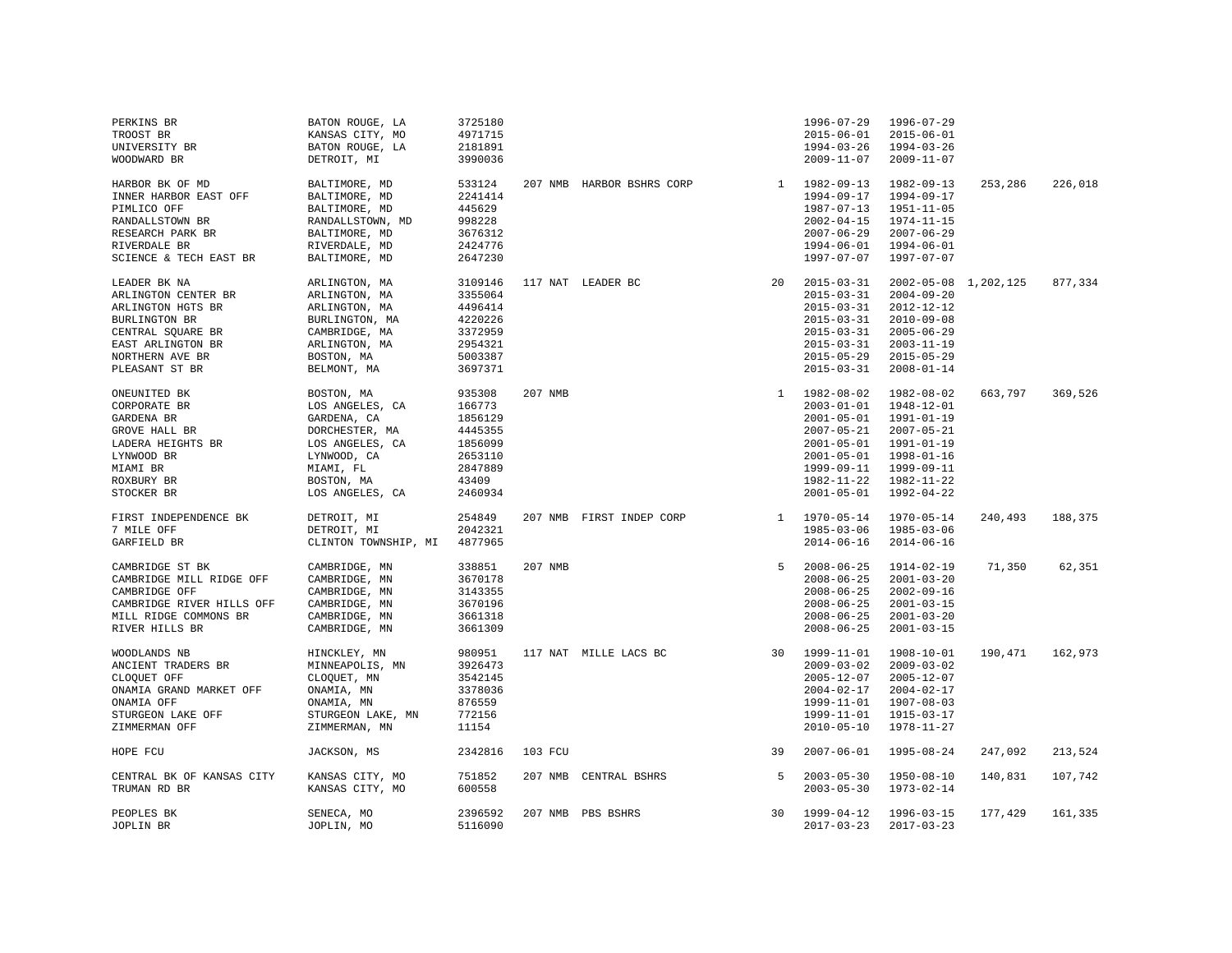| LOMA LINDA BR                                                                                                                                                                                                                                             | JOPLIN, MO                                                                                                                                                                                                                                                     | 4487850                                                                                                                                                         |                |                              |              | $2012 - 09 - 07$                                                                                                                                                                                                                                                           | $2012 - 09 - 07$                                                                                                                                                                                                                             |         |         |
|-----------------------------------------------------------------------------------------------------------------------------------------------------------------------------------------------------------------------------------------------------------|----------------------------------------------------------------------------------------------------------------------------------------------------------------------------------------------------------------------------------------------------------------|-----------------------------------------------------------------------------------------------------------------------------------------------------------------|----------------|------------------------------|--------------|----------------------------------------------------------------------------------------------------------------------------------------------------------------------------------------------------------------------------------------------------------------------------|----------------------------------------------------------------------------------------------------------------------------------------------------------------------------------------------------------------------------------------------|---------|---------|
| EAGLE BK                                                                                                                                                                                                                                                  | POLSON, MT                                                                                                                                                                                                                                                     | 3346633                                                                                                                                                         |                | 207 NMB SALISH KOOTENAI BC   | 30           | $2007 - 10 - 04$                                                                                                                                                                                                                                                           | $2006 - 07 - 24$                                                                                                                                                                                                                             | 63,748  | 57,368  |
| CITY NB OF NJ<br>EAST NEW YORK BR<br>HARLEM BR<br>NEWARK SOUTH SIDE BR                                                                                                                                                                                    | NEWARK, NJ<br>BROOKLYN, NY<br>NEW YORK, NY<br>NEWARK, NJ                                                                                                                                                                                                       | 567905<br>1847873<br>3366293<br>2766494                                                                                                                         |                | 117 NAT CITY NAT BSHRS CORP  | 1            | $1973 - 06 - 11$<br>$2001 - 06 - 18$<br>$2005 - 06 - 30$<br>$1973 - 06 - 11$                                                                                                                                                                                               | $1973 - 06 - 11$<br>1990-11-16<br>$2005 - 06 - 30$<br>$1973 - 06 - 11$                                                                                                                                                                       | 201,681 | 180,856 |
| INDUS AMER BK<br>HICKSVILLE BR<br>JERSEY CITY BR<br>PARSIPANY SUPERMARKET BR<br>PLAINSBORO BR                                                                                                                                                             | EDISON, NJ<br>HICKSVILLE, NY<br>JERSEY CITY, NJ<br>PARSIPPANNY, NJ<br>PLAINSBORO, NJ                                                                                                                                                                           | 3369959<br>3925056<br>3726178<br>3657357<br>4873323                                                                                                             | 207 NMB IA BC  |                              | 20           | $2007 - 10 - 04$<br>$2008 - 12 - 08$<br>$2007 - 10 - 27$<br>$2007 - 10 - 04$<br>$2014 - 09 - 15$                                                                                                                                                                           | $2005 - 12 - 19$<br>$2008 - 12 - 08$<br>$2007 - 10 - 27$<br>$2006 - 10 - 12$<br>$2014 - 09 - 15$                                                                                                                                             | 230,388 | 188,104 |
| KEB HANA BK USA NA<br>FIFTH AVE BR<br>FLUSHING BR                                                                                                                                                                                                         | FORT LEE, NJ<br>NEW YORK, NY<br>NEW YORK, NY                                                                                                                                                                                                                   | 609609<br>3219595<br>4901374                                                                                                                                    |                | 117 NAT HANA FNCL GRP        | 20           | 1986-09-16<br>$2003 - 10 - 03$<br>$2015 - 09 - 04$                                                                                                                                                                                                                         | 1986-09-16<br>$2003 - 10 - 03$<br>$2015 - 09 - 04$                                                                                                                                                                                           | 217,707 | 170,096 |
| CENTINEL BK OF TAOS<br>TAOS-NORTHSIDE BR                                                                                                                                                                                                                  | TAOS, NM<br>TAOS, NM                                                                                                                                                                                                                                           | 800853<br>235156                                                                                                                                                |                | 207 NMB CENTINEL BSHRS       | 10           | 1969-03-01<br>$1977 - 10 - 13$                                                                                                                                                                                                                                             | 1969-03-01<br>1977-10-13                                                                                                                                                                                                                     | 232,706 | 209,998 |
| MY BK<br>ALBUQUERQUE BR<br>LOS LUNAS BR<br>MOUNTAINAIR BR<br>RIO COMMUMITIES BR                                                                                                                                                                           | BELEN, NM<br>ALBUQUERQUE, NM<br>LOS LUNAS, NM<br>MOUNTAINAIR, NM<br>BELEN, NM                                                                                                                                                                                  | 1972298<br>2836173<br>2430816<br>2700667<br>2816090                                                                                                             |                | 217 SMB BETHLEHEM FC         | 10           | $2000 - 06 - 27$<br>$2000 - 06 - 27$<br>$2000 - 06 - 27$<br>$2000 - 06 - 27$<br>$2000 - 06 - 27$                                                                                                                                                                           | 1992-07-01<br>1999-06-21<br>$1996 - 03 - 11$<br>1998-05-18<br>1999-05-10                                                                                                                                                                     | 165,064 | 141,521 |
| ALTERNATIVES FCU                                                                                                                                                                                                                                          | ITHACA, NY                                                                                                                                                                                                                                                     | 865384                                                                                                                                                          | 103 FCU        |                              | 39           | $2008 - 01 - 01$                                                                                                                                                                                                                                                           | 1979-01-12                                                                                                                                                                                                                                   | 102,217 | 91,652  |
| EASTBANK NA                                                                                                                                                                                                                                               | NEW YORK, NY                                                                                                                                                                                                                                                   | 98717                                                                                                                                                           | 117 NAT        | EVERGREEN HOLD LLC           | 20           | $1984 - 11 - 26$                                                                                                                                                                                                                                                           | 1984-11-26                                                                                                                                                                                                                                   | 189,498 | 153,354 |
| FIRST AMER INTL BK<br>59TH AVE BR<br>BOWERY BR<br>EAST BRDWAY BR<br>ELMHURST BR<br>FLUSHING CTR BR<br>FLUSHING SOUTH BR<br>GRAND ST BR                                                                                                                    | BROOKLYN, NY<br>BROOKLYN, NY<br>NEW YORK, NY<br>NEW YORK, NY<br>ELMHURST, NY<br>FLUSHING, NY<br>FLUSHING, NY<br>NEW YORK, NY                                                                                                                                   | 2857794<br>3248193<br>3080526<br>3350498<br>3657320<br>3472756<br>3204247<br>3373152                                                                            |                | 207 NMB FIRST AMER INTL CORP | 20           | 1999-11-15<br>$2004 - 01 - 15$<br>$2002 - 01 - 11$<br>$2005 - 04 - 28$<br>$2006 - 07 - 26$<br>$2006 - 09 - 25$<br>$2003 - 07 - 28$<br>$2005 - 08 - 08$                                                                                                                     | 1999-11-15<br>$2004 - 01 - 15$<br>$2002 - 01 - 11$<br>$2005 - 04 - 28$<br>$2006 - 07 - 26$<br>$2006 - 09 - 25$<br>$2003 - 07 - 28$<br>$2005 - 08 - 08$                                                                                       | 863,601 | 621,936 |
| LUMBEE GUARANTY BK<br>BLOOM AVE BR<br>FAIRMONT OFF<br>FALCON VILLAGE BR<br>FAYETTEVILLE RD BR<br>HOPE MILLS BR<br>MAXTON BR<br>PEMBROKE BR<br>PINE ST BR<br>RAEFORD BR<br>RED SPRINGS BR<br>RED SPRINGS BR<br>ROWLAND BR<br>ST PAULS BR<br>WEST 5TH ST BR | PEMBROKE, NC<br>FAYETTEVILLE, NC<br>FAIRMONT, NC<br>FAYETTEVILLE, NC<br>LUMBERTON, NC<br>HOPE MILLS, NC<br>MAXTON, NC<br>PEMBROKE, NC<br>LUMBERTON, NC<br>RAEFORD, NC<br>RED SPRINGS, NC<br>RED SPRINGS, NC<br>ROWLAND, NC<br>SAINT PAULS, NC<br>LUMBERTON, NC | 651121<br>3624126<br>2637491<br>3624117<br>3294136<br>1872419<br>554325<br>3545119<br>1368202<br>3545098<br>2140393<br>3281882<br>2140405<br>1872428<br>3294127 | 207 NMB        |                              | 30           | 1971-12-22<br>$2007 - 08 - 08$<br>1997-12-02<br>$2007 - 08 - 08$<br>$1997 - 09 - 08$<br>$1991 - 06 - 17$<br>1995-11-17<br>$2012 - 04 - 06$<br>1989-02-09<br>$2012 - 04 - 06$<br>$1995 - 11 - 04$<br>$2016 - 01 - 22$<br>$1995 - 11 - 04$<br>$1991 - 06 - 17$<br>1998-12-15 | 1971-12-22<br>$2007 - 08 - 08$<br>1997-12-02<br>$2007 - 08 - 08$<br>1997-09-08<br>1991-06-17<br>1985-02-05<br>$2006 - 07 - 14$<br>1989-02-09<br>$2006 - 07 - 14$<br>1993-12-31<br>1998-12-14<br>1993-12-31<br>$1991 - 06 - 17$<br>1998-12-15 | 331,199 | 287,881 |
| MECHANICS & FARMERS BK                                                                                                                                                                                                                                    | DURHAM, NC                                                                                                                                                                                                                                                     | 332224                                                                                                                                                          | 207 NMB M&F BC |                              | $\mathbf{1}$ | 1959-12-31                                                                                                                                                                                                                                                                 | $1908 - 03 - 01$                                                                                                                                                                                                                             | 268,085 | 241,690 |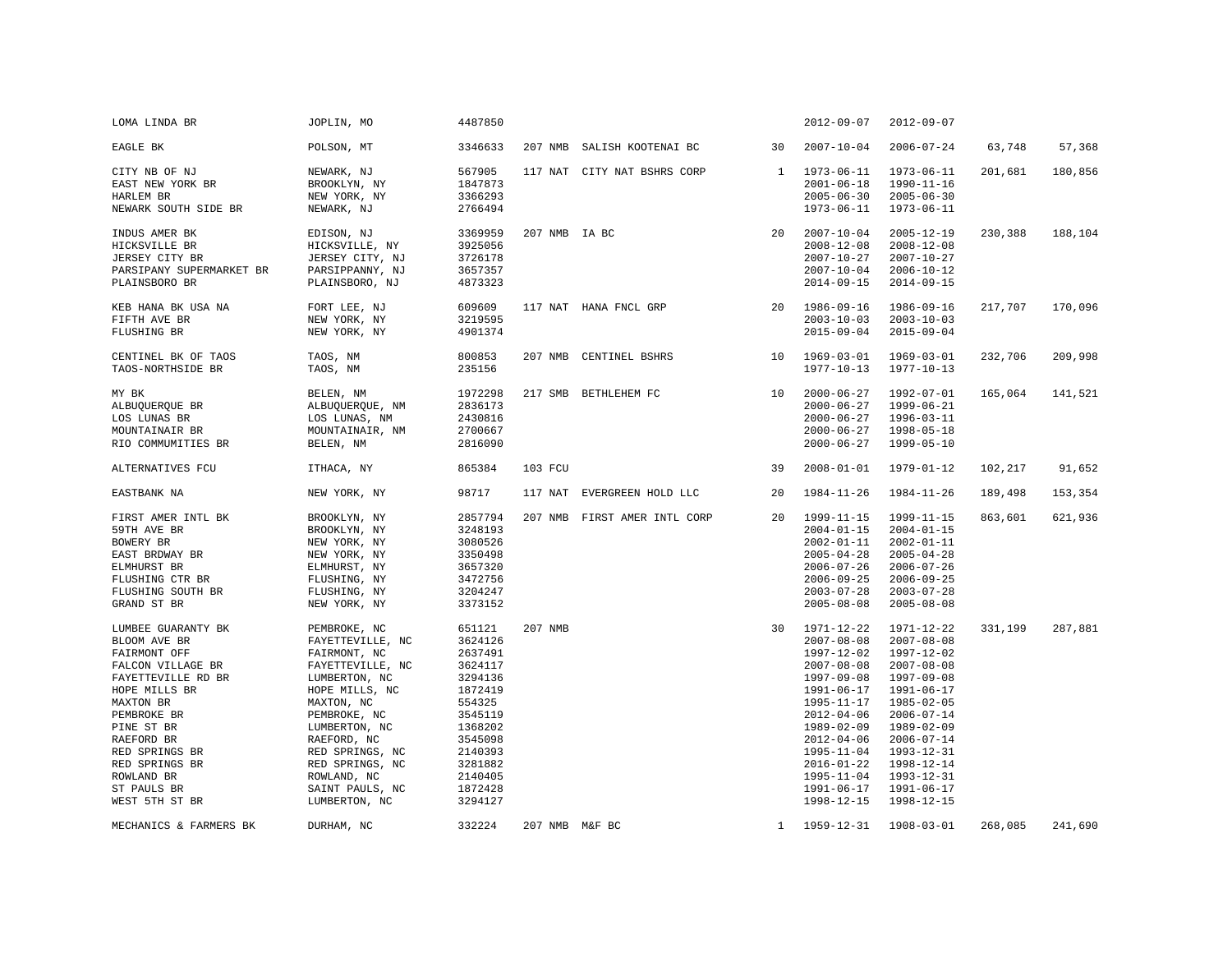| CHAPEL HILL BLVD BR<br>CHARLOTTE BR<br>GREENSBORO BR<br>RALEIGH BR<br>ROCK QUARRY RD BR<br>WINSTON-SALEM BR               | DURHAM, NC<br>CHARLOTTE, NC<br>GREENSBORO, NC<br>RALEIGH, NC<br>RALEIGH, NC<br>WINSTON SALEM, NC                      | 577324<br>278425<br>474928<br>394428<br>455020<br>174424                            |         |                             |    | $1972 - 06 - 30$<br>$1972 - 06 - 30$<br>$2008 - 03 - 29$<br>$1972 - 06 - 30$<br>$1977 - 06 - 23$<br>$1981 - 09 - 19$                                         | $1954 - 01 - 15$<br>$1962 - 03 - 01$<br>$1971 - 11 - 02$<br>$1923 - 01 - 01$<br>$1977 - 06 - 23$<br>1981-09-19                                   |         |         |
|---------------------------------------------------------------------------------------------------------------------------|-----------------------------------------------------------------------------------------------------------------------|-------------------------------------------------------------------------------------|---------|-----------------------------|----|--------------------------------------------------------------------------------------------------------------------------------------------------------------|--------------------------------------------------------------------------------------------------------------------------------------------------|---------|---------|
| TURTLE MTN ST BK                                                                                                          | BELCOURT, ND                                                                                                          | 3626184                                                                             | 207 NMB |                             | 30 | $2015 - 03 - 31$                                                                                                                                             | $2007 - 12 - 03$                                                                                                                                 | 30,013  | 27,047  |
| ALLNATIONS BK<br>SHAWNEE BR                                                                                               | CALUMET, OK<br>SHAWNEE, OK                                                                                            | 146056<br>3349728                                                                   |         | 217 SMB ALLNATIONS BC       | 30 | $2011 - 01 - 01$<br>$2011 - 03 - 01$                                                                                                                         | 1922-05-16<br>$2011 - 03 - 01$                                                                                                                   | 50,529  | 45,858  |
| BANK OF CHEROKEE CTY<br>PARK HILL BR<br>PLAZA BR                                                                          | HULBERT, OK<br>PARK HILL, OK<br>TAHLEQUAH, OK                                                                         | 815754<br>2627223<br>3159561                                                        |         | 217 SMB GRANDVIEW BSHRS     | 30 | 1991-12-12<br>$1997 - 09 - 12$<br>$2000 - 04 - 24$                                                                                                           | 1908-12-01<br>1997-09-12<br>$2000 - 04 - 24$                                                                                                     | 102,891 | 93,281  |
| BANK OF CMRC<br>KEYS BR<br>STILWELL BR                                                                                    | STILWELL, OK<br>PARK HILL, OK<br>STILWELL, OK                                                                         | 322850<br>3633315<br>441452                                                         |         | 207 NMB PEOPLES CMRL BC     | 30 | $1998 - 06 - 23$<br>$1998 - 06 - 23$<br>$1998 - 06 - 23$                                                                                                     | $1931 - 01 - 01$<br>1995-01-17<br>1972-02-14                                                                                                     | 80,525  | 61,800  |
| BANK OF GROVE                                                                                                             | GROVE, OK                                                                                                             | 3286999                                                                             | 207 NMB | TOWNSEND HC                 | 10 | $2007 - 10 - 04$                                                                                                                                             | $2005 - 06 - 09$                                                                                                                                 | 159,348 | 138,395 |
| BANK2                                                                                                                     | OKLAHOMA CITY, OK                                                                                                     | 64552                                                                               | 217 SMB | CHICKASAW BANC HOLD CO      | 30 | 1959-12-31                                                                                                                                                   | 1903-01-01                                                                                                                                       | 137,354 | 113,401 |
| F&M BK<br>CRESCENT BR<br>EAST OKLAHOMA BR<br>KINGFISHER BR<br>PIEDMONT BR<br>SOUTH DIVISION BR<br>WATERLOO BR<br>YUKON BR | EDMOND, OK<br>CRESCENT, OK<br>GUTHRIE, OK<br>KINGFISHER, OK<br>PIEDMONT, OK<br>GUTHRIE, OK<br>EDMOND, OK<br>YUKON, OK | 163857<br>3363180<br>2748221<br>4414427<br>2721970<br>3285040<br>3916876<br>1357466 |         | 207 NMB F&M BSHRS           | 30 | $2008 - 09 - 01$<br>$2011 - 10 - 24$<br>$2008 - 09 - 01$<br>$2012 - 06 - 09$<br>$2011 - 10 - 24$<br>$2008 - 09 - 01$<br>$2008 - 10 - 15$<br>$2011 - 10 - 24$ | 1902-01-01<br>$2005 - 05 - 11$<br>$1998 - 11 - 19$<br>$2012 - 06 - 09$<br>$1998 - 08 - 10$<br>$2004 - 12 - 21$<br>$2008 - 10 - 15$<br>1989-01-13 | 424,809 | 371,780 |
| FIRST NB&TC<br>FIRE LAKE BR<br>GRANITE BR<br>HOLDENVILLE BR<br>LAWTON QUANAH PARKER BR<br>LAWTON SHERIDAN BR<br>MANGUM BR | SHAWNEE, OK<br>SHAWNEE, OK<br>GRANITE, OK<br>HOLDENVILLE, OK<br>LAWTON, OK<br>LAWTON, OK<br>MANGUM, OK                | 396253<br>3037838<br>2403276<br>3628816<br>895158<br>3675089<br>3082520             | 117 NAT |                             | 30 | $1992 - 05 - 05$<br>$2001 - 05 - 04$<br>$2006 - 07 - 29$<br>$2000 - 01 - 20$<br>$2006 - 07 - 29$<br>$2007 - 02 - 20$<br>$2006 - 07 - 29$                     | 1984-10-29<br>$2001 - 05 - 04$<br>$1993 - 05 - 28$<br>$2000 - 01 - 20$<br>$1915 - 01 - 01$<br>$2007 - 02 - 20$<br>$2000 - 06 - 30$               | 233,125 | 195,130 |
| FIRSTBANK<br>ANTLERS DRIVE-THU<br>ATOKA BR<br>COALGATE BR<br>HUGO BR<br>KIOWA BR                                          | ANTLERS, OK<br>ANTLERS, OK<br>ATOKA, OK<br>COALGATE, OK<br>HUGO, OK<br>KIOWA, OK                                      | 296456<br>295954<br>1922051<br>3357349<br>4222051<br>4441946                        |         | 217 SMB FIRST ANTLERS BC    | 30 | $2014 - 03 - 31$<br>$2014 - 03 - 31$<br>$2014 - 03 - 31$<br>$2014 - 03 - 31$<br>$2014 - 03 - 31$<br>$2014 - 03 - 31$                                         | 1901-01-01<br>1977-03-21<br>1990-10-09<br>$2006 - 05 - 03$<br>$2011 - 09 - 02$<br>$2013 - 06 - 26$                                               | 316,985 | 272,153 |
| FORT GIBSON ST BK                                                                                                         | FORT GIBSON, OK                                                                                                       | 186856                                                                              |         | 207 NMB THREE RIVERS BSHRS  | 30 | $1973 - 05 - 21$                                                                                                                                             | 1973-05-21                                                                                                                                       | 64,900  | 59,345  |
| OKLAHOMA ST BK<br>LANGLEY BR<br>MONKEY ISLAND BR                                                                          | VINITA, OK<br>LANGLEY, OK<br>AFTON, OK                                                                                | 285759<br>3182895<br>3956229                                                        |         | 207 NMB OKLAHOMA ST BSHRS   | 30 | $2003 - 03 - 10$<br>$2003 - 03 - 10$<br>$2009 - 07 - 06$                                                                                                     | $1938 - 07 - 13$<br>$2002 - 07 - 26$<br>$2009 - 07 - 06$                                                                                         | 142,387 | 126,173 |
| PEOPLES BK<br>WEST SILOAM BR                                                                                              | WESTVILLE, OK<br>WATTS, OK                                                                                            | 539452<br>1407857                                                                   |         | 207 NMB PEOPLES CMRL BC     | 30 | $1998 - 06 - 23$<br>$1998 - 06 - 23$                                                                                                                         | $1903 - 02 - 03$<br>1983-12-12                                                                                                                   | 47,821  | 34,803  |
| SECURITY ST BK                                                                                                            | WEWOKA, OK                                                                                                            | 52951                                                                               |         | 207 NMB SECURITY BSHRS CORP | 5  | 1998-06-23                                                                                                                                                   | 1911-12-05                                                                                                                                       | 210,873 | 187,845 |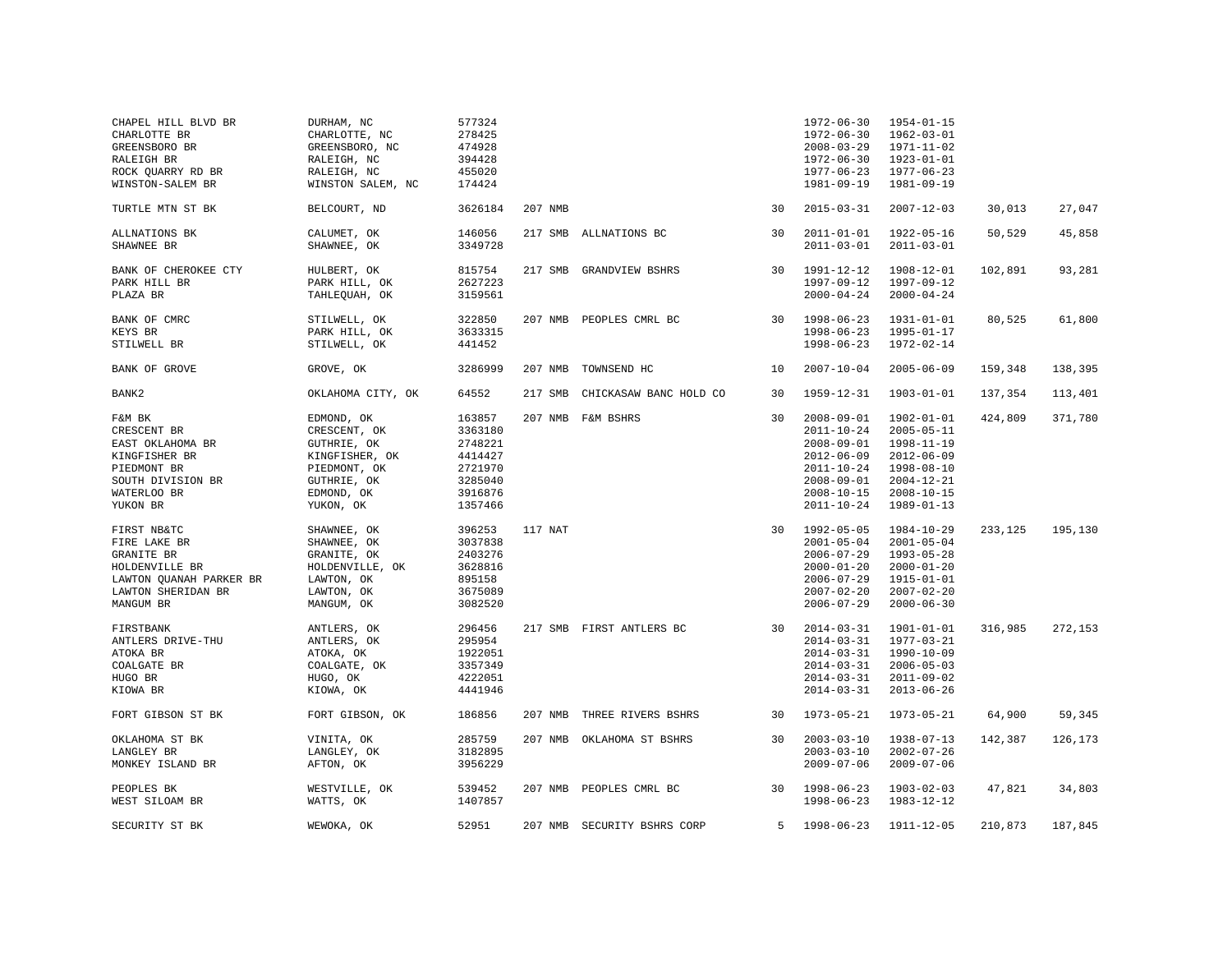| FAIRFAX BR<br>HOLDENVILLE BR<br>MAUD BR<br>SEMINOLE BR                                                                                                                                                                                                            | FAIRFAX, OK<br>HOLDENVILLE, OK<br>MAUD, OK<br>SEMINOLE, OK                                                                                                                                                                                                                            | 183154<br>1429916<br>1432363<br>3179019                                                                                                                                                 |         |                             |              | $2013 - 06 - 14$<br>$2015 - 02 - 07$<br>$2015 - 02 - 07$<br>$2002 - 11 - 14$                                                                                                                                                                                                                                                                     | $1933 - 01 - 01$<br>1987-01-30<br>1988-08-19<br>$2002 - 11 - 14$                                                                                                                                                                                                                                                                             |         |         |
|-------------------------------------------------------------------------------------------------------------------------------------------------------------------------------------------------------------------------------------------------------------------|---------------------------------------------------------------------------------------------------------------------------------------------------------------------------------------------------------------------------------------------------------------------------------------|-----------------------------------------------------------------------------------------------------------------------------------------------------------------------------------------|---------|-----------------------------|--------------|--------------------------------------------------------------------------------------------------------------------------------------------------------------------------------------------------------------------------------------------------------------------------------------------------------------------------------------------------|----------------------------------------------------------------------------------------------------------------------------------------------------------------------------------------------------------------------------------------------------------------------------------------------------------------------------------------------|---------|---------|
| ASIAN BK<br>815-837 ARCH ST BR                                                                                                                                                                                                                                    | PHILADELPHIA, PA<br>PHILADELPHIA, PA                                                                                                                                                                                                                                                  | 2785477<br>3700918                                                                                                                                                                      |         | 217 SMB ASIAN FNCL          | 20           | $2011 - 01 - 01$<br>$2011 - 01 - 01$                                                                                                                                                                                                                                                                                                             | 1999-06-09<br>$2008 - 02 - 08$                                                                                                                                                                                                                                                                                                               | 180,762 | 138,202 |
| NOAH BK<br>FLUSHING BR<br>FORT LEE BR<br>LEMOINE BR<br>OAK LANE BR<br>PALLISADE PARK BR<br>UPPER DARBY BR                                                                                                                                                         | ELKINS PARK, PA<br>FLUSHING, NY<br>FORT LEE, NJ<br>FORT LEE, NJ<br>PHILADELPHIA, PA<br>PALISADES PARK, NJ<br>UPPER DARBY, PA                                                                                                                                                          | 3388165<br>2954303<br>3340686<br>4796066<br>3307465<br>3600728<br>3298433                                                                                                               | 207 NMB |                             | 2.0          | $2011 - 06 - 07$<br>$2011 - 06 - 07$<br>$2011 - 06 - 07$<br>$2014 - 12 - 18$<br>$2011 - 06 - 07$<br>$2011 - 06 - 07$<br>$2011 - 06 - 07$                                                                                                                                                                                                         | $2006 - 07 - 17$<br>$2000 - 08 - 25$<br>$2005 - 03 - 02$<br>$2014 - 12 - 18$<br>$2004 - 11 - 12$<br>$2007 - 03 - 22$<br>$2004 - 09 - 29$                                                                                                                                                                                                     | 368,268 | 312,901 |
| UNITED BK OF PHILADELPHIA<br>PROGRESS PLAZA OFF<br>WADSWORTH OFF                                                                                                                                                                                                  | PHILADELPHIA, PA<br>PHILADELPHIA, PA<br>PHILADELPHIA, PA                                                                                                                                                                                                                              | 1945247<br>375315<br>904014                                                                                                                                                             |         | 207 NMB UNITED BSHRS        |              | 1 1993-01-05<br>$1999 - 09 - 23$<br>$1999 - 09 - 24$                                                                                                                                                                                                                                                                                             | 1992-03-23<br>1968-11-22<br>1958-12-15                                                                                                                                                                                                                                                                                                       | 61,603  | 58,009  |
| SOUTH CAROLINA CMNTY BK                                                                                                                                                                                                                                           | COLUMBIA, SC                                                                                                                                                                                                                                                                          | 2794732                                                                                                                                                                                 |         | 207 NMB SCCB FINANCIAL CORP | <sup>1</sup> | 1999-03-27                                                                                                                                                                                                                                                                                                                                       | 1999-03-27                                                                                                                                                                                                                                                                                                                                   | 47,776  | 41,504  |
| CITIZENS SVG B&TC<br>CLARKSVILLE HWY BR<br>WINCHESTER RD BR                                                                                                                                                                                                       | NASHVILLE, TN<br>NASHVILLE, TN<br>MEMPHIS, TN                                                                                                                                                                                                                                         | 55635<br>2706306<br>3603952                                                                                                                                                             |         | 207 NMB CSB&T BC            |              | $1 1959 - 12 - 31$<br>$1998 - 06 - 13$<br>$2007 - 05 - 15$                                                                                                                                                                                                                                                                                       | $1904 - 01 - 04$<br>$1998 - 06 - 13$<br>$2007 - 05 - 15$                                                                                                                                                                                                                                                                                     | 108,207 | 94,232  |
| TRI-STATE BK OF MEMPHIS<br>LAMAR AIRWAYS BR<br>WHITEHAVEN BR                                                                                                                                                                                                      | MEMPHIS, TN<br>MEMPHIS, TN<br>MEMPHIS, TN                                                                                                                                                                                                                                             | 515054<br>1438057<br>2312097                                                                                                                                                            | 207 NMB |                             |              | 1 1959-12-31<br>$1990 - 02 - 05$<br>$1994 - 06 - 27$                                                                                                                                                                                                                                                                                             | 1946-12-16<br>1990-02-05<br>1994-06-27                                                                                                                                                                                                                                                                                                       | 85,810  | 71,893  |
| AMERICAN FNB<br>ALHAMBRA BR<br>AMARGOSA BR<br>ARLINGTON BR<br>CARROLLTON BR<br>CITY OF IND BR<br>FIRST COLONY BR<br>GARLAND BR<br>HARRY HINES BR<br>HARWIN BR<br>KATY BR<br>LAS VEGAS BR<br>LEGACY BR<br>LONG POINT BR<br>PAHRUMP BR<br>PLANO BR<br>RICHARDSON BR | HOUSTON, TX<br>ALHAMBRA, CA<br>AMARGOSA VALLEY, NV<br>ARLINGTON, TX<br>CARROLLTON, TX<br>CITY OF INDUSTRY, CA<br>MISSOURI CITY, TX<br>GARLAND, TX<br>DALLAS, TX<br>HOUSTON, TX<br>KATY, TX<br>LAS VEGAS, NV<br>PLANO, TX<br>HOUSTON, TX<br>PAHRUMP, NV<br>PLANO, TX<br>RICHARDSON, TX | 2694681<br>5037001<br>3622252<br>2254731<br>4131809<br>5015120<br>2996572<br>2425595<br>3486605<br>2996590<br>3846553<br>3824038<br>3665129<br>3665138<br>3814749<br>4346199<br>2996581 |         | 117 NAT AFNB HOLD           | 20           | $2002 - 02 - 25$<br>$2016 - 08 - 04$<br>$2011 - 09 - 30$<br>$2011 - 09 - 30$<br>$2010 - 03 - 10$<br>$2016 - 07 - 15$<br>$2002 - 02 - 25$<br>$2011 - 09 - 30$<br>$2006 - 08 - 21$<br>$2002 - 02 - 25$<br>$2008 - 11 - 10$<br>$2011 - 09 - 30$<br>$2007 - 05 - 01$<br>$2007 - 04 - 16$<br>$2011 - 09 - 30$<br>$2011 - 10 - 01$<br>$2002 - 02 - 25$ | 1998-05-18 1,475,678 1,297,962<br>$2016 - 08 - 04$<br>$2007 - 07 - 25$<br>$1994 - 11 - 10$<br>$2010 - 03 - 10$<br>$2016 - 07 - 15$<br>1998-05-18<br>$1996 - 03 - 06$<br>$2006 - 08 - 21$<br>1998-08-03<br>$2008 - 11 - 10$<br>$2008 - 09 - 29$<br>$2007 - 05 - 01$<br>$2007 - 04 - 16$<br>$2008 - 08 - 22$<br>$2011 - 10 - 01$<br>1998-05-18 |         |         |
| BANK OF SOUTH TX<br>HEBBRONVILLE BR<br>KINGSVILLE BR<br>KINGSVILLE MOTOR BK BR<br>MISSION BR<br>PHARR BR                                                                                                                                                          | MCALLEN, TX<br>HEBBRONVILLE, TX<br>KINGSVILLE, TX<br>KINGSVILLE, TX<br>MISSION, TX<br>PHARR, TX                                                                                                                                                                                       | 49858<br>3450914<br>992253<br>871554<br>4877844<br>4661623                                                                                                                              | 207 NMB |                             | 10           | $2015 - 03 - 31$<br>$2015 - 03 - 31$<br>$2015 - 03 - 31$<br>$2015 - 03 - 31$<br>$2015 - 07 - 01$<br>$2015 - 03 - 31$                                                                                                                                                                                                                             | 1986-07-08<br>$2006 - 06 - 12$<br>$1931 - 01 - 01$<br>1981-01-19<br>$2015 - 07 - 01$<br>$2014 - 04 - 01$                                                                                                                                                                                                                                     | 131,202 | 116,391 |
| CITIZENS ST BK<br>RIO GRANDE CITY BR                                                                                                                                                                                                                              | ROMA, TX<br>RIO GRANDE CITY, TX                                                                                                                                                                                                                                                       | 804860<br>3835409                                                                                                                                                                       | 207 NMB |                             | 10           | $2015 - 03 - 31$<br>$2015 - 03 - 31$                                                                                                                                                                                                                                                                                                             | 1978-05-15<br>$2008 - 11 - 07$                                                                                                                                                                                                                                                                                                               | 81,646  | 68,099  |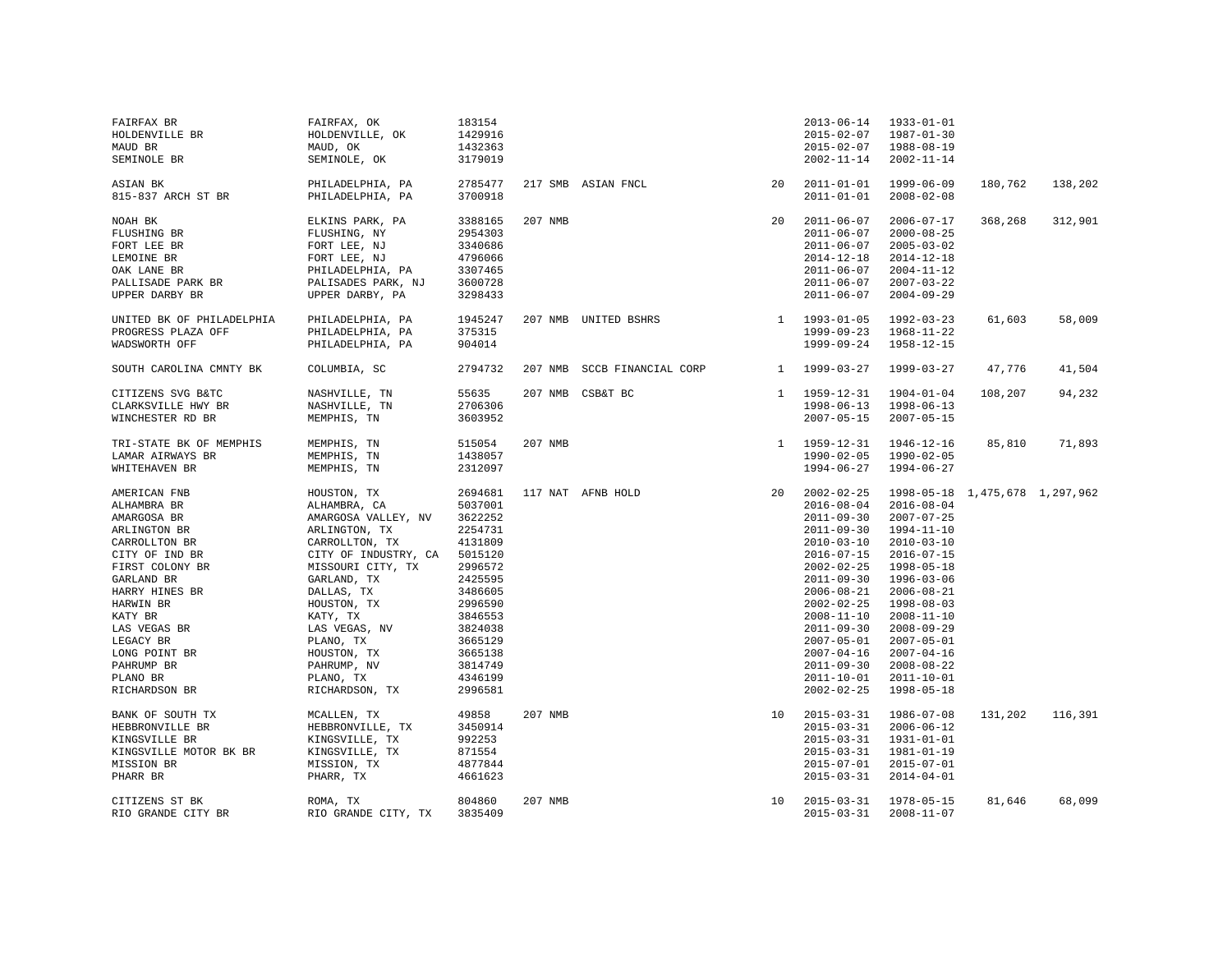| COMMERCE BK<br>SAUNDERS AVE BR               | LAREDO, TX<br>LAREDO, TX       | 625159<br>3350694 |         | 207 NMB INTERNATIONAL BSHRS CORP | 10 | 1984-09-30<br>$2005 - 05 - 09$ | 1982-03-31<br>$2005 - 05 - 09$ | 559,928 | 451,894 |
|----------------------------------------------|--------------------------------|-------------------|---------|----------------------------------|----|--------------------------------|--------------------------------|---------|---------|
| SOUTH LAREDO BR                              | LAREDO, TX                     | 2994091           |         |                                  |    | $2002 - 01 - 01$               | $1998 - 03 - 03$               |         |         |
| WELBY COURT BR                               | LAREDO, TX                     | 2994112           |         |                                  |    | $2002 - 01 - 01$               | $2000 - 03 - 27$               |         |         |
|                                              |                                |                   |         |                                  |    |                                |                                |         |         |
| FALCON INTL BK                               | LAREDO, TX                     | 564557            |         | 207 NMB FALCON BSHRS             | 10 | 1988-05-18                     | 1986-12-10 1, 132, 273         |         | 997,554 |
| BANDERA RD BR                                | HELOTES, TX                    | 3783902           |         |                                  |    | $2008 - 06 - 02$               | $2008 - 06 - 02$               |         |         |
| BIBB AVE BR                                  | EAGLE PASS, TX                 | 3586439           |         |                                  |    | $2007 - 02 - 27$               | $2007 - 02 - 27$               |         |         |
| BROWNSVILLE MAIN BR                          | BROWNSVILLE, TX                | 5088487           |         |                                  |    | $2017 - 01 - 23$               | $2017 - 01 - 23$               |         |         |
| BUDA BR                                      | BUDA, TX                       | 3378719           |         |                                  |    | $2005 - 08 - 22$               | $2005 - 08 - 22$               |         |         |
| CALLE DEL NORTE BR                           | LAREDO, TX                     | 3297593           |         |                                  |    | $2016 - 12 - 10$               | $2002 - 11 - 04$               |         |         |
|                                              |                                |                   |         |                                  |    | $2006 - 07 - 17$               | $2006 - 07 - 17$               |         |         |
| DEL RIO CHEVROLET DR BR                      | DEL RIO, TX                    | 3461554           |         |                                  |    |                                |                                |         |         |
| DEL RIO MAIN ST BR                           | DEL RIO, TX                    | 3392836           |         |                                  |    | $2005 - 11 - 10$               | $2005 - 11 - 10$               |         |         |
| DOWNTOWN BR                                  | LAREDO, TX                     | 2978336           |         |                                  |    | 1997-02-24                     | 1997-02-24                     |         |         |
| EAGLE PASS MAIN BR                           | EAGLE PASS, TX                 | 3192782           |         |                                  |    | $2015 - 06 - 01$               | $2003 - 06 - 02$               |         |         |
| EAST BR                                      | LAREDO, TX                     | 2978345           |         |                                  |    | $2000 - 05 - 01$               | $2000 - 05 - 01$               |         |         |
| FALCON INTL BK GUADALAJARA R GUADALAJARA, 0  |                                | 3448797           |         |                                  |    | $2005 - 08 - 12$               | $2005 - 08 - 12$               |         |         |
| FALCON INTL BNK MONTERREY BR MONTERREY, 0    |                                | 5104891           |         |                                  |    | $2002 - 07 - 16$               | $2002 - 07 - 16$               |         |         |
| HIGHWAY 83 BR                                | MCALLEN, TX                    | 3656293           |         |                                  |    | $2007 - 10 - 31$               | $2007 - 10 - 31$               |         |         |
| HILLSIDE BR                                  | LAREDO, TX                     | 3036514           |         |                                  |    | $2001 - 03 - 05$               | $2001 - 03 - 05$               |         |         |
| MCALLEN 6301 10TH ST BR                      | MCALLEN, TX                    | 3724839           |         |                                  |    | $2008 - 03 - 28$               | $2008 - 03 - 28$               |         |         |
| MCPHERSON BR                                 | LAREDO, TX                     | 3622243           |         |                                  |    | $2007 - 07 - 26$               | $2007 - 07 - 26$               |         |         |
| SAN DARIO BR                                 | LAREDO, TX                     | 3383807           |         |                                  |    | $2016 - 12 - 10$               | $2004 - 09 - 06$               |         |         |
| STONE OAK BR                                 | SAN ANTONIO, TX                | 2994206           |         |                                  |    | $2001 - 09 - 08$               | 1997-06-15                     |         |         |
|                                              |                                |                   |         |                                  |    |                                |                                |         |         |
| FIRST ST BK                                  | SHALLOWATER, TX                | 524766            |         | 207 NMB SOUTH TX BSHRS           | 20 | $2015 - 03 - 31$               | 1960-10-08                     | 109,129 | 93,244  |
| AMHERST BR                                   | AMHERST, TX                    | 359856            |         |                                  |    | $2015 - 03 - 31$               | 1925-02-01                     |         |         |
|                                              |                                |                   |         |                                  |    |                                |                                |         |         |
| GOLDEN BK NA                                 | HOUSTON, TX                    | 536059            | 117 NAT |                                  | 20 | 1991-05-17                     | 1985-02-22                     | 805,417 | 660,558 |
| CHAMPIONS BR                                 | HOUSTON, TX                    | 2301475           |         |                                  |    | $1995 - 02 - 15$               | 1995-02-15                     |         |         |
| HARWIN BR                                    | HOUSTON, TX                    | 3968026           |         |                                  |    | $2009 - 03 - 25$               | $2009 - 03 - 25$               |         |         |
| LEGACY BR                                    | PLANO, TX                      | 3657562           |         |                                  |    | $2006 - 12 - 29$               | $2006 - 12 - 29$               |         |         |
| RICHARDSON BR                                | RICHARDSON, TX                 | 2650267           |         |                                  |    | $1996 - 08 - 08$               | $1996 - 08 - 08$               |         |         |
| SUGAR LAND BR                                | SUGAR LAND, TX                 | 2336981           |         |                                  |    | 1995-08-07                     | 1995-08-07                     |         |         |
|                                              |                                |                   |         |                                  |    |                                |                                |         |         |
| GREATER ST BK                                | MCALLEN, TX                    | 518877            |         | 207 NMB GREATER ST BSHRS CORP    | 10 | $2015 - 03 - 31$               | $1974 - 01 - 01$               | 74,328  | 66,964  |
| FALFURRIAS BR                                | FALFURRIAS, TX                 | 4234205           |         |                                  |    | $2015 - 03 - 31$               | $2011 - 01 - 03$               |         |         |
| HEBBRONVILLE BR                              | HEBBRONVILLE, TX               | 3637434           |         |                                  |    | $2015 - 03 - 31$               | $1979 - 12 - 31$               |         |         |
| WESLACO BR                                   | WESLACO, TX                    | 4587956           |         |                                  |    | $2015 - 03 - 31$               | $2013 - 12 - 02$               |         |         |
|                                              |                                |                   |         |                                  |    |                                |                                |         |         |
| INTERNATIONAL BK OF CMRC                     | BROWNSVILLE, TX                | 230759            |         | 207 NMB INTERNATIONAL BSHRS CORP | 10 | 1984-10-09                     | 1984-10-09                     | 971,130 | 779,080 |
| 4520 E 14TH ST BR                            | BROWNSVILLE, TX                | 231251            |         |                                  |    | 1993-10-01                     | $1981 - 07 - 06$               |         |         |
| 630 E ELIZABETH ST BR                        | BROWNSVILLE, TX                | 3202038           |         |                                  |    | $2003 - 07 - 14$               | $2003 - 07 - 14$               |         |         |
| ALTON GLOOR BR                               | BROWNSVILLE, TX                | 3367487           |         |                                  |    | $2005 - 06 - 14$               | 2005-06-14                     |         |         |
| CENTRAL BLVD BR                              | BROWNSVILLE, TX                | 2129222           |         |                                  |    | 1993-12-01                     | $1993 - 12 - 01$               |         |         |
| HARLINGEN WALMART BR                         | HARLINGEN, TX                  | 3536283           |         |                                  |    | $1998 - 04 - 08$               | 1998-04-08                     |         |         |
| PORT ISABEL BR                               | PORT ISABEL, TX                | 1418004           |         |                                  |    | 1993-10-01                     | 1989-10-30                     |         |         |
| SOUTH DIXIELAND RD BR                        | HARLINGEN, TX                  | 2512226           |         |                                  |    | 1996-06-28                     | 1996-06-28                     |         |         |
|                                              |                                |                   |         |                                  |    | 1993-10-01                     |                                |         |         |
| SOUTH PADRE ISLAND BR                        | SOUTH PADRE ISLAND, TX 1842047 |                   |         |                                  |    |                                | 1990-02-12                     |         |         |
| SUNRISE MA BR                                | BROWNSVILLE, TX                | 3536274           |         |                                  |    | $2000 - 07 - 22$               | $2000 - 07 - 22$               |         |         |
| SUNSHINE BR                                  | HARLINGEN, TX                  | 1460517           |         |                                  |    | $1990 - 06 - 30$               | $1990 - 06 - 30$               |         |         |
| WEST ALTON GLOOR BR                          | BROWNSVILLE, TX                | 3536201           |         |                                  |    | $2001 - 04 - 28$               | $2001 - 04 - 28$               |         |         |
|                                              |                                | 382069            |         |                                  | 10 | 1984-02-06                     | 1984-02-06                     | 483,265 | 327,778 |
| INTERNATIONAL BK OF CMRC<br>ALICE MAIN ST BR | ZAPATA, TX<br>ALICE, TX        | 3424399           |         | 207 NMB INTERNATIONAL BSHRS CORP |    | $2005 - 03 - 21$               | $2005 - 03 - 21$               |         |         |
|                                              |                                |                   |         |                                  |    |                                |                                |         |         |
| FREER BR                                     | FREER, TX                      | 3367599           |         |                                  |    | $2005 - 06 - 20$               | $2005 - 06 - 20$               |         |         |
| HEBBRONVILLE BR                              | HEBBRONVILLE, TX               | 3298590           |         |                                  |    | $2004 - 09 - 27$               | $2004 - 09 - 27$               |         |         |
| HOUSTON ST BR                                | BEEVILLE, TX                   | 3665482           |         |                                  |    | $2007 - 03 - 16$               | $2007 - 03 - 16$               |         |         |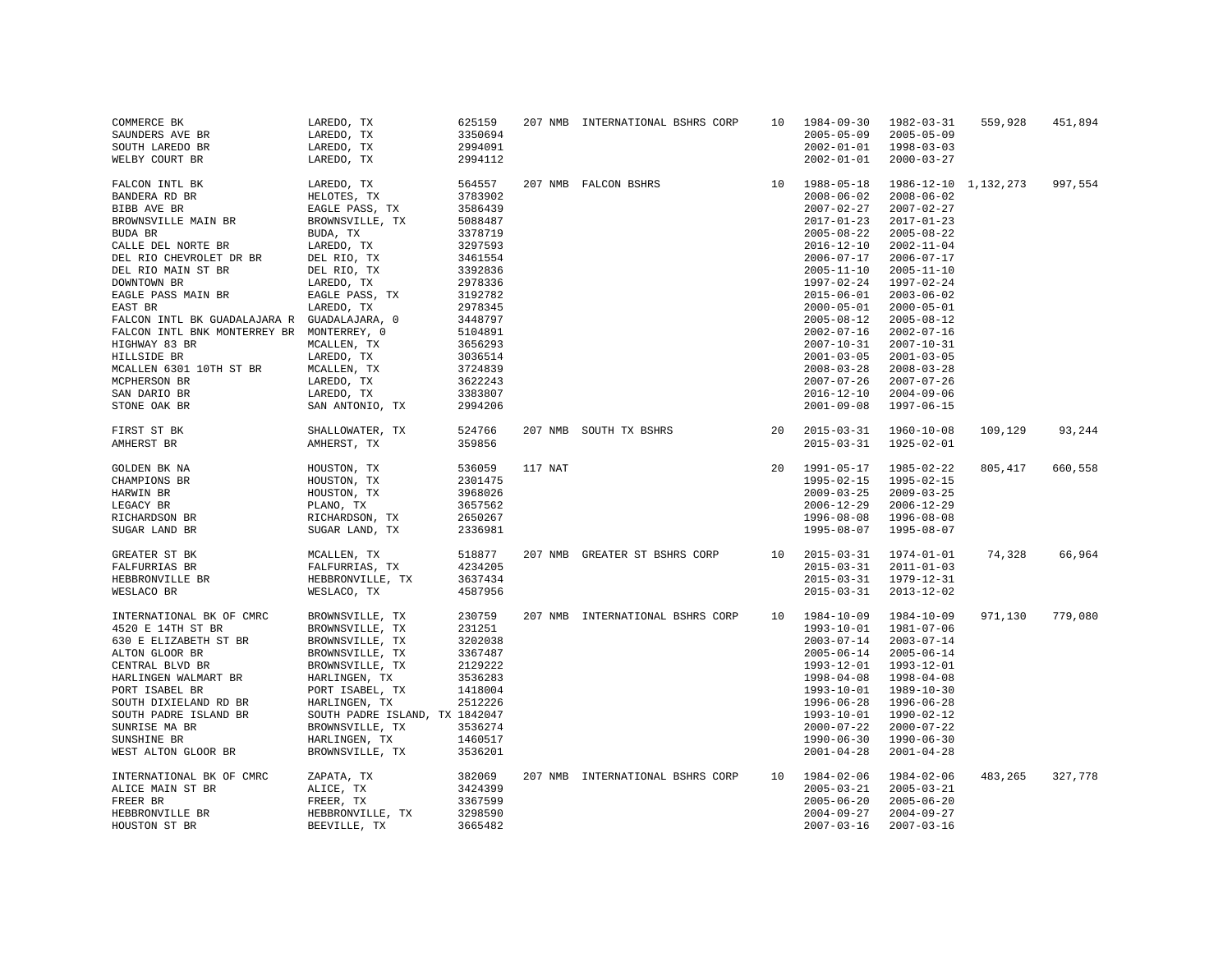| INGRAM PK ML BR                        | SAN ANTONIO, TX     | 3761263 |                                  |    | $2002 - 06 - 27$ | $2002 - 06 - 27$               |  |
|----------------------------------------|---------------------|---------|----------------------------------|----|------------------|--------------------------------|--|
| KINGSVILLE BR                          | KINGSVILLE, TX      | 3629082 |                                  |    | $2007 - 08 - 13$ | $2007 - 08 - 13$               |  |
| KINGSVILLE BR                          | KINGSVILLE, TX      | 3465413 |                                  |    | $2005 - 09 - 19$ | $2005 - 09 - 19$               |  |
| PALMS CRSNG BR                         | MCALLEN, TX         | 3761133 |                                  |    | $2008 - 02 - 22$ | $2008 - 02 - 22$               |  |
| RIO GRANDE CITY BR                     | RIO GRANDE CITY, TX | 1460553 |                                  |    | $1990 - 06 - 30$ | $1990 - 06 - 30$               |  |
| RIO GRANDE HEB INSTORE BR              | RIO GRANDE CITY, TX | 3463905 |                                  |    | $2006 - 08 - 04$ | $2006 - 08 - 04$               |  |
| RIO GRANDE WALMART BR                  | RIO GRANDE CITY, TX | 3537516 |                                  |    | $2001 - 11 - 13$ | $2001 - 11 - 13$               |  |
| ROMA BR                                | ROMA, TX            | 2255279 |                                  |    | 1994-11-30       | $1994 - 11 - 30$               |  |
|                                        |                     |         |                                  |    |                  |                                |  |
| INTERNATIONAL BK OF CMRC               | LAREDO, TX          | 1001152 | 207 NMB INTERNATIONAL BSHRS CORP | 10 | 1978-07-27       | 1966-09-02 8,661,399 5,980,206 |  |
| 10405 RR 2222 BR                       | AUSTIN, TX          | 3383030 |                                  |    | $2005 - 09 - 15$ | $2005 - 09 - 15$               |  |
| 11002 CULEBRA BR                       | SAN ANTONIO, TX     | 3622195 |                                  |    | $2007 - 07 - 23$ | $2007 - 07 - 23$               |  |
| 12625 NORTH IH 35 BR                   | AUSTIN, TX          | 3468889 |                                  |    | $2006 - 09 - 01$ | $2006 - 09 - 01$               |  |
| 2065 E MAIN ST BR                      | UVALDE, TX          | 3424371 |                                  |    | $2005 - 11 - 28$ | $2005 - 11 - 28$               |  |
| 2135 MAIN ST BR                        | EAGLE PASS, TX      | 3614903 |                                  |    | $2007 - 06 - 25$ | $2007 - 06 - 25$               |  |
| 2305 DEL RIO BR                        | EAGLE PASS, TX      | 3266731 |                                  |    | $2004 - 04 - 19$ | $2004 - 04 - 19$               |  |
| 2800 NOLANA BR                         | MCALLEN, TX         | 3486481 |                                  |    | $2001 - 06 - 13$ | $2001 - 06 - 13$               |  |
| 3119 SE MILITARY DR BR                 | SAN ANTONIO, TX     | 3383049 |                                  |    | $2005 - 09 - 15$ | $2005 - 09 - 15$               |  |
| 455 SOUTH BIBB ST BR                   | EAGLE PASS, TX      | 3185953 |                                  |    | $2003 - 04 - 11$ | $2003 - 04 - 11$               |  |
| 5706 KIRBY MOTOR BR                    | HOUSTON, TX         | 3664467 |                                  |    | $2002 - 07 - 01$ | $2002 - 07 - 01$               |  |
| ALAMO BR                               | ALAMO, TX           | 3260485 |                                  |    | $2004 - 01 - 15$ | $2004 - 01 - 15$               |  |
| ALAMO HEIGHTS BR                       | SAN ANTONIO, TX     | 3529203 |                                  |    | $2000 - 01 - 04$ | $2000 - 01 - 04$               |  |
| ALIEF BR                               | HOUSTON, TX         | 341253  |                                  |    | 1997-11-06       | $1970 - 10 - 05$               |  |
| ALTON IN-STORE JUNIORS SUPRM ALTON, TX |                     | 4723464 |                                  |    | $2014 - 07 - 02$ | $2014 - 07 - 02$               |  |
| ANGLETON BR                            | ANGLETON, TX        | 1876903 |                                  |    | $1997 - 03 - 08$ | 1991-07-13                     |  |
| ARANSAS PASS BR                        | ARANSAS PASS, TX    | 3530012 |                                  |    | $2001 - 03 - 26$ | $2001 - 03 - 26$               |  |
| ASH BR                                 | MCALLEN, TX         | 3529865 |                                  |    | $1996 - 01 - 13$ | $1996 - 01 - 13$               |  |
| BANDERA RD BR                          | HELOTES, TX         | 3281127 |                                  |    | $2004 - 07 - 06$ | $2004 - 07 - 06$               |  |
| BANQUITO OUTLET SHOPPES BR             | LAREDO, TX          | 5116054 |                                  |    | $2017 - 03 - 16$ | $2017 - 03 - 16$               |  |
| BASTROP BR                             | BASTROP, TX         | 4064297 |                                  |    | $2010 - 02 - 08$ | $2010 - 02 - 08$               |  |
| BAY CITY BR                            | BAY CITY, TX        | 1469369 |                                  |    | 1994-09-01       | 1990-08-31                     |  |
| BEE CAVE BR                            | BEE CAVE, TX        | 4723455 |                                  |    | $2014 - 06 - 23$ | $2014 - 06 - 23$               |  |
| BUSINESS BKG CTR MOTOR BK              | LAREDO, TX          | 799452  |                                  |    | 1980-08-08       | $1980 - 08 - 08$               |  |
| CALLAGHAN BR                           | SAN ANTONIO, TX     | 1866360 |                                  |    | 1991-06-22       | 1991-06-22                     |  |
| CASTLE HILLS BR                        | SAN ANTONIO, TX     | 1971572 |                                  |    | $1992 - 06 - 26$ | 1992-06-26                     |  |
| CEDAR PARK BR                          | CEDAR PARK, TX      | 3430569 |                                  |    | $2006 - 03 - 01$ | $2006 - 03 - 01$               |  |
| CESAR CHAVEZ BR                        | AUSTIN, TX          | 4050133 |                                  |    | $2010 - 01 - 25$ | $2010 - 01 - 25$               |  |
| CRYSTAL FALL PKWY BR                   | LEANDER, TX         | 3906895 |                                  |    | $2009 - 02 - 02$ | $2009 - 02 - 02$               |  |
| DEL RIO BR                             | DEL RIO, TX         | 3355091 |                                  |    | $2005 - 05 - 16$ | $2005 - 05 - 16$               |  |
| DEL RIO WALMART BR                     | DEL RIO, TX         | 3530094 |                                  |    | $2002 - 05 - 15$ | $2002 - 05 - 15$               |  |
| DOMAIN MALL BR                         | AUSTIN, TX          | 3706611 |                                  |    | $2008 - 02 - 12$ | $2008 - 02 - 12$               |  |
| DOWNTOWN AUSTIN BR                     | AUSTIN, TX          | 3281136 |                                  |    | $2004 - 07 - 06$ | $2004 - 07 - 06$               |  |
| DOWNTOWN BR                            | HOUSTON, TX         | 3529669 |                                  |    | $2000 - 07 - 31$ | $2000 - 07 - 31$               |  |
| EAGLE PASS BR                          | EAGLE PASS, TX      | 586353  |                                  |    | $2002 - 01 - 01$ | 1890-01-01                     |  |
| EAGLE PASS MAIN ST BR                  | EAGLE PASS, TX      | 3301977 |                                  |    | $2004 - 10 - 06$ | $2004 - 10 - 06$               |  |
| EAST BR                                | EAGLE PASS, TX      | 2421243 |                                  |    | $2002 - 01 - 01$ | 1995-12-18                     |  |
| EAST TRAVIS BR                         | SAN ANTONIO, TX     | 1866342 |                                  |    | 1991-06-22       | 1991-06-22                     |  |
| EDINBURG MCCOLL BR                     | EDINBURG, TX        | 3486463 |                                  |    | $2006 - 10 - 18$ | $2006 - 10 - 18$               |  |
| EDINBURG UNIV BR                       | EDINBURG, TX        | 3622207 |                                  |    | $2007 - 07 - 23$ | $2007 - 07 - 23$               |  |
| EDINGBURG BR                           | EDINBURG, TX        | 1460508 |                                  |    | 1990-06-30       | $1990 - 06 - 30$               |  |
| EL BANQUITO DE MAR BR                  | LAREDO, TX          | 2406259 |                                  |    | $1996 - 02 - 15$ | 1996-02-15                     |  |
| EL BANQUITO DOWNTOWN                   | LAREDO, TX          | 1990407 |                                  |    | 1992-06-29       | 1992-06-29                     |  |
| EL BANQUITO HGS BR                     | LAREDO, TX          | 3531206 |                                  |    | $2002 - 06 - 30$ | $2002 - 06 - 30$               |  |
| EL BANQUITO MINES RD BR                | LAREDO, TX          | 3531279 |                                  |    | $1998 - 09 - 30$ | 1998-09-30                     |  |
| EL BANQUITO N BR                       | LAREDO, TX          | 3531215 |                                  |    | $2002 - 06 - 30$ | $2002 - 06 - 30$               |  |
| EL BANQUITO S BR                       | LAREDO, TX          | 2598266 |                                  |    | 1997-03-10       | 1997-03-10                     |  |
| ELDRIDGE PKWY BR                       | HOUSTON, TX         | 3446917 |                                  |    | $2006 - 05 - 08$ | $2006 - 05 - 08$               |  |
| EVERHART RD BR                         | CORPUS CHRISTI, TX  | 3228506 |                                  |    | $2003 - 12 - 17$ | $2003 - 12 - 17$               |  |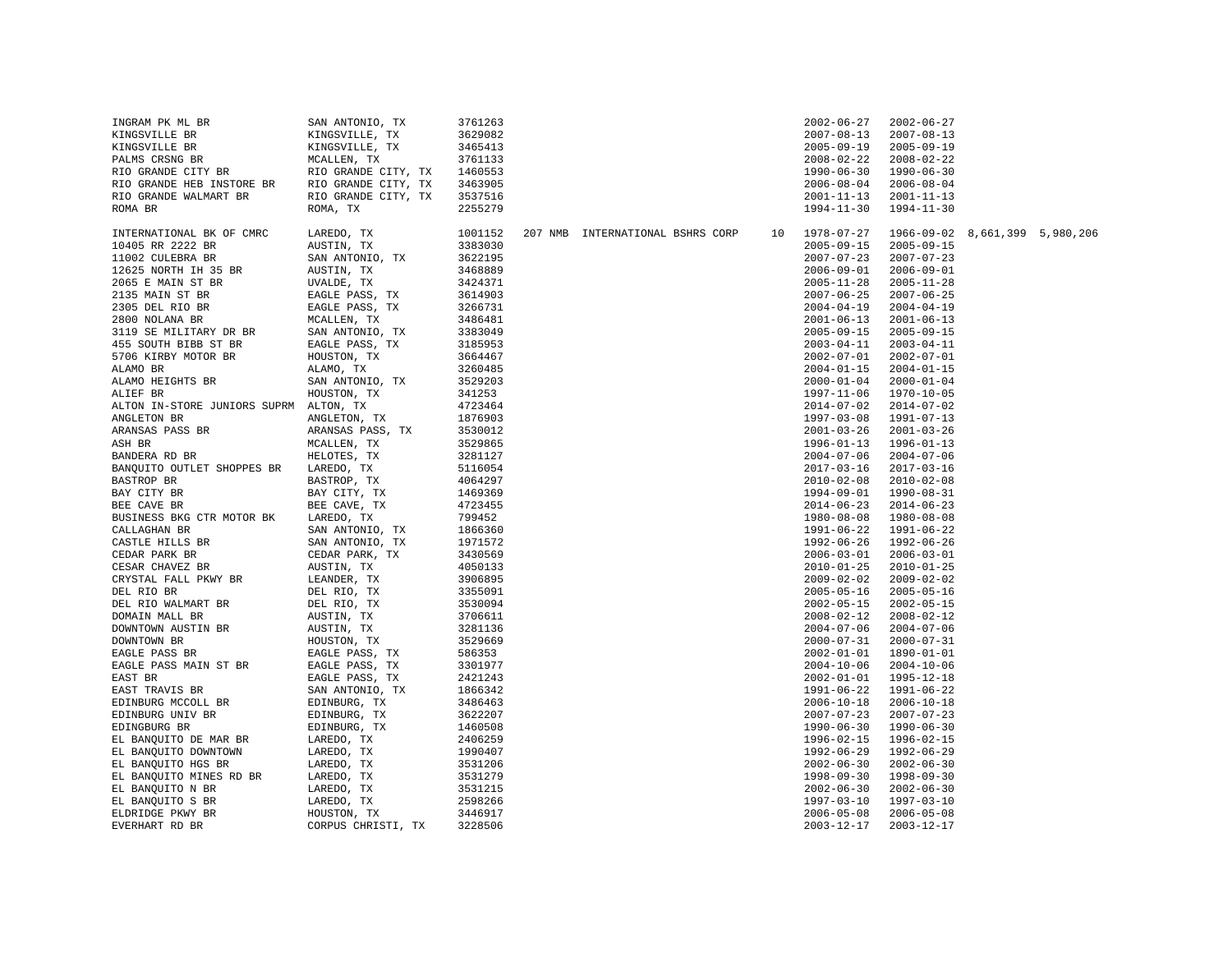| FREEPORT BR               | FREEPORT, TX                                                                                  | 1960316 | $1997 - 03 - 08$               | 1992-04-11       |
|---------------------------|-----------------------------------------------------------------------------------------------|---------|--------------------------------|------------------|
| GALLERIA MALL BR          | HOUSTON, TX                                                                                   | 3761160 | $2001 - 04 - 07$               | $2001 - 04 - 07$ |
| GULFGATE CTR MALL BR      | HOUSTON, TX                                                                                   | 3266740 | $2004 - 04 - 30$               | $2004 - 04 - 30$ |
| HEB IN-STORE MISSION BR   | MISSION, TX                                                                                   | 3207332 | $2002 - 10 - 18$               | $2002 - 10 - 18$ |
| HIDALGO BRIDGE ST BR      | HIDALGO, TX                                                                                   | 3372490 | $2005 - 06 - 10$               | $2005 - 06 - 10$ |
| HIGHWAY 6 BR              | SUGAR LAND, TX                                                                                | 3312209 | $2004 - 12 - 13$               | $2004 - 12 - 13$ |
| INWOOD BR                 | SAN ANTONIO, TX                                                                               | 3445639 | $2006 - 04 - 18$               | $2006 - 04 - 18$ |
| JACKSON & JACKSON BR      | MCALLEN, TX                                                                                   | 4497112 | $2013 - 03 - 11$               | $2013 - 03 - 11$ |
| JACKSON AVE BR            | MCALLEN, TX                                                                                   | 3529883 | 1998-10-21                     | 1998-10-21       |
| KATY GRAND PKWY S BR      | KATY, TX                                                                                      | 3384523 | $2005 - 09 - 21$               | $2005 - 09 - 21$ |
| KIRBY DRIVE BR            | HOUSTON, TX                                                                                   | 780357  | 1997-11-06                     | 1942-04-20       |
|                           |                                                                                               |         |                                |                  |
| LA PLAZA BR               | MCALLEN, TX                                                                                   | 1479434 | 1990-06-30<br>$1997 - 03 - 08$ | 1990-06-30       |
| LAKE JACKSON BR           | LAKE JACKSON, TX                                                                              | 1960334 |                                | 1992-04-11       |
| LAREDO BR                 | LAREDO, TX                                                                                    | 3255061 | $2004 - 03 - 15$               | $2004 - 03 - 15$ |
| LAREDO HWY 83 BR          | LAREDO, TX                                                                                    | 3467668 | $2006 - 08 - 16$               | $2006 - 08 - 16$ |
| LEAGUE CITY BR            | DICKINSON, TX                                                                                 | 3381942 | $2005 - 09 - 06$               | $2005 - 09 - 06$ |
| LOOP 410 BR               | SAN ANTONIO<br>LULING, TX<br>SAN ANTONIO, TX                                                  | 3548875 | $2006 - 12 - 18$               | $2006 - 12 - 18$ |
| LULING BR                 |                                                                                               | 828455  | $2002 - 01 - 01$               | $1933 - 12 - 30$ |
| MAIN BR                   | MCALLEN, TX                                                                                   | 1459650 | $1990 - 06 - 30$               | $1990 - 06 - 30$ |
| MARBLE FALLS BR           | MARBLE FALLS, TX                                                                              | 481458  | $2002 - 01 - 01$               | $1925 - 01 - 01$ |
| MCALLEN 23RD ST BR        | MCALLEN, TX                                                                                   | 3381960 | $2005 - 08 - 22$               | $2005 - 08 - 22$ |
| MCALLEN BR                | MCALLEN, TX                                                                                   | 1444058 | $1990 - 04 - 04$               | $1990 - 04 - 04$ |
| MEDICAL CTR BR            | SAN ANTONIO, TX                                                                               | 4809818 | $2015 - 01 - 30$               | $2015 - 01 - 30$ |
| MILITARY DR BR            | SAN ANTONIO, TX                                                                               | 3582767 | $2007 - 02 - 20$               | $2007 - 02 - 20$ |
| MISSION BR                | MISSION, TX                                                                                   | 1460535 | $1990 - 06 - 30$               | $1990 - 06 - 30$ |
| N 10TH ST BR              | MCALLEN, TX                                                                                   | 1460526 | $1990 - 06 - 30$               | $1990 - 06 - 30$ |
| NOLANA BR                 | MCALLEN, TX                                                                                   | 2512217 | $1996 - 06 - 28$               | 1996-06-28       |
| NORTHWEST BLVD BR         | CORPUS CHRISTI, TX                                                                            | 3281118 | $2004 - 07 - 06$               | $2004 - 07 - 06$ |
| NORTHWEST MILITARY HWY BR | SAN ANTONIO, TX                                                                               | 2517481 | 1996-11-22                     | 1996-11-22       |
| PALMA VISTA BR            | MISSION, TX                                                                                   | 2523660 | $1996 - 10 - 02$               | 1996-10-02       |
| PALMHURST BR              | PALMHURST, TX                                                                                 | 3352438 | $2005 - 04 - 20$               | $2005 - 04 - 20$ |
| PENITAS BR                | PENITAS, TX                                                                                   | 3935028 | $2009 - 04 - 29$               | $2009 - 04 - 29$ |
| PHARR BR                  | PHARR, TX                                                                                     | 1460544 | $1990 - 06 - 30$               | $1990 - 06 - 30$ |
| PHARR I RD BR             | PHARR, TX                                                                                     | 3301995 | $2004 - 10 - 15$               | $2004 - 10 - 15$ |
| PLANTATION BR             | LAREDO, TX                                                                                    | 3531260 | 1998-03-31                     | 1998-03-31       |
| PLAZA DEL SOL MALL BR     | DEL RIO, TX                                                                                   | 3935037 | $2009 - 05 - 06$               | $2009 - 05 - 06$ |
| PORT LAVACA BR            | PORT LAVACA, TX                                                                               | 978060  | 1994-09-01                     | 1909-05-12       |
| PORTLAND BR               | PORTLAND, TX                                                                                  | 3463790 | $2006 - 07 - 24$               | $2006 - 07 - 24$ |
| RICHMOND BR               | HOUSTON, TX                                                                                   | 2340429 | 1997-11-06                     | 1995-09-22       |
| RICHMOND BR               | RICHMOND, TX                                                                                  | 2014337 | $1997 - 03 - 08$               | 1993-02-01       |
| ROCKPORT BR               | ROCKPORT, TX                                                                                  | 1830062 | $1995 - 02 - 01$               | 1991-02-01       |
| ROUND ROCK BR             | ROUND ROCK, TX                                                                                | 3281145 | $2004 - 07 - 06$               | $2004 - 07 - 06$ |
| S TENTH ST BR             | MCALLEN, TX                                                                                   | 1460496 | $1990 - 06 - 30$               | 1990-06-30       |
| SAN ANTONIO BR            | SAN ANTONIO, TX                                                                               | 1002663 | 1989-05-01                     | 1983-12-01       |
| SAN ANTONIO BR            | SAN ANTONIO, TX                                                                               | 2994055 | $2002 - 01 - 01$               | 1999-03-01       |
| SAN DARIO BR              | LAREDO, TX                                                                                    | 2524612 | $1996 - 11 - 26$               | 1996-11-26       |
| SAN DARIO BR MALL NO 2    | LAREDO, TX                                                                                    | 3664515 | $2002 - 07 - 17$               | $2002 - 07 - 17$ |
| SAN ISIDRO BR             | LAREDO, TX                                                                                    | 3180266 | $2003 - 03 - 06$               | $2003 - 03 - 06$ |
| SAN JUAN BR               | SAN JUAN, TX                                                                                  | 3394607 | $2005 - 11 - 24$               | $2005 - 11 - 24$ |
| SAN MARCOS BR             | SAN MARCOS, TX                                                                                | 2994037 | $2002 - 01 - 01$               | $1998 - 03 - 02$ |
| SCHERTZ FM 3009 BR        | SCHERTZ, TX                                                                                   | 3424380 | $2005 - 11 - 21$               | $2005 - 11 - 21$ |
| SHARYLAND BR              | MISSION, TX                                                                                   | 4600761 | $2014 - 01 - 02$               | $2014 - 01 - 02$ |
| SINTON BR                 | SINTON, TX                                                                                    | 405061  | $2007 - 03 - 17$               | 1909-02-01       |
|                           |                                                                                               |         | $2007 - 05 - 11$               | $2007 - 05 - 11$ |
| SOUTH PARK MEADOWS BR     |                                                                                               | 3664485 |                                |                  |
| SOUTH PK M BR             |                                                                                               | 3529212 | $2002 - 05 - 29$               | $2002 - 05 - 29$ |
| SOUTH SHORELINE BR        |                                                                                               | 895457  | 1995-02-01                     | 1983-05-16       |
| SOUTH STAPLES BR          | R<br>MUSTIN, TX<br>SAN ANTONIO, TX<br>CORPUS CHRISTI, TX<br>CORPUS CHRISTI, TX<br>WESLACO, TX | 1193169 | $1995 - 02 - 01$               | $1988 - 02 - 03$ |
| SOUTH TX BLVD BR          |                                                                                               | 1872231 | $1996 - 06 - 28$               | 1987-01-17       |

|                                        | 1992-04-11<br>2001-04-07             |
|----------------------------------------|--------------------------------------|
| 1997-03-08<br>2001-04-07<br>2004-04-30 | $2004 - 04 - 30$<br>$2002 - 10 - 18$ |
| $2002 - 10 - 18$                       |                                      |
| $2005 - 06 - 10$                       | $2005 - 06 - 10$                     |
| $2004 - 12 - 13$                       | $2004 - 12 - 13$                     |
|                                        |                                      |
| $2006 - 04 - 18$                       | $2006 - 04 - 18$                     |
| $2013 - 03 - 11$                       | 2013-03-11<br>1998-10-21             |
| $1998 - 10 - 21$                       |                                      |
| $2005 - 09 - 21$                       | 2005-09-21                           |
| $1997 - 11 - 06$                       | $1942 - 04 - 20$                     |
| $1990 - 06 - 30$                       | $1990 - 06 - 30$                     |
| $1997 - 03 - 08$                       | $1992 - 04 - 11$                     |
|                                        |                                      |
| $2004 - 03 - 15$<br>2006-08-16         | $2004 - 03 - 15$<br>2006-08-16       |
|                                        | $2005 - 09 - 06$                     |
| $2005 - 09 - 06$                       |                                      |
| $2006 - 12 - 18$                       | $2006 - 12 - 18$                     |
| $2002 - 01 - 01$                       | $1933 - 12 - 30$                     |
| $1990 - 06 - 30$                       | $1990 - 06 - 30$                     |
| $2002 - 01 - 01$                       | $1925 - 01 - 01$                     |
| $2005 - 08 - 22$                       |                                      |
| $1990 - 04 - 04$                       | $2005 - 08 - 22$<br>$1990 - 04 - 04$ |
| $2015 - 01 - 30$                       | $2015 - 01 - 30$                     |
| $2007 - 02 - 20$                       | $2007 - 02 - 20$                     |
| $1990 - 06 - 30$                       | $1990 - 06 - 30$                     |
| $1990 - 06 - 30$                       | $1990 - 06 - 30$                     |
|                                        |                                      |
| $1996 - 06 - 28$                       | $1996 - 06 - 28$                     |
| $2004 - 07 - 06$                       | $2004 - 07 - 06$                     |
| $1996 - 11 - 22$                       | $1996 - 11 - 22$                     |
| $1996 - 10 - 02$                       | $1996 - 10 - 02$                     |
| $2005 - 04 - 20$                       | 2005-04-20<br>2009-04-29             |
| $2009 - 04 - 29$                       |                                      |
| $1990 - 06 - 30$                       | $1990 - 06 - 30$                     |
| $2004 - 10 - 15$                       | 2004-10-15<br>1998-03-31             |
| $1998 - 03 - 31$                       |                                      |
| $2009 - 05 - 06$                       | $2009 - 05 - 06$                     |
| $1994 - 09 - 01$                       | $1909 - 05 - 12$                     |
| $2006 - 07 - 24$                       | $2006 - 07 - 24$                     |
| $1997 - 11 - 06$                       | $1995 - 09 - 22$                     |
| $1997 - 03 - 08$                       | $1993 - 02 - 01$                     |
|                                        |                                      |
| 1995-02-01                             | 1991-02-01                           |
| $2004 - 07 - 06$                       | $2004 - 07 - 06$                     |
| $1990 - 06 - 30$                       | $1990 - 06 - 30$                     |
| $1989 - 05 - 01$                       | $1983 - 12 - 01$                     |
| $2002 - 01 - 01$                       | 1999-03-01                           |
| $1996 - 11 - 26$                       | $1996 - 11 - 26$                     |
| $2002 - 07 - 17$                       | $2002 - 07 - 17$                     |
| $2003 - 03 - 06$                       | $2003 - 03 - 06$                     |
| $2005 - 11 - 24$                       | $2005 - 11 - 24$                     |
| $2002 - 01 - 01$                       | $1998 - 03 - 02$                     |
|                                        | $2005 - 11 - 21$                     |
| $2005 - 11 - 21$<br>$2014 - 01 - 02$   | $2014 - 01 - 02$                     |
| $2007 - 03 - 17$                       | $1909 - 02 - 01$                     |
|                                        |                                      |
| $2007 - 05 - 11$                       | $2007 - 05 - 11$                     |
| $2002 - 05 - 29$                       | $2002 - 05 - 29$                     |
| $1995 - 02 - 01$                       | $1983 - 05 - 16$                     |
| $1995 - 02 - 01$                       | $1988 - 02 - 03$                     |
| $1996 - 06 - 28$                       | $1987 - 01 - 17$                     |
|                                        |                                      |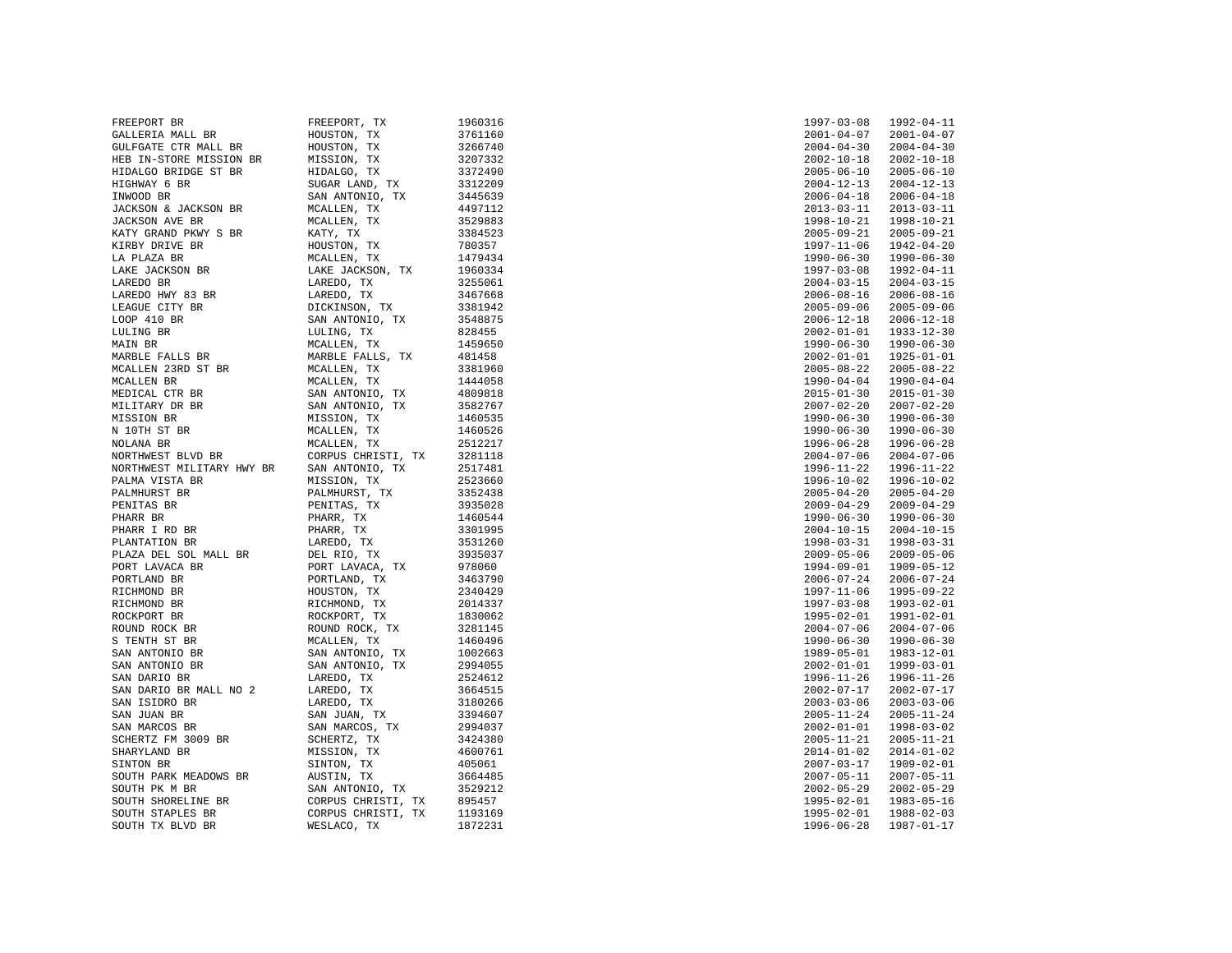| STONE OAK BR              | SAN ANTONIO, TX                | 331665  |                 |                                |    | $1995 - 09 - 09$ | 1983-06-01                     |         |         |
|---------------------------|--------------------------------|---------|-----------------|--------------------------------|----|------------------|--------------------------------|---------|---------|
| UVALDE MAIN ST BR         | UVALDE, TX                     | 3303663 |                 |                                |    | $2004 - 10 - 27$ | $2004 - 10 - 27$               |         |         |
| VICTORIA BR               | VICTORIA, TX                   | 3531194 |                 |                                |    | $2000 - 08 - 31$ | $2000 - 08 - 31$               |         |         |
| WALDRON BR                | CORPUS CHRISTI, TX             | 3930470 |                 |                                |    | $2009 - 03 - 16$ | $2009 - 03 - 16$               |         |         |
| WALMART BR                | EDINBURG, TX                   | 3529922 |                 |                                |    | $1998 - 03 - 04$ | $1998 - 03 - 04$               |         |         |
| WALMART INST BR           | LAREDO, TX                     | 3531233 |                 |                                |    | $2001 - 03 - 28$ | $2001 - 03 - 28$               |         |         |
| WALMART INST LP 20 BR     | LAREDO, TX                     | 3531251 |                 |                                |    | $2003 - 03 - 06$ | $2003 - 03 - 06$               |         |         |
| WALZEM BR                 | SAN ANTONIO, TX                | 2232430 |                 |                                |    | $1994 - 08 - 15$ | 1994-08-15                     |         |         |
|                           |                                | 3372502 |                 |                                |    | $2005 - 06 - 10$ |                                |         |         |
| WESLACO TX BLVD BR        | WESLACO, TX                    |         |                 |                                |    |                  | $2005 - 06 - 10$               |         |         |
| LONE STAR NB              | PHARR, TX                      | 842460  |                 | 117 NAT LONE STAR NAT BSHRS TX | 10 | $2003 - 10 - 15$ | 1983-01-24 2,156,380 1,812,659 |         |         |
| BROWNSVILLE BOCA CHICA BR | BROWNSVILLE, TX                | 3450325 |                 |                                |    | $2005 - 06 - 23$ | $2005 - 06 - 23$               |         |         |
| BROWNSVILLE BR            | BROWNSVILLE, TX                | 3506053 |                 |                                |    | $2003 - 10 - 15$ | $2000 - 08 - 25$               |         |         |
| CORPORATE OFF BR          | MCALLEN, TX                    | 4054832 |                 |                                |    | $2009 - 09 - 14$ | $2009 - 09 - 14$               |         |         |
| DHR MED BR                | MCALLEN, TX                    | 3922699 |                 |                                |    | $2009 - 01 - 29$ | $2009 - 01 - 29$               |         |         |
| EDINBURG BR               | EDINBURG, TX                   | 3506204 |                 |                                |    | $2003 - 10 - 15$ | $2002 - 10 - 01$               |         |         |
| HARLINGEN BR              | HARLINGEN, TX                  | 3506231 |                 |                                |    | $2003 - 10 - 15$ | $2003 - 05 - 14$               |         |         |
| HARLINGEN MOTOR BANK BR   | HARLINGEN, TX                  | 3506437 |                 |                                |    | $2006 - 01 - 01$ | $2006 - 01 - 01$               |         |         |
| HIDALGO BR                | HIDALGO, TX                    | 3252622 |                 |                                |    | $2004 - 02 - 09$ | $2004 - 02 - 09$               |         |         |
| HUEBNER BKG CTR           | SAN ANTONIO, TX                | 4503741 |                 |                                |    | $2013 - 02 - 05$ | $2013 - 02 - 05$               |         |         |
| LA PLACITA BR             | MCALLEN, TX                    | 4351595 |                 |                                |    | $2011 - 10 - 14$ | $2011 - 10 - 14$               |         |         |
|                           |                                |         |                 |                                |    |                  |                                |         |         |
| MAIN ST BR                | MCALLEN, TX                    | 4054823 |                 |                                |    | $2009 - 09 - 04$ | $2009 - 09 - 04$               |         |         |
| MED POINT BR              | MCALLEN, TX                    | 3506240 |                 |                                |    | $2003 - 11 - 01$ | $2003 - 11 - 01$               |         |         |
| MISSION BR                | MISSION, TX                    | 2994774 |                 |                                |    | $2003 - 10 - 15$ | 1997-04-14                     |         |         |
| MISSION MED BR            | MISSION, TX                    | 3365607 |                 |                                |    | $2005 - 06 - 27$ | $2005 - 06 - 27$               |         |         |
| NOLANA BR                 | MCALLEN, TX                    | 3794690 |                 |                                |    | $2008 - 03 - 10$ | $2008 - 03 - 10$               |         |         |
| NORTH MCALLEN BR          | MCALLEN, TX                    | 2449911 |                 |                                |    | $2003 - 10 - 15$ | 1996-04-15                     |         |         |
| PALMVIEW BR               | PALMVIEW, TX                   | 3295311 |                 |                                |    | $2004 - 05 - 12$ | $2004 - 05 - 12$               |         |         |
| PHARR MOTOR BK            | PHARR, TX                      | 3506398 |                 |                                |    | $2005 - 03 - 08$ | $2005 - 03 - 08$               |         |         |
| PHARR S CAGE BR           | PHARR, TX                      | 4195230 |                 |                                |    | $2010 - 09 - 13$ | $2010 - 09 - 13$               |         |         |
| PORT ISABEL MOTOR BK      | PORT ISABEL, TX                | 3450343 |                 |                                |    | $2006 - 05 - 15$ | $2006 - 05 - 15$               |         |         |
| RIO GRANDE CITY BR        | RIO GRANDE CITY, TX            | 2994783 |                 |                                |    | $2003 - 10 - 15$ | $2000 - 08 - 01$               |         |         |
| RIO GRANDE CITY WEST BR   | RIO GRANDE CITY, TX            | 4236188 |                 |                                |    | $2011 - 01 - 03$ | $2011 - 01 - 03$               |         |         |
| ROMA BR                   | ROMA, TX                       | 3336689 |                 |                                |    | $2005 - 01 - 31$ | $2005 - 01 - 31$               |         |         |
| SAN ANTONIO MED BR        | SAN ANTONIO, TX                | 4195221 |                 |                                |    | $2010 - 08 - 24$ | $2010 - 08 - 24$               |         |         |
| SOUTH MCALLEN BR          | MCALLEN, TX                    | 2246718 |                 |                                |    | $2003 - 10 - 15$ | 1994-06-13                     |         |         |
| SOUTH PADRE ISLAND BR     | SOUTH PADRE ISLAND, TX 3450334 |         |                 |                                |    | $2006 - 05 - 15$ | $2006 - 05 - 15$               |         |         |
| STONE OAK BKG CTR         | SAN ANTONIO, TX                | 4540045 |                 |                                |    | $2013 - 08 - 14$ | $2013 - 08 - 14$               |         |         |
| WESLACO BR                | WESLACO, TX                    | 3302527 |                 |                                |    | $2004 - 04 - 26$ | $2004 - 04 - 26$               |         |         |
| WESLACO NORTH BR          | WESLACO, TX                    | 4351607 |                 |                                |    | $2011 - 10 - 25$ | $2011 - 10 - 25$               |         |         |
| ZARZAMORA BR              | SAN ANTONIO, TX                | 4366870 |                 |                                |    | $2011 - 12 - 12$ | 2011-12-12                     |         |         |
| ONE WORLD BK              | DALLAS, TX                     | 3296859 |                 | 207 NMB ONE WORLD HOLD         | 20 | $2007 - 03 - 31$ | $2005 - 04 - 04$               | 85,153  | 73,912  |
| RIO BK                    | MCALLEN, TX                    | 956750  |                 | 207 NMB RIO FNCL SVC           | 10 | $2015 - 03 - 31$ | 1985-02-11                     | 328,802 | 291,112 |
| BROWNSVILLE BR            | BROWNSVILLE, TX                | 3542257 |                 |                                |    | $2015 - 03 - 31$ | $2005 - 11 - 07$               |         |         |
|                           |                                |         |                 |                                |    |                  |                                |         |         |
| HARLINGEN BR              | HARLINGEN, TX                  | 4520757 |                 |                                |    | $2015 - 03 - 31$ | $2013 - 06 - 03$               |         |         |
| HIGHWAY 77 BR             | BROWNSVILLE, TX                | 3982620 |                 |                                |    | $2015 - 03 - 31$ | $2009 - 10 - 22$               |         |         |
| JACKSON AVE BR            | MCALLEN, TX                    | 3657133 |                 |                                |    | $2015 - 03 - 31$ | $2007 - 11 - 07$               |         |         |
| NORTH MCALLEN BR          | MCALLEN, TX                    | 2991344 |                 |                                |    | $2015 - 03 - 31$ | 1996-10-01                     |         |         |
| PALMVIEW BKG CTR          | MISSION, TX                    | 3542266 |                 |                                |    | $2015 - 03 - 31$ | $2002 - 05 - 20$               |         |         |
| SAN JUAN BR               | SAN JUAN, TX                   | 3542275 |                 |                                |    | $2015 - 03 - 31$ | $2002 - 04 - 15$               |         |         |
| WESLACO BR                | WESLACO, TX                    | 3962408 |                 |                                |    | $2015 - 03 - 31$ | $2009 - 08 - 17$               |         |         |
| SOUTHWESTERN NB           | HOUSTON, TX                    | 2625724 | 117 NAT SWNB BC |                                | 20 | $2003 - 07 - 22$ | 1997-11-03                     | 383,549 | 319,907 |
| AUSTIN BR                 | AUSTIN, TX                     | 3745414 |                 |                                |    | $2007 - 09 - 25$ | $2007 - 09 - 25$               |         |         |
| PLANO BR                  | PLANO, TX                      | 3540552 |                 |                                |    | $2005 - 10 - 26$ | $2005 - 10 - 26$               |         |         |
| RICHARDSON BR             | RICHARDSON, TX                 | 3540570 |                 |                                |    | $2006 - 01 - 01$ | $2006 - 01 - 01$               |         |         |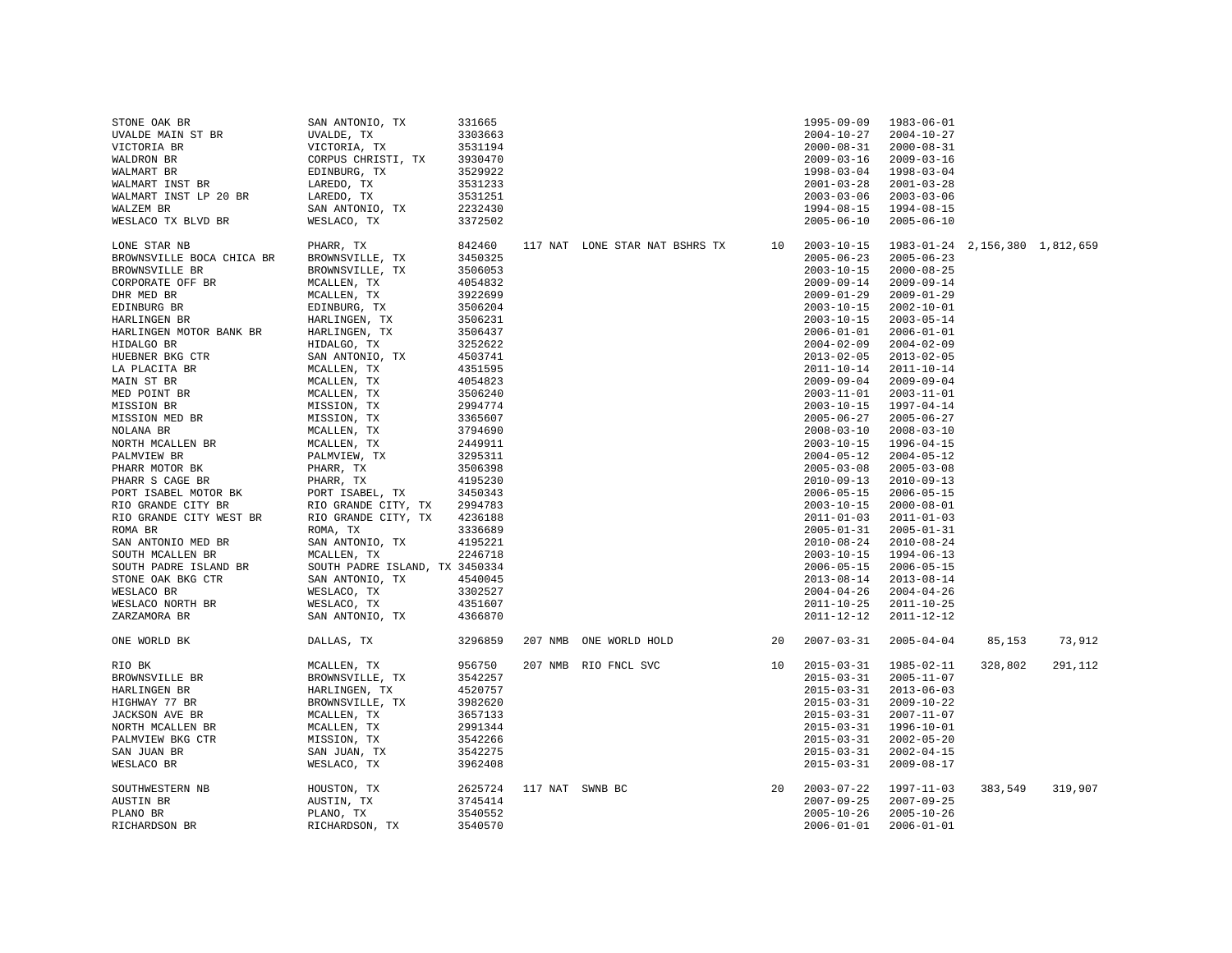| SUGAR LAND BR                            | SUGAR LAND, TX    | 3351646 |         |                                |              | $2005 - 04 - 28$ | $2005 - 04 - 28$ |         |         |
|------------------------------------------|-------------------|---------|---------|--------------------------------|--------------|------------------|------------------|---------|---------|
| STATE BK OF TX                           | DALLAS, TX        | 1157415 |         | 207 NMB SBT BSHRS              | 20           | $1989 - 03 - 10$ | 1987-10-19       | 842,841 | 661,686 |
| BRDVIEW BKG CTR FACILITY                 | BROADVIEW, IL     | 2098506 |         |                                |              | $2017 - 01 - 28$ | 1980-12-22       |         |         |
| BRONZEVILLE FACILITY                     | CHICAGO, IL       | 4195968 |         |                                |              | $2017 - 01 - 28$ | $2009 - 09 - 25$ |         |         |
| CHATHAM RIDGE FACILITY                   | CHICAGO, IL       | 2042282 |         |                                |              | $2017 - 01 - 28$ | 1977-11-21       |         |         |
| CHICAGO DEVON BR                         | CHICAGO, IL       | 2426471 |         |                                |              | $2014 - 10 - 25$ | 1991-08-11       |         |         |
| CRESTWOOD BR                             | CRESTWOOD, IL     | 1997590 |         |                                |              | $2017 - 01 - 28$ | 1990-02-02       |         |         |
| DRIVE-IN FACILITY                        | CHICAGO, IL       | 2042264 |         |                                |              | $2017 - 01 - 28$ | 1974-09-23       |         |         |
| EAST 87TH ST BR                          | CHICAGO, IL       | 5088629 |         |                                |              | $2017 - 01 - 28$ | $2017 - 01 - 28$ |         |         |
| GARLAND BR                               | GARLAND, TX       | 1443284 |         |                                |              | $1990 - 03 - 30$ | $1990 - 03 - 30$ |         |         |
|                                          |                   |         |         |                                |              |                  |                  |         |         |
| IRVING BR                                | IRVING, TX        | 3951354 |         |                                |              | $2009 - 07 - 06$ | $2009 - 07 - 06$ |         |         |
| MAYWOOD BR                               | MAYWOOD, IL       | 4208073 |         |                                |              | $2017 - 01 - 28$ | $2010 - 10 - 23$ |         |         |
| MICHIGAN AVE FACILITY                    | CHICAGO, IL       | 2042291 |         |                                |              | $2017 - 01 - 28$ | $1950 - 10 - 30$ |         |         |
| MILWAUKEE BR                             | MILWAUKEE, WI     | 4255442 |         |                                |              | $2017 - 01 - 28$ | $2011 - 03 - 12$ |         |         |
| OHARE FACILITY BR                        | CHICAGO, IL       | 3507564 |         |                                |              | $2017 - 01 - 28$ | $2000 - 12 - 21$ |         |         |
| RICHARDSON BR                            | RICHARDSON, TX    | 3540909 |         |                                |              | $1998 - 11 - 16$ | $1998 - 11 - 16$ |         |         |
| TEXAS NB                                 | MERCEDES, TX      | 497954  |         | 10<br>117 NAT MNB VENT         |              | $2007 - 03 - 02$ | $1920 - 11 - 26$ | 233,315 | 196,066 |
| EDINBURG BR                              | EDINBURG, TX      | 3767180 |         |                                |              | $2007 - 07 - 16$ | $2007 - 07 - 16$ |         |         |
| MCALLEN BR                               | MCALLEN, TX       | 4721947 |         |                                |              | $2014 - 06 - 09$ | $2014 - 06 - 09$ |         |         |
| MISSION/SHARY BR                         | MISSION, TX       | 5137705 |         |                                |              | $2017 - 06 - 16$ | $2017 - 06 - 16$ |         |         |
| WESLACO BR                               | WESLACO, TX       | 4865355 |         |                                |              | $2015 - 06 - 01$ | $2015 - 06 - 01$ |         |         |
| UNITED BK OF EL PASO DEL NOR EL PASO, TX |                   | 2942823 |         | 217 SMB SOUTHWEST UNITED BSHRS | 10           | $2001 - 05 - 01$ | $2001 - 05 - 01$ | 219,948 | 173,531 |
| GATEWAY WEST BR                          | EL PASO, TX       | 3025198 |         |                                |              | $2001 - 05 - 01$ | $2001 - 05 - 01$ |         |         |
|                                          |                   | 4440239 |         |                                |              | $2012 - 09 - 26$ | $2012 - 09 - 26$ |         |         |
| MAIN BR<br>NORTH ZARAGOZA BR             | EL PASO, TX       | 3663732 |         |                                |              | $2007 - 11 - 26$ | $2007 - 11 - 26$ |         |         |
|                                          | EL PASO, TX       |         |         |                                |              |                  |                  |         |         |
| UNITY NB OF HOUSTON                      | HOUSTON, TX       | 853251  | 117 NAT |                                |              | 1 1989-02-01     | 1985-08-02       | 98,698  | 87,284  |
| MISSOURI BR                              | MISSOURI CITY, TX | 2987084 |         |                                |              | $1998 - 03 - 19$ | $1998 - 03 - 19$ |         |         |
| WALLIS ST BK                             | WALLIS, TX        | 283867  |         | 207 NMB WALLIS BSHRS           | 20           | $2012 - 02 - 08$ | 1956-05-09       | 601,598 | 502,878 |
| ALMEDA CROSSING BR                       | HOUSTON, TX       | 4099600 |         |                                |              | $2012 - 02 - 08$ | $2010 - 02 - 26$ |         |         |
| DALLAS BR                                | DALLAS, TX        | 4506238 |         |                                |              | $2013 - 04 - 29$ | $2013 - 04 - 29$ |         |         |
| FULSHEAR BR                              | FULSHEAR, TX      | 1947755 |         |                                |              | $2012 - 02 - 08$ | 1992-03-02       |         |         |
| GALLERIA BR                              | HOUSTON, TX       | 4873024 |         |                                |              | $2015 - 06 - 01$ | $2015 - 06 - 01$ |         |         |
| KEMPWOOD BR                              | HOUSTON, TX       | 4639079 |         |                                |              | $2014 - 02 - 03$ | $2014 - 02 - 03$ |         |         |
| MEADOWS BR                               | STAFFORD, TX      | 2799102 |         |                                |              | $2012 - 02 - 08$ | 1997-12-29       |         |         |
| NORTHWEST BR                             | HOUSTON, TX       | 4255518 |         |                                |              | $2012 - 02 - 08$ | $2011 - 03 - 04$ |         |         |
| RICHARDSON BR                            | RICHARDSON, TX    | 5046692 |         |                                |              | $2016 - 10 - 03$ | $2016 - 10 - 03$ |         |         |
| SAN ANTONIO BR                           | SAN ANTONIO, TX   | 3312197 |         |                                |              | $2012 - 02 - 08$ | $2004 - 12 - 13$ |         |         |
| WALL ST BR                               | LOS ANGELES, CA   | 4904508 |         |                                |              | $2015 - 10 - 01$ | $2015 - 10 - 01$ |         |         |
| ZAPATA NB                                | ZAPATA, TX        | 218261  |         | 117 NAT ZAPATA BSHRS           | 10           | 1979-06-29       | $1961 - 11 - 16$ | 81,961  | 70,740  |
| MOVEMENT BK                              | DANVILLE, VA      | 722227  | 207 NMB |                                | <sup>1</sup> | $1959 - 12 - 31$ | 1919-09-08       | 34,680  | 26,369  |
| OLD DOMINION NA                          | NORTH GARDEN, VA  | 3610718 | 117 NAT |                                | 20           | $2015 - 03 - 31$ | $2007 - 07 - 23$ | 132,150 | 104,558 |
| SCOTTSVILLE BR                           | NORTH GARDEN, VA  | 3895485 |         |                                |              | $2015 - 03 - 31$ | $2009 - 01 - 20$ |         |         |
| PLAZA BK                                 | SEATTLE, WA       | 3447875 | 207 NMB |                                | 33           | $2015 - 03 - 31$ | $2006 - 06 - 07$ | 74,353  | 54,746  |
| KENT STATION BR                          | KENT, WA          | 3451591 |         |                                |              | $2015 - 03 - 31$ | $2006 - 06 - 28$ |         |         |
| UNIBANK                                  | LYNNWOOD, WA      | 3487947 |         | 207 NMB U&I FNCL CORP          | 20           | $2007 - 01 - 11$ | $2006 - 11 - 01$ | 240,110 | 201,037 |
| BELLEVUE BR                              | BELLEVUE, WA      | 4420343 |         |                                |              | $2012 - 04 - 02$ | $2012 - 04 - 02$ |         |         |
| FEDERALWAY BR                            | FEDERAL WAY, WA   | 4368034 |         |                                |              | $2011 - 03 - 01$ | $2011 - 03 - 01$ |         |         |
| TACOMA MKT BR                            | LAKEWOOD, WA      | 4207067 |         |                                |              | $2010 - 01 - 11$ | $2010 - 01 - 11$ |         |         |
|                                          |                   |         |         |                                |              |                  |                  |         |         |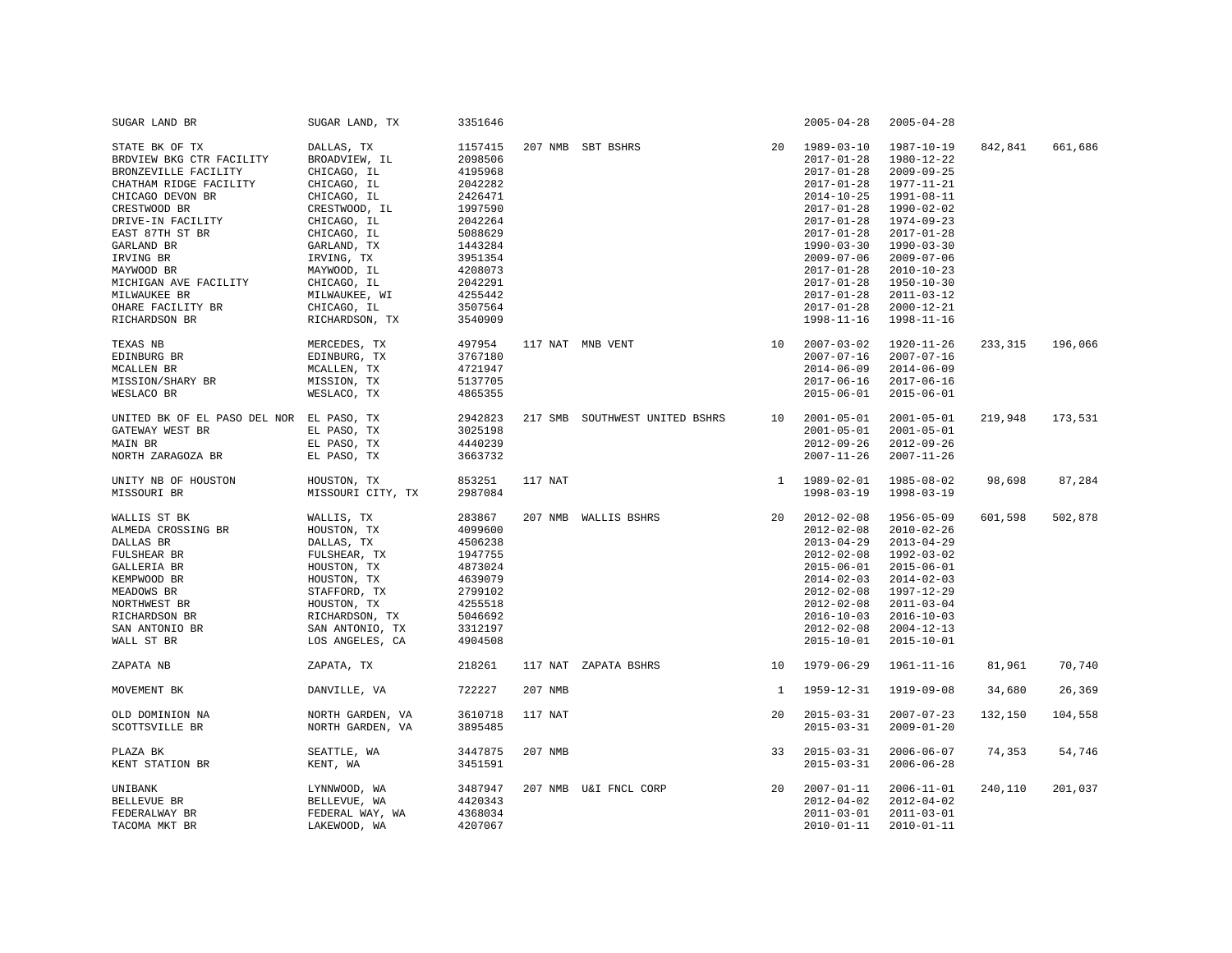| BAY BK                                         | GREEN BAY, WI       | 2329200 | 207 NMB BAY BC |                                                                                                                                                                                                                                                                                     |              | 30 2015-03-31 1995-08-21 |                  | 97,041  | 80,456  |
|------------------------------------------------|---------------------|---------|----------------|-------------------------------------------------------------------------------------------------------------------------------------------------------------------------------------------------------------------------------------------------------------------------------------|--------------|--------------------------|------------------|---------|---------|
| WEST MASON ST BR                               | GREEN BAY, WI       | 4977481 |                |                                                                                                                                                                                                                                                                                     |              | $2015 - 11 - 12$         | $2015 - 11 - 12$ |         |         |
| COLUMBIA S&LA                                  | MILWAUKEE, WI       | 596277  | 207 SAL        |                                                                                                                                                                                                                                                                                     | <sup>1</sup> | 1988-12-31  1924-01-01   |                  | 24,162  | 21,963  |
| ANZ GUAM                                       | HAGATNA, GU         | 1852569 |                | 207 NMB AUSTRALIA & NEW ZEALAND BKG 34                                                                                                                                                                                                                                              |              | $2015 - 03 - 31$         | 1991-01-11       | 341,361 | 290,489 |
| FAGATOGO AMER SAMOA MAIN BR PAGO PAGO, AS      |                     | 709675  |                |                                                                                                                                                                                                                                                                                     |              | $2015 - 03 - 31$         | 1979-08-17       |         |         |
| PAGO PAGO AMER SAMOA PWR BR PAGO PAGO, AS      |                     | 2750466 |                |                                                                                                                                                                                                                                                                                     |              | $2015 - 03 - 31$         | 1992-10-05       |         |         |
| PAGO PAGO MAIN ISLAND MBL BR PAGO PAGO, AS     |                     | 3623080 |                |                                                                                                                                                                                                                                                                                     |              | $2015 - 03 - 31$         | $2006 - 06 - 30$ |         |         |
| PAGO PAGO MOBILE CANNERY BR                    | PAGO PAGO, AS       | 3623071 |                |                                                                                                                                                                                                                                                                                     |              | $2015 - 03 - 31$         | $2006 - 06 - 30$ |         |         |
| TAFUNA BR                                      | PAGO PAGO, AS       | 709273  |                |                                                                                                                                                                                                                                                                                     |              | 2015-03-31 1983-09-01    |                  |         |         |
| TAMUNING HARMON BUS CTR BR                     | TAMUNING, GU        | 2695099 |                |                                                                                                                                                                                                                                                                                     |              | $2015 - 03 - 31$         | 1995-05-30       |         |         |
| BANK OF GUAM                                   | HAGATNA, GU         | 711472  |                |                                                                                                                                                                                                                                                                                     |              |                          |                  |         |         |
| BANK OF GUAM ANDERSEN FAC BR YIGO, GU          |                     | 2459303 |                |                                                                                                                                                                                                                                                                                     |              |                          |                  |         |         |
| BANK OF GUAM CHALAN PIAO BR                    | CHALAN PIAO, MP     | 3511084 |                |                                                                                                                                                                                                                                                                                     |              |                          |                  |         |         |
| BANK OF GUAM CHUUK BR                          | CHUUK, 0            | 3624078 |                |                                                                                                                                                                                                                                                                                     |              |                          |                  |         |         |
| BANK OF GUAM DEDEDO BR                         | DEDEDO, GU          | 710970  |                |                                                                                                                                                                                                                                                                                     |              |                          |                  |         |         |
| BANK OF GUAM HARMON BR                         | DEDEDO, GU          | 4328476 |                |                                                                                                                                                                                                                                                                                     |              |                          |                  |         |         |
| BANK OF GUAM JOETEN SUPER BR SAIPAN, MP        |                     | 3511105 |                |                                                                                                                                                                                                                                                                                     |              |                          |                  |         |         |
| BANK OF GUAM KOLONIA POHNPE POHNPEI, 0         |                     | 717773  |                |                                                                                                                                                                                                                                                                                     |              |                          |                  |         |         |
| BANK OF GUAM KOSRAE BR                         | KOSRAE, 0           | 4328524 |                |                                                                                                                                                                                                                                                                                     |              |                          |                  |         |         |
| BANK OF GUAM MAJURO BR                         | MAJURO, 0           | 440969  |                |                                                                                                                                                                                                                                                                                     |              |                          |                  |         |         |
| BANK OF GUAM MANGILAO BR                       | MANGILAO, GU        | 1946440 |                |                                                                                                                                                                                                                                                                                     |              |                          |                  |         |         |
| BANK OF GUAM MERIZO BR                         | MERIZO, GU          | 3359802 |                |                                                                                                                                                                                                                                                                                     |              |                          |                  |         |         |
| BANK OF GUAM NAVAL STATION B SANTA RITA, GU    |                     | 2459330 |                |                                                                                                                                                                                                                                                                                     |              |                          |                  |         |         |
| BANK OF GUAM PALAU BR                          | PALAU, 0            | 712675  |                |                                                                                                                                                                                                                                                                                     |              |                          |                  |         |         |
| BANK OF GUAM ROTA BR                           | ROTA, MP            | 716879  |                |                                                                                                                                                                                                                                                                                     |              |                          |                  |         |         |
| BANK OF GUAM SAN FRANCISCO B SAN FRANCISCO, CA |                     | 715676  |                |                                                                                                                                                                                                                                                                                     |              |                          |                  |         |         |
| BANK OF GUAM TAMUNING BR                       | TAMUNING, GU        | 711070  |                |                                                                                                                                                                                                                                                                                     |              |                          |                  |         |         |
| BANK OF GUAM TINIAN FAC BR                     | TINIAN, MP          | 1940662 |                |                                                                                                                                                                                                                                                                                     |              |                          |                  |         |         |
| BANK OF GUAM TUMON BR                          | TUMON, GU           | 1847604 |                |                                                                                                                                                                                                                                                                                     |              |                          |                  |         |         |
| BANK OF GUAM UPPER TUMON BR UPPER TUMON, GU    |                     | 3359790 |                |                                                                                                                                                                                                                                                                                     |              |                          |                  |         |         |
| BANK OF GUAM YAP BR                            | YAP, 0              | 4328515 |                |                                                                                                                                                                                                                                                                                     |              |                          |                  |         |         |
| BANK OF GUAM YIGO BR                           | YIGO, GU            | 2459312 |                |                                                                                                                                                                                                                                                                                     |              |                          |                  |         |         |
| SAIPAN GARAPAN BR                              | SAIPAN, MP          | 1940671 |                |                                                                                                                                                                                                                                                                                     |              |                          |                  |         |         |
| SANTA CRUZ BR                                  | HAGATNA, GU         | 1946534 |                |                                                                                                                                                                                                                                                                                     |              |                          |                  |         |         |
| BANKPACIFIC                                    | HAGATNA, GU         | 364270  |                | $\begin{array}{cccc} 2015\!-\!03\!-\!31 & 1995\!-\!05\!-\!31 & \\ 20195\!-\!05\!-\!31 & 1,896,888 & 1,405,674 \\ 1992\!-\!12\!-\!02 & 1992\!-\!11\!-\!02 & \\ 1992\!-\!12\!-\!02 & 1992\!-\!11\!-\!02 & \\ 1982\!-\!08\!-\!23 & 1988\!-\!08\!-\!21 & \\ 2006\!-\!06\!-\!30 & 1980\$ |              |                          |                  |         |         |
| AGAT BR                                        | AGAT, GU            | 4022493 |                |                                                                                                                                                                                                                                                                                     |              |                          |                  |         |         |
| DEDEDO BR                                      | DEDEDO, GU          | 4022505 |                |                                                                                                                                                                                                                                                                                     |              |                          |                  |         |         |
| GARAPAN BR                                     | GARAPAN, MP         | 4022523 |                |                                                                                                                                                                                                                                                                                     |              |                          |                  |         |         |
| KOROR BR                                       | TGERONGEL HAMLET, 0 | 4022532 |                |                                                                                                                                                                                                                                                                                     |              |                          |                  |         |         |
| TAMUNING BR                                    | TAMUNING, GU        | 4022514 |                |                                                                                                                                                                                                                                                                                     |              |                          |                  |         |         |

Summary Data

| Total number of banks      | 152           |
|----------------------------|---------------|
| Total assets (thousands)   | \$144,193,494 |
| Total deposits (thousands) | \$118,478,062 |
| By minority code (Min Cd)  | Count.        |
| 1 African American         | 23            |
| 5 Caucasian Women          | 6             |